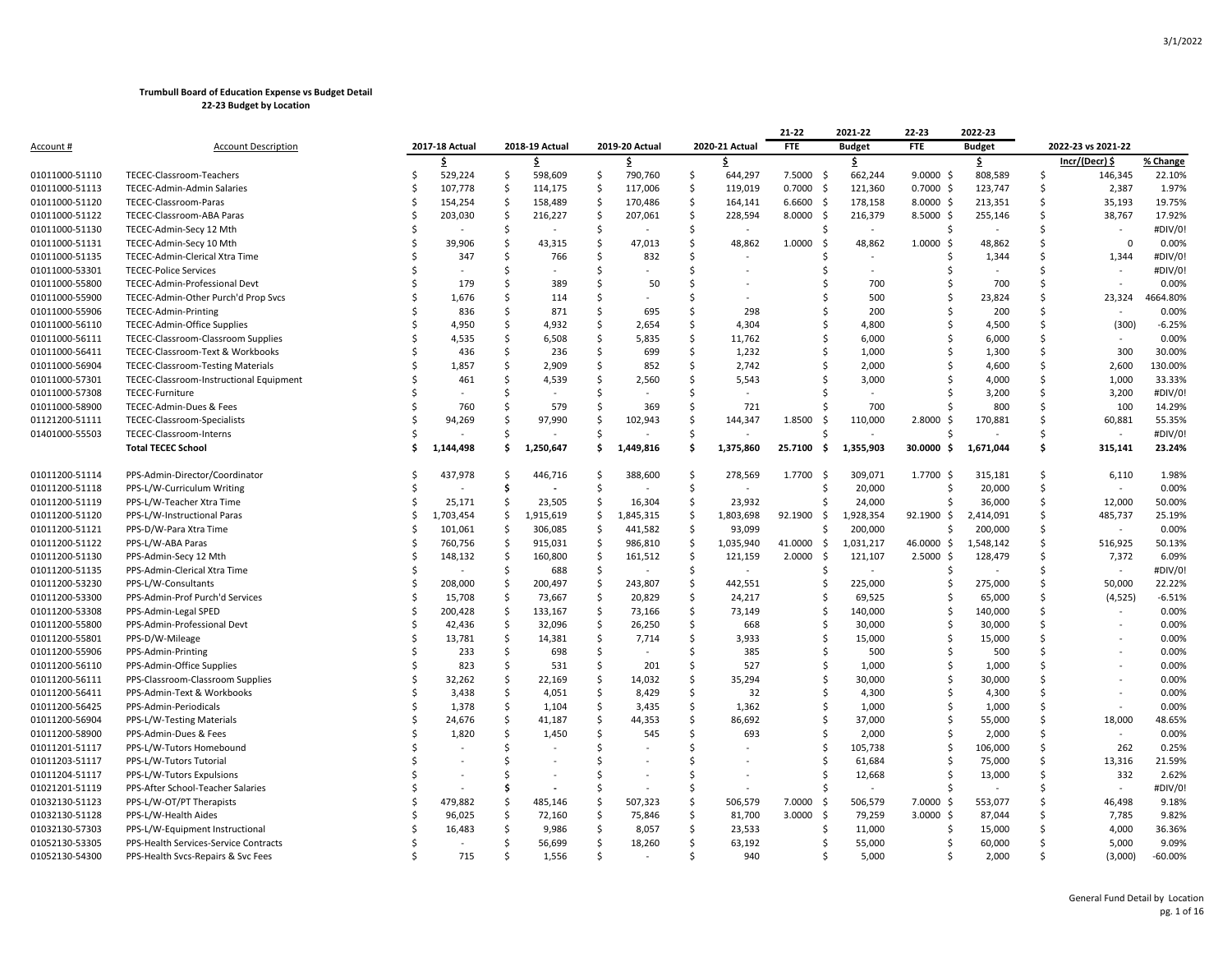|                  |                                           |               |                |         |                |    |                |                    |                | 21-22           | 2021-22                  | 22-23              | 2022-23                       |    |                           |                    |
|------------------|-------------------------------------------|---------------|----------------|---------|----------------|----|----------------|--------------------|----------------|-----------------|--------------------------|--------------------|-------------------------------|----|---------------------------|--------------------|
| <u>Account #</u> | <b>Account Description</b>                |               | 2017-18 Actual |         | 2018-19 Actual |    | 2019-20 Actual |                    | 2020-21 Actual | <b>FTE</b>      | <b>Budget</b>            | FTE                | <b>Budget</b>                 |    | 2022-23 vs 2021-22        |                    |
|                  |                                           |               | Ś              |         | \$             |    | \$             |                    | Ŝ              |                 | \$                       |                    | \$                            |    | Incr/(Decr) \$            | % Change           |
| 01052130-56110   | PPS-Health Services-Supplies              |               | 6,389          | Ŝ       | 5,264          | Ś  | 6,064          | Ś                  | 8,047          | $\zeta$         | 6,500                    |                    | 8,500<br>Ś                    | Ś  | 2,000                     | 30.77%             |
| 01052130-57304   | PPS-Health Services Furniture             |               |                | Ŝ       |                | Š. |                | Ś                  | 2,166          |                 |                          |                    |                               | Ś  | ÷,                        | #DIV/0!            |
| 01062140-51111   | PPS-L/W-Psychologists                     |               | 1,411,656      | Ŝ       | 1,640,603      | Ś. | 1,821,519      | Ś                  | 1,717,454      | 20.6000<br>\$   | 1,989,018                | $21.1000 \text{ }$ | 2,057,461                     | Ś  | 68,443                    | 3.44%              |
| 01062145-51111   | PPS-L/W-BCBA                              | S,            |                | Ŝ       |                | Ŝ  |                | Ś                  |                | - \$            |                          | 0.5000S            | 50,882                        | Ś  | 50,882                    | #DIV/0!            |
| 01072110-51111   | PPS-L/W-Social Workers                    |               | 1,069,707      | Ŝ.      | 1,034,939      | Ś. | 1,256,205      | Ś                  | 1,254,179      | 13.3900<br>\$   | 1,285,959                | 13.4430 \$         | 1,266,920                     | Ś  | (19, 039)                 | $-1.48%$           |
| 01082150-51111   | PPS-L/W-Speech & Language                 | .s            | 923,062        | Ŝ.      | 1,019,593      | \$ | 1,189,647      | \$                 | 1,247,969      | 14.5700<br>\$   | 1,358,551                | 14.8500 \$         | 1,361,659                     | \$ | 3,108                     | 0.23%              |
| 01161200-51110   | PPS-SPED-Elementary Teachers              | Ŝ.            | 1,681,369      | Ŝ.      | 1,849,483      | Ś. | 1,683,813      | Ś                  | 1,589,699      | 20.0000<br>- \$ | 1,822,829                | 25.0000 \$         | 2,246,393                     | Ś  | 423,564                   | 23.24%             |
| 01231200-51110   | PPS-SPED-Middle School Teachers           | .S            | 1,335,540      | Ŝ.      | 1,220,613      | Ŝ. | 1,143,689      | \$                 | 1,221,053      | 14.0000<br>-\$  | 1,262,530                | 15.0000 \$         | 1,442,419                     | Ś  | 179,889                   | 14.25%             |
| 01331200-51110   | PPS-SPED-THS Teachers                     | .S            | 1,615,323      | \$      | 1,737,853      | \$ | 1,745,303      | Ś                  | 1,977,187      | 20.4000<br>\$   | 1,973,517                | 21.4000 \$         | 2,181,279                     | Ś  | 207,762                   | 10.53%             |
| 01331200-51126   | PPS-SPED-Work Experience                  |               | 4,258          | Ŝ       | 5,387          | Ŝ  | 4,209          | Ŝ.                 | 1,392          | Ŝ.              | 5,500                    |                    | Ś<br>5,800                    | Ś  | 300                       | 5.45%              |
| 01371200-51118   | PPS-ESY-Teacher salaries                  | .s            | 169,662        | \$      | 133,283        | \$ | 133,200        | \$                 | 190,070        | Ŝ               | 133,000                  |                    | Ś<br>191,000                  | \$ | 58,000                    | 43.61%             |
| 01371200-51122   | PPS-ESY-ABA Paras                         | <sup>\$</sup> | 76,393         | Ś       | 70,968         | Ś  | 80,694         | Ś.                 | 37,396         | \$              | 80,000                   |                    | Ś<br>80,000                   | Ś  |                           | 0.00%              |
| 01371200-51128   | PPS-ESY-Health Aides                      |               | 8,471          | Ŝ       | 5,945          | Ś. | 6,868          | Ś                  |                |                 | 7,000                    |                    | Ś                             | Ś  | (7,000)                   | 100.00%            |
| 01371200-51129   | PPS-ESY-Para                              |               | 58,342         | Ŝ       | 45,428         | Ś  | 43,260         | Ś                  | 1,313          |                 | 47,000                   |                    | 50,000                        | Ś  | 3,000                     | 6.38%              |
| 01396110-55600   | PPS-L/W-Tuition Outplaced                 |               | 3,500,000      | Ŝ       | 4,154,753      | Ŝ  | 3,755,378      | Ś                  | 4,407,032      | Ŝ               | 5,300,000                |                    | Ś<br>4,807,698                | Ś  | (492, 302)                | $-9.29%$           |
| 01396110-55601   | PPS-EXCESS COST REFUND (ECR)              |               |                | Ŝ       |                | Ś  |                | Ś                  |                | Ŝ               | (1,000,000)              |                    | Ś<br>(1,300,000)              | Ś  | (300,000)                 | 30.00%             |
| 01412210-51120   | PPS-D/W-Para Training                     | S,            | 7,260          | Ŝ       | 7,859          | Ś. | 6,589          | \$                 | 256            | Š.              | 14,250                   |                    |                               | \$ | (14, 250)                 | 100.00%            |
|                  | <b>Total Special Education Department</b> | Ŝ             | 16,182,072     |         | \$17,850,959   |    | \$17,768,807   | Ś                  | 18,357,060     | 249.9200<br>\$. | 19,311,656               | 263.7530<br>-\$    | 20,641,825                    | \$ | 1,330,169                 | 6.89%              |
| 01401201-51117   | Asst Super-L/W-Tutors Homebound           | -S            | 94,589         | Ś       | 101,043        | Ś. | 101,184        | Ś                  | 20,726         | Ŝ.              |                          |                    | Ś                             | Ś  |                           | #DIV/0!            |
| 01401203-51117   | Asst Super-L/W-Tutors Tutorial            | .S            | 54,172         | Ŝ       | 58,987         | Ś. | 59,028         | \$                 | 23,869         | \$              | $\overline{\phantom{a}}$ |                    | Ś<br>$\overline{\phantom{a}}$ | Ś  |                           | #DIV/0!            |
| 01401203-55801   | Asst Super-L/W-Mileage                    | .S            | 14,231         | Ś       | 19,275         | Ŝ. | 9,354          | Ŝ.                 | 3,086          | Ŝ.              | 20,000                   | Ś                  | 12,000                        | Ś  | (8,000)                   | $-40.00%$          |
|                  |                                           |               |                | \$      |                | \$ |                | \$                 |                |                 |                          |                    |                               | Ś  | $\sim$                    | #DIV/0!            |
| 01401204-51117   | Asst Super-L/W-Tutors Expulsions          |               | 54,562         | \$      | 35,803         | \$ | 12,122         | \$                 |                | 6.6900          |                          | 5.8900             |                               | Ś  |                           | $-0.27%$           |
| 01402210-51110   | Curr Dir-D/W-ELL Teachers                 |               | 428,228        | \$      | 477,430        | Ś  | 519,841        | Ś                  | 530,989        | -\$             | 586,408                  | - \$               | 584,808<br>Ś                  | Ś  | (1,600)<br>$\blacksquare$ | #DIV/0!            |
| 01402210-58900   | Instructional-Dues & Fees                 |               |                | Ŝ       |                | Š. |                | Ś                  |                |                 |                          |                    |                               | Ś  |                           |                    |
| 01402320-51116   | Asst Super-Admin-Teacher Stipends         |               |                |         |                |    |                |                    |                |                 | $\overline{\phantom{a}}$ |                    | $\overline{\phantom{a}}$      | Ś  | $\blacksquare$            | #DIV/0!<br>#DIV/0! |
| 01402320-51118   | Asst Super-L/W-Prof Devt Prep             |               |                | S       |                | Ś  | 2,000          | Ś                  |                |                 |                          |                    |                               |    | $\ddot{\phantom{1}}$      |                    |
| 01402320-51130   | Asst Super-Admin-Secy 12 Mth              |               | 84,237         | .S      | 88,574         | S  | 84,484         | Ś                  | 72,758         | 1.0000<br>- \$  | 70,660                   | 1.0000<br>-Ś       | 72,260                        | Ś  | 1,600                     | 2.26%              |
| 01402320-51135   | Asst Super-Admin-Clerical Xtra Time       |               |                | Ŝ       |                | Ś  |                | Ś                  | 431            |                 | ÷,                       |                    | ς                             | Ś  | ä,                        | #DIV/0!            |
| 01402320-51200   | Asst Super-Admin-Teacher Mentors          | .S            | 14,456         | Ś       | 3,960          | \$ | 1,257          | \$                 | 3,264          | Ś               | 5,000                    |                    | 5,000<br>Ś                    | \$ | $\blacksquare$            | 0.00%              |
| 01402320-55600   | Asst Super-Admin-Tuition                  |               | 303,272        | Ś       | 186,982        | Ś  | 210,600        | Ś                  | 440,758        | \$              | 450,000                  |                    | Ś<br>454,000                  | Ś  | 4,000                     | 0.89%              |
| 01402320-55800   | Asst Super-Admin-Professional Devt        |               | 3,210          | Ś       | 75             | Ś  | 3,510          | Ś                  |                | $\zeta$         | 20,000                   |                    | Ś<br>20,000                   | Ś  |                           | 0.00%              |
| 01402320-55906   | Asst Super-Admin-Printing                 |               |                | Ŝ       | 214            | Ś. | 392            | Ś                  | 300            | Ŝ.              | 1,500                    |                    | 1,500                         | Ś  | ä,                        | 0.00%              |
| 01402320-56110   | Asst Super-Admin-Office Supplies          |               |                | Ŝ       | 401            | Ś  | 1,288          | Ś                  | 259            |                 | 4,000                    |                    | 4,500                         | Ś  | 500                       | 12.50%             |
| 01402320-57308   | Asst. Super.-Furniture                    |               |                | S,      |                | Ŝ. |                | Ś                  |                |                 |                          |                    |                               | ς  |                           | #DIV/0!            |
| 01402320-58900   | Asst Super-Admin-Dues & Fees              |               | 750            | Ŝ       | 990            | Ś  | 4,650          | Ś                  | 5,469          | Š.              | 7,000                    |                    | 7,000<br>Ś                    | Ś  | $\overline{a}$            | 0.00%              |
| 01411250-51110   | Curr Dir-D/W-TAG Teachers                 |               | 204,712        | \$      | 210,885        | \$ | 112,771        | \$                 | 112,786        | 1.0000<br>-\$   | 114,478                  | 1.0000<br>-\$      | 116,413                       | \$ | 1,935                     | 1.69%              |
| 01412210-51111   | Curr Dir-D/W-Program Leaders              |               | 261,502        | Ś       | 264,878        | Ś  | 337,805        | Ś                  | 372,816        | 3.0000<br>-\$   | 378,442                  | $3.0000$ \$        | 384,824                       | Ś  | 6,382                     | 1.69%              |
| 01412210-51113   | D/W-Elem Asst Principal                   | S.            |                | Ś       |                | Ś. |                | Ś                  |                |                 |                          | Ś                  |                               | Ś  |                           | #DIV/0!            |
| 01412210-51114   | Assistant Superintendent                  | .S            | 329,872        | Ś       | 338,965        | Ŝ. | 375,517        | Ś                  | 203,741        | 1.0000<br>- Ś   | 193,000                  | $1.0000 \;$ \$     | 197,200                       | Ś  | 4,200                     | 2.18%              |
| 01412210-51117   | Curr Dir-D/W-Teacher Training             |               | 72,060         | \$      | 14,187         | \$ | 2,541          | \$                 | 10,487         | Ŝ.              | 50,000                   | Ś                  | 50,000                        | \$ | $\sim$                    | 0.00%              |
| 01412210-51118   | Curr Dir-D/W-Prof Devt Prep               | .S            | 12,125         | $\zeta$ | 25,300         | \$ | 22,945         | $\mathsf{\hat{S}}$ | 34,488         | Ŝ               | 30,000                   |                    | 30,000<br>Ś                   | \$ |                           | 0.00%              |
| 01412210-51119   | Curr Dir-Admin-Curriculum Writing         | .S            | 89,566         | Ś       | 188,855        | Ś  | 116,202        | Ś                  | 39,113         | -Ś              | 80,104                   |                    | 83,555<br>Ś                   | Ś  | 3,451                     | 4.31%              |
| 01412210-51129   | Curr Dir-D/W-Other Non-Certified          | .S            | 66,186         | Ś       | 69,181         | Ŝ. | 70,928         | Ś                  | 73,523         | 1.0000<br>-\$   | 72,978                   | $1.0000$ \$        | 75,922                        | Ś  | 2,944                     | 4.03%              |
| 01412210-51130   | Curr Dir-Admin-Secy 12 Mth                |               | 47,965         | Ś       | 52,146         | Ś  | 44,380         | Ś                  | 53,684         | 1.0000<br>- Ś   | 56,607                   | $1.0000$ \$        | 60,011                        | Ś  | 3,404                     | 6.01%              |
| 01412210-51135   | Curr Dir-Admin-Clerical Xtra Time         |               | 124            | Ŝ       |                | Ŝ  |                | Ś                  |                |                 |                          |                    |                               | ς  |                           | #DIV/0!            |
| 01412210-53300   | Curr Dir-D/W-Other Professional Svcs      |               | 25,792         | \$      | 14,571         | \$ | 2,317          | \$                 | 10,236         | \$              | 19,000                   |                    | 19,000<br>Ŝ                   | Ś  |                           | 0.00%              |
| 01412210-55800   | Curr Dir-Admin-Professional Devt          |               | 78,993         | Ś       | 154,237        | Ś. | 58,897         | Ś                  | 23,682         | \$              | 80,000                   |                    | 80,000                        | Ś  |                           | 0.00%              |
| 01412210-55802   | Curr Dir-Admin-Prof Devt Admin            |               |                | S       |                | Ś  |                |                    | 1,828          |                 |                          |                    |                               |    |                           | #DIV/0!            |
| 01412210-55906   | Curr Dir-Admin-Printing                   |               | 2,751          | Ŝ       | 2,512          | Ŝ  | 1,570          | Ś                  | 907            |                 |                          |                    |                               |    |                           | #DIV/0!            |
| 01412210-56110   | Curr Dir-Admin-Office Supplies            |               | 11.072         |         | 11.707         |    | 2.426          |                    | 2,553          |                 |                          |                    |                               |    |                           | #DIV/0!            |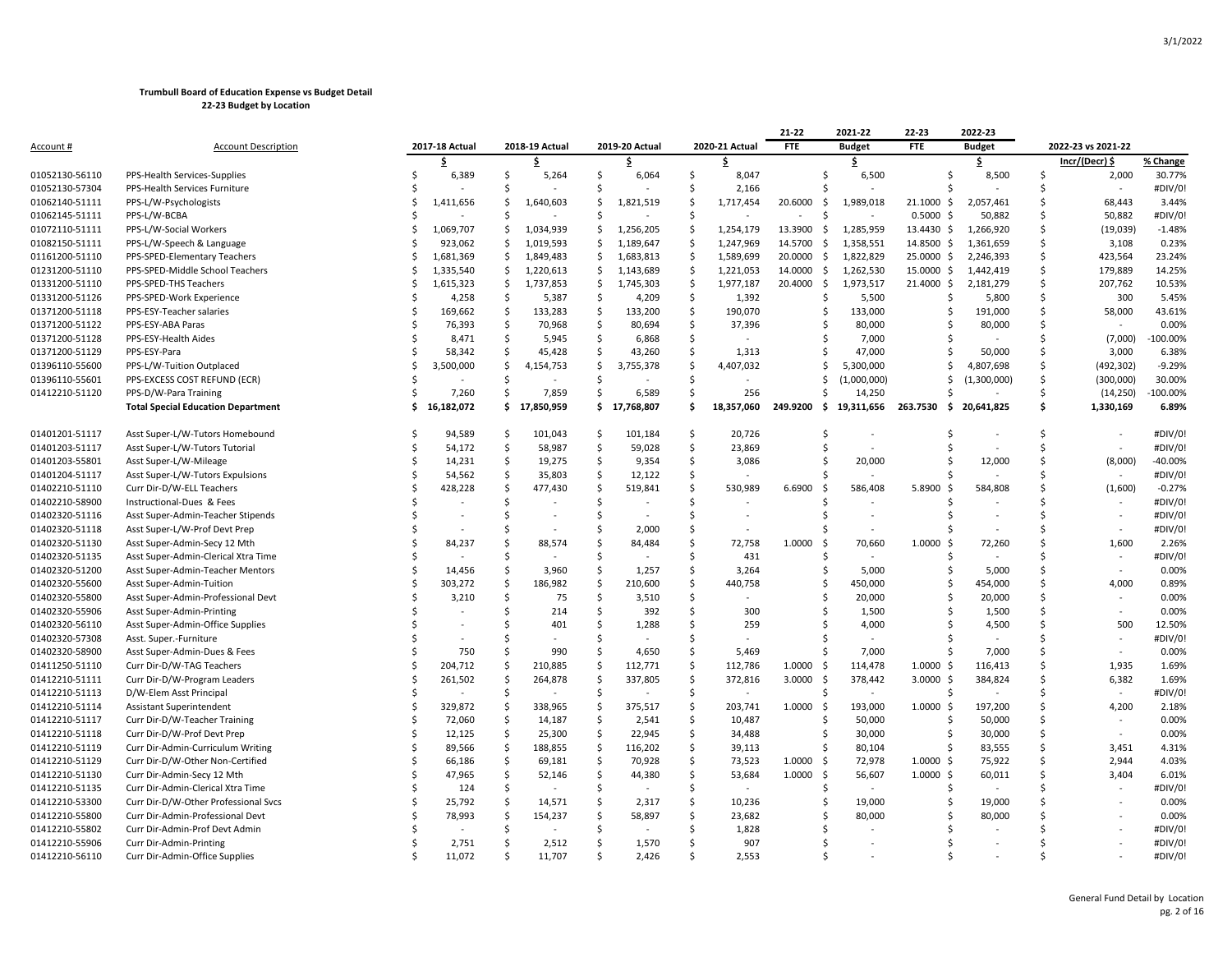|                                  |                                                               |     |                     |                     |                     |                     |                     |                          |                     | 21-22                           | 2021-22       | 22-23                   | 2022-23             |               |                          |                 |
|----------------------------------|---------------------------------------------------------------|-----|---------------------|---------------------|---------------------|---------------------|---------------------|--------------------------|---------------------|---------------------------------|---------------|-------------------------|---------------------|---------------|--------------------------|-----------------|
| <u>Account #</u>                 | <b>Account Description</b>                                    |     | 2017-18 Actual      |                     | 2018-19 Actual      |                     | 2019-20 Actual      |                          | 2020-21 Actual      | <b>FTE</b>                      | <b>Budget</b> | <b>FTE</b>              | <b>Budget</b>       |               | 2022-23 vs 2021-22       |                 |
|                                  |                                                               |     | \$                  |                     | \$                  |                     | \$                  |                          | Ś                   |                                 | \$            |                         | \$                  |               | Incr/(Decr) \$           | % Change        |
| 01412210-56118                   | Curr Dir-D/W Software                                         | .\$ | 2,118               | \$                  | 2,190               | \$                  | 6,975               | \$                       | 5,386               | \$                              | 5,000         | \$                      | 5,000               | \$            |                          | 0.00%           |
| 01412210-56411                   | Curr Dir-D/W-Text & Workbooks                                 | Ś   | 225,662             | -\$                 | 146,392             | Ś.                  | 127,116             | \$                       | 333,436             | Ś                               | 130,000       | Ś                       | 197,200             | Ś             | 67,200                   | 51.69%          |
| 01412210-56425                   | Curr Dir-Admin-Periodicals                                    |     |                     | .S                  |                     | -Ś                  |                     | Ŝ.                       |                     |                                 | Ś<br>300      | Ś                       |                     | Ś             | (300)                    | $-100.00%$      |
| 01412210-56904                   | Curr Dir-D/W-Testing Materials                                | Ś   | 60,110              | \$                  | 62,053              | $\mathsf{S}$        | 71,287              | $\mathsf{\hat{S}}$       | 71,260              | Ŝ                               | 95,000        | Ś                       | 110,000             | \$            | 15,000                   | 15.79%          |
| 01412210-57301                   | Curr Dir-D/W-Equipment Instructional                          |     | 20,148              | \$                  |                     | $\mathsf{S}$        | 31,598              | $\mathsf{\hat{S}}$       | 30,066              | Ś                               | 10,000        | Ś                       | 20,000              | Ś             | 10,000                   | 100.00%         |
| 01412210-58900                   | Curr Dir-Admin-Dues & Fees                                    |     | 10,395              | Ś                   | 3,325               | Ś.                  | 1,936               | \$                       | 2,026               |                                 |               |                         |                     | Ś             |                          | #DIV/0!         |
| 01412210-59000                   | Curr-District Wide Support                                    | Ś   |                     | Ś                   |                     | -Ś                  |                     | Ŝ.                       |                     |                                 |               | S                       |                     | Ś             |                          | #DIV/0!         |
| 01412214-56111                   | Curr Dir-D/W-Classroom Supplies                               | Ś   | 206,850             | <sup>5</sup>        | 118,886             | -Ś                  | 136,426             | Ŝ.                       | 248,404             | Ŝ.                              | 100,000       | S                       | 100,000             | Ś             |                          | 0.00%           |
| 01412214-56426                   | Cur Dir-D/W-Online Subscriptions                              | \$  | 65,884              | <sub>\$</sub>       | 152,834             | $\mathsf{S}$        | 202,089             | $\mathsf{\hat{S}}$       | 292,210             | Ś                               | 300,000       | \$                      | 296,048             | \$            | (3,952)                  | $-1.32%$        |
| 01922530-51125                   | Asst Super-Dir Digital Learning                               | Ś   | 134,558             | <sub>\$</sub>       | 136,052             | $\mathsf{S}$        | 143,069             | \$                       | 150,767             | 1.0000<br>-\$                   | 153,767       | $1.0000 \,$ \$          | 156,827             | Ś             | 3,060                    | 1.99%           |
| 01922530-51129                   | Asst Super-Info Svcs-Oth Non-Certified                        |     | 61,473              | \$                  | 63,010              | \$                  | 64,585              | \$                       |                     | 1.0000<br>-\$                   | 50,000        | $1.0000$ \$             | 71,558              | Ś             | 21,558                   | 43.12%          |
| 01922530-51135                   | Asst Super-Admin-Clerical Xtra Time                           | Ś   | 200                 | -\$                 | 6,628               | $\mathsf{S}$        | 1,746               | $\mathsf{\hat{S}}$       |                     | Ŝ.                              |               | S                       | 3,000               | Ś             | 3,000                    | #DIV/0!         |
| 01922530-53302                   | Asst Super-Info Svcs-Dbase Students                           | Ś   | 148,849             | -\$                 | 173,461             | -Ś                  | 165,844             | Ŝ.                       | 163,878             | Ŝ                               | 172,562       | Ś                       | 190,767             | Ŝ.            | 18,205                   | 10.55%          |
| 01922530-55804                   | Asst Super-Info Svcs-Oth Purch Svcs                           | ς   | 3,183               | $\ddot{\mathsf{S}}$ | 10,035              | $\ddot{\mathsf{S}}$ | 1,440               | \$                       | 9,520               | Ś                               | 6,000         | S                       | 14,000              | $\zeta$       | 8,000                    | 133.33%         |
|                                  | <b>Total Assistant Superintendent Department</b>              | Ś   | 3,193,857           | \$.                 | 3,196,022           | \$                  | 3,112,119           | \$                       | 3,348,707           | 16.6900<br>-\$                  | 3,261,806     | 15.8900<br>-\$          | 3,422,393           | Ś             | 160,587                  | 4.92%           |
|                                  |                                                               |     |                     |                     |                     |                     |                     |                          |                     |                                 |               |                         |                     |               |                          |                 |
| 01421001-57310                   | Tech-Classroom-Computer Equipment                             |     | 511,803             | -\$                 | 237,880             | Ś.                  | 387,083             | Ŝ.                       | 782,332             | Ś                               | 233,500       | Ś                       | 262,325             | Ś.            | 28,825                   | 12.34%          |
| 01422214-53300                   | Tech-L/W-Other Professional Svcs                              |     | 3,104               | -\$                 | 5,023               | -Ś                  | 6,525               | \$                       | 1,871               | Ŝ                               | 4,800         | S                       | 4,600               | Ŝ.            | (200)                    | $-4.17%$        |
| 01422214-54300                   | Tech-L/W-Repairs & Svc Fees                                   | Ś   | 351                 | $\ddot{\mathsf{S}}$ | 770                 | \$                  | 674                 | \$                       | 381                 |                                 | 1,200<br>Ś    | Ś                       | 1,200               | \$            | $\overline{\phantom{a}}$ | 0.00%           |
| 01422214-56117                   | Tech-L/W-Computer Supplies                                    | Ś   | 1,110               | <sub>\$</sub>       | 714                 | Ś.                  | 569                 | $\mathsf{\hat{S}}$       | 651                 | Ś                               | 850           | Ś                       | 500                 | Ś             | (350)                    | $-41.18%$       |
| 01422214-56118                   | Tech-L/W-Software                                             |     | 148,042             | Ś                   | 171,408             | -Ś                  | 165,814             | Ŝ.                       | 225,914             | Ś                               | 114,000       | Ś                       | 188,925             | Ś             | 74,925                   | 65.72%          |
| 01422214-56900                   | Tech-L/W-Parts                                                | Ś   | 20,540              | $\ddot{\mathsf{S}}$ | 13,533              | \$                  | 17,348              | $\mathsf{\hat{S}}$       | 4,846               | Ś                               | 12,500        | S                       | 9,500               | Ś             | (3,000)                  | $-24.00%$       |
| 01422214-57301                   | Tech-L/W-Computer Equipment                                   | Ś   | 13,717              | $\ddot{\mathsf{S}}$ | 11,352              | Ś.                  | 2,928               | Ŝ.                       | 14,063              | Ś                               | 11,500        | Ś                       | 10,500              | Ś             | (1,000)                  | $-8.70%$        |
| 01422220-51124                   | Tech-Dist A/V/Ch 17-Technician                                |     | 65,909              | \$                  | 67,597              | \$                  | 37,988              | $\mathsf{\hat{S}}$       |                     | Ś                               | 39,698        | Ś                       |                     | Ś             | (39, 698)                | $-100.00%$      |
| 01422220-53300                   | Tech-Dist AV/Ch17-Other Prof Svcs                             |     | 560                 | -\$                 | 9,926               | Ś.                  | 4,711               | Ŝ.                       |                     | Ś                               | 4,100         | Ś                       | 3,500               | Ś             | (600)                    | $-14.63%$       |
| 01422220-54300                   | Tech-Dist AV/Ch17-Repairs & Svc Fees                          |     |                     | Ś                   |                     | Ś.                  |                     | Ŝ.                       |                     | Ś                               | 500           |                         | 500                 | Ś             |                          | 0.00%           |
| 01422220-56117                   | Tech-Dist AV/Chan 17-Supplies                                 |     |                     | Ś                   | 91                  | <sub>S</sub>        |                     | Ŝ.                       | 480                 | S                               | 350           | S                       | 300                 | Ś             | (50)                     | $-14.29%$       |
| 01422220-56900                   | Tech-Dist AV/Ch17-Parts                                       | Ś   | 9,562               | Ś                   | 5,617               | Ś.                  | 2,028               | Ŝ.                       | 17,169              | Ś                               | 6,500         | Ś                       | 6,800               | <sup>\$</sup> | 300                      | 4.62%           |
| 01422220-57301                   | Tech-Dist AV/Ch17-Equipment Instructional                     |     | 13,495              | Ś                   | 32,594              | -\$                 | 21,302              | S.                       | 30,192              | Š.                              | 28,500        | Ś                       | 22,000              | \$            | (6,500)                  | $-22.81%$       |
| 01422520-51125                   | Tech-Admin-Manager                                            | Ś   | 123,108             | $\ddot{\mathsf{S}}$ | 126,186             | $\mathsf{S}$        | 129,341             | $\mathsf{\hat{S}}$       | 132,575             | 1.0000<br>-\$                   | 132,575       | $1.0000$ \$             | 137,932             | $\zeta$       | 5,357                    | 4.04%           |
| 01422520-51129                   | Tech-Admin-Other Technical                                    | Ś   | 631,709             | <sub>\$</sub>       | 611,671             | $\mathsf{S}$        | 585,749             | $\mathsf{\hat{S}}$       | 456,910             | 6.0000<br>-\$                   | 479,714       | $6.0000$ \$             | 499,173             | \$            | 19,459                   | 4.06%           |
| 01422520-51130                   | Tech-Admin-Secy 12 Mth                                        |     | 56,697              | $\ddot{\mathsf{S}}$ | 58,594              | $\ddot{\mathsf{S}}$ | 60,050              | \$                       | 62,248              | 1.0000<br>-\$                   | 61,786        | $1.0000 \,$ \$          | 51,867              | Ś             | (9, 919)                 | $-16.05%$       |
| 01422520-51141                   | Tech-Admin-Xtra Time/Help                                     | ς   | 10,619              | \$                  | 4,549               | S.                  | 8,682               | Ŝ.                       | 25,375              |                                 | Ś.<br>15,000  | Ś                       | 15,000              | Ŝ             |                          | 0.00%           |
| 01422520-53300                   | Tech-Admin-Other Professional Svcs                            |     | 4,320               | Ś                   | 11,019              | $\mathsf{S}$        | 16,496              | $\mathsf{\hat{S}}$       | 3,821               | \$                              | 10,600        | Ś                       | 8,500               | \$            | (2, 100)                 | $-19.81%$       |
| 01422520-53305                   | Tech-Admin-Maintenance Contracts                              | Ś   | 44,052              | $\ddot{\mathsf{S}}$ | 37,980              | \$                  | 18,967              | $\mathsf{\hat{S}}$       | 20,364              | \$                              | 31,000        | Ś                       | 59,900              | \$            | 28,900                   | 93.23%          |
| 01422520-54300                   | Tech-Admin-Repairs & Svc Fees                                 |     | 270                 | Ś                   |                     | S.                  | 60                  | Ŝ.                       |                     |                                 | Ś<br>1,800    | Ś                       | 1,500               | Ś             | (300)                    | $-16.67%$       |
| 01422520-54409                   | D/W Copiers                                                   |     |                     | Ś                   |                     | S.                  |                     | Ŝ.                       |                     | Ŝ                               |               | Ś                       | 265,000             | Ś.            | 265,000                  | #DIV/0!         |
| 01422520-55800                   | Tech-Admin-Professional Devt                                  |     | 6,652               | <sup>5</sup>        | 491                 | -Ś                  | 35                  | -Ś                       | 100                 | Ś                               | 2,850         | Ś                       | 2,500               | Ś             | (350)                    | $-12.28%$       |
| 01422520-55804                   | Tech-Admin-Milelage                                           |     | 4,304               | Ś                   | 3,493               | S.                  | 2,324               | Ŝ.                       | 2,099               | Ś                               | 4,200         | Ś                       | 3,000               | \$            | (1,200)                  | $-28.57%$       |
| 01422520-55903                   | Tech-Admin-Telephone Cell                                     | Ś   | 29,285              | $\ddot{\mathsf{S}}$ | 30,249              | $\mathsf{S}$        | 32,286              | $\mathsf{\hat{S}}$       | 33,362              | Ś                               | 32,000        | Ś                       | 33,500              | \$            | 1,500                    | 4.69%           |
| 01422520-55904                   | Tech-Admin-Telephone LAN                                      | Ś   | 86,383              | $\ddot{\mathsf{S}}$ | 86,937              | \$                  | 91,223              | Ŝ.                       | 99,519              |                                 | Ś<br>88,000   | Ś                       | 68,100              | Ś             | (19,900)                 | $-22.61%$       |
| 01422520-55907                   | Tech-Admin-WAN Communications                                 |     | 144,457             | <sub>\$</sub>       | 153,420             | $\mathsf{S}$        | 155,428             | Ŝ.                       | 154,869             | Ŝ                               | 155,250       | Ś                       | 198,100             | Ś             | 42,850                   | 27.60%          |
| 01422520-56110                   | Tech-Admin-Office Supplies                                    |     | 2,066               | -\$                 | 1,090               | Ś.                  | 426                 | <sup>\$</sup>            | 1,197               |                                 | 1,250<br>Ś    |                         | 1,300               | Ŝ             | 50                       | 4.00%           |
| 01422520-56425                   | Tech-Admin-Periodicals                                        |     |                     | \$                  | 332                 | -\$                 | 338                 | \$                       | 30                  |                                 | 200<br>Ś      | S                       | 200                 | Ś             |                          | 0.00%           |
| 01422520-56900                   | Tech-Admin-Parts                                              |     | 39                  | Ś                   | 9,144               | Ś                   | 3,832               | Ŝ.                       | 4,254               |                                 | 5,700         |                         | 4,800               | \$            | (900)                    | $-15.79%$       |
| 01422520-57301                   | Tech-Admin-WAN Equipment                                      |     |                     | Ś                   | 12,321              | <sup>5</sup>        |                     | <sup>\$</sup>            |                     |                                 | 3,500         | Ś                       | 3,550               | Ś             | 50                       | 1.43%           |
| 01422520-58900                   | Tech-Admin-Dues & Fees                                        |     |                     | Ś                   |                     |                     |                     | -Ś                       |                     |                                 | 100           |                         |                     | Ś             | (100)                    | -100.00%        |
|                                  | <b>Total Technology Department</b>                            | S   | 1,932,154           | Ŝ                   | 1,703,981           | Ŝ                   | 1,752,207           | Ŝ.                       | 2,074,622           | 8.0000<br>-\$                   | 1,483,523     | 8.0000<br>\$.           | 1,864,572           | Ś             | 381,049                  | 25.69%          |
|                                  |                                                               |     |                     |                     |                     |                     |                     |                          |                     |                                 |               |                         |                     | \$            |                          |                 |
| 01511001-51110<br>01511001-51120 | BHES-Classroom-Teachers<br>BHES-Classroom-Instructional Aides | Ś   | 1,913,951<br>44,645 | \$<br><sup>5</sup>  | 2,063,154<br>43,235 | \$<br><sup>5</sup>  | 2,157,343<br>61,525 | $\mathsf{\hat{S}}$<br>Ŝ. | 2,228,681<br>26,023 | 24.0000<br>-\$<br>1.3200<br>- Ś | 2,167,873     | 25.0000 \$<br>3.3000 \$ | 2,269,116<br>72,675 | Ŝ.            | 101,243<br>8,382         | 4.67%<br>13.04% |
|                                  |                                                               |     |                     |                     |                     |                     |                     |                          |                     |                                 | 64,293        |                         |                     |               |                          |                 |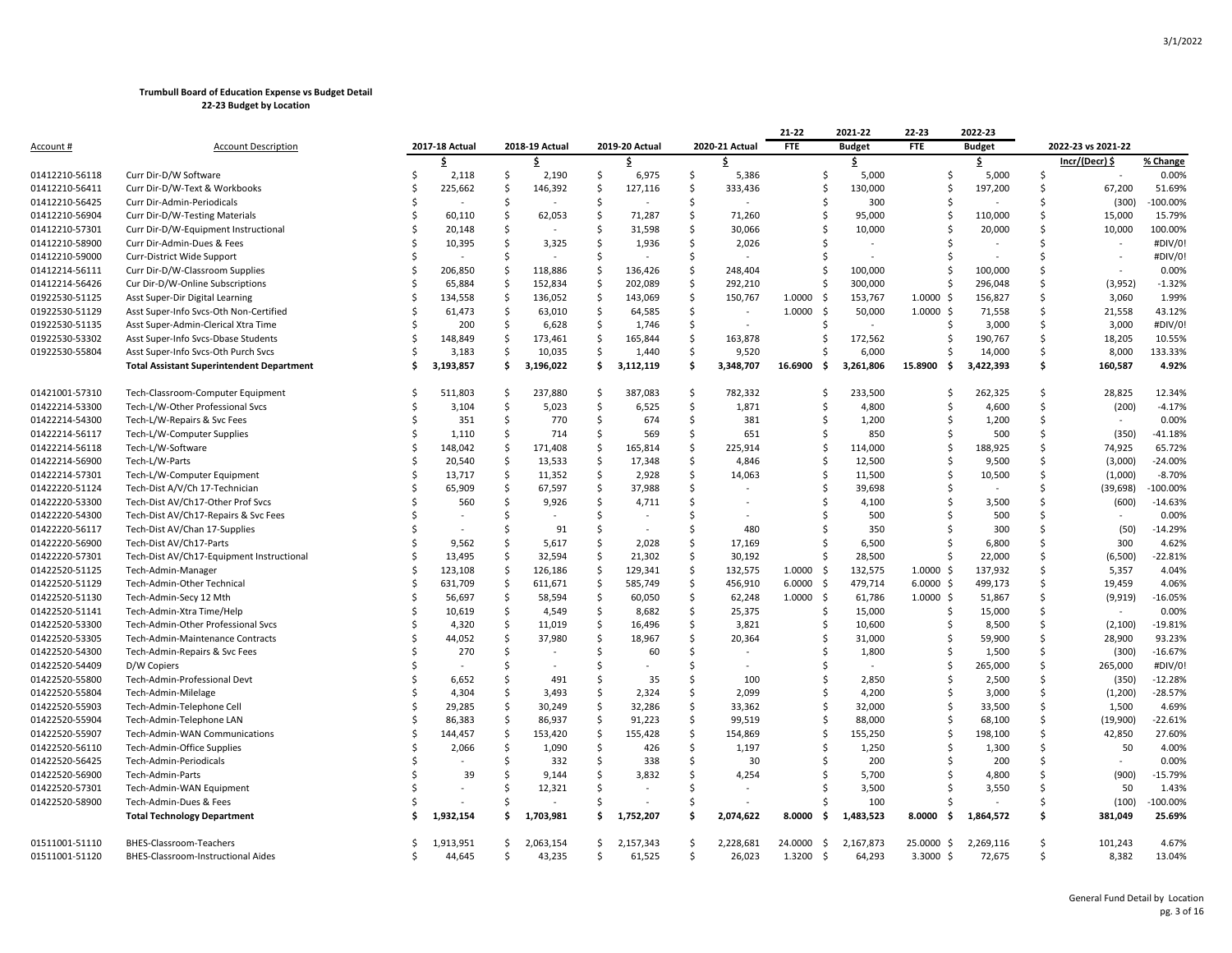|                                  |                                        |    |                |     |                |     |                |                     |                | 21-22           | 2021-22       | 22-23          | 2022-23       |               |                    |          |
|----------------------------------|----------------------------------------|----|----------------|-----|----------------|-----|----------------|---------------------|----------------|-----------------|---------------|----------------|---------------|---------------|--------------------|----------|
| <u>Account #</u>                 | <b>Account Description</b>             |    | 2017-18 Actual |     | 2018-19 Actual |     | 2019-20 Actual |                     | 2020-21 Actual | <b>FTE</b>      | <b>Budget</b> | <b>FTE</b>     | <b>Budget</b> |               | 2022-23 vs 2021-22 |          |
|                                  |                                        |    | Ś              |     | Ŝ.             |     |                |                     |                |                 | \$            |                | \$            |               | Incr/(Decr) \$     | % Change |
| 01511001-55500                   | BHES-Classroom-Interns                 |    | 45,900         | \$  | 39,000         | \$  | 31,200         | \$                  | 31,300         | Ŝ               | 31,200        | Ŝ              | 32,500        | .s            | 1,300              | 4.17%    |
| 01511001-56111                   | <b>BHES-Classroom Supplies</b>         |    | 29,857         | Š.  | 29,043         | Ŝ.  | 16,498         | Ŝ.                  | 25,737         | S               | 23,000        | Ŝ.             | 27,000        | Ś             | 4,000              | 17.39%   |
| 01511001-56411                   | BHES-Classroom-Text & Workbooks        |    | 24,092         | .s  | 29,192         | -Ś  | 22,452         | -Ś                  | 27,229         |                 | 29,000        | .S             | 34,000        | Ŝ             | 5,000              | 17.24%   |
| 01511001-57301                   | BHES-Classroom-Equipment Instructional |    |                | .s  | 541            | \$  | 1,704          | -\$                 | 950            |                 | 2,479         |                | 2,500         | Ś             | 21                 | 0.85%    |
| 01511001-57308                   | BHES-Classroom-New Furniture           |    |                | S.  | 1,824          | -\$ | 711            | Ŝ                   |                |                 | 1,000         | Ŝ              | 2,000         | \$            | 1,000              | 100.00%  |
| 01511002-51110                   | <b>BHES-Classroom-Specialists</b>      |    | 666,113        | S.  | 693,846        | \$  | 507,463        | Ś                   | 381,612        | 4.7100<br>\$    | 394,182       | 7.3763 \$      | 668,894       | Ś             | 274,712            | 69.69%   |
| 01512220-51110                   | <b>BHES Library-Teachers-Salaries</b>  |    | 63,562         | Š.  | 75,832         | \$  | 87,507         | Ś                   | 90,430         | 1.0000<br>\$    | 93,385        | $1.0000 \,$ \$ | 96,273        | Ś             | 2,888              | 3.09%    |
| 01512220-56420                   | BHES-Library-Books & Media             |    | 1,371          | -S  | 9,060          | -S  | 7,949          | .s                  | 2,000          | -S              | 8,000         | .S             | 8,000         | Ś             |                    | 0.00%    |
| 01512220-56425                   | <b>BHES-Library-Periodicals</b>        |    | 866            | -\$ | 234            | \$  | 874            | -\$                 | 1,249          | -S              | 1,245         | Ŝ              | 1,300         | \$            | 55                 | 4.42%    |
| 01512220-56901                   | <b>BHES-Library-Supplies</b>           |    | 1,506          | .s  | 1,849          | Ŝ   | 2,715          | Ŝ.                  | 2,816          |                 | 2,568         |                | 3,000         | Ś             | 432                | 16.82%   |
| 01512220-57302                   | BHES-Library-Equipment Instructional   |    |                | .s  | 281            | Ŝ.  |                | Ŝ.                  | 2,118          |                 | 2,214         |                | 2,200         | Ś             | (14)               | $-0.63%$ |
| 01512400-51113                   | BHES-Admin-Principal                   |    | 164,472        | .s  | 167,761        | -\$ | 171,117        | .s                  | 174,967        | 1.0000<br>-S    | 178,449       | $1.0000 \;$ \$ | 182,000       | Ŝ             | 3,551              | 1.99%    |
| 01512400-51120                   | BHES-Admin-Paras                       |    | 33,176         | -S  | 8,392          | -S  | 16,941         | .S                  | 16,827         | 1.0000<br>- \$  | 19,315        | $1.0000 \,$ \$ | 19,689        | Ś             | 374                | 1.94%    |
| 01512400-51121                   | BHES-Admin-Lunch Aides                 |    |                | -\$ |                | \$  |                | -\$                 | $\sim$         | S               | $\sim$        | Ŝ              |               | \$            |                    | #DIV/0!  |
| 01512400-51130                   | BHES-Admin-Secy 12 Mth                 |    | 51,223         | \$  | 58,594         | \$. | 60,050         | Ŝ.                  | 62,248         | 1.0000<br>- \$  | 61,786        | $1.0000 \,$ \$ | 62,036        | Ś             | 250                | 0.40%    |
| 01512400-51131                   | BHES-Admin-Secy 10 Mth                 |    | 27,823         | .s  | 31,267         | -Ś  | 34,064         | Ŝ.                  | 36,972         | 1.0000<br>\$    | 39,149        | $1.0000 \,$ \$ | 39,149        | Ś             | (0)                | 0.00%    |
| 01512400-51135                   | BHES-Admin-Clerical Xtra Time          |    | 170            | Ś   |                | .S  |                |                     |                |                 |               |                |               |               |                    | #DIV/0!  |
| 01512400-53301                   | <b>BH-Police Services</b>              |    |                |     |                |     |                |                     |                |                 |               |                |               |               |                    | #DIV/0!  |
| 01512400-54900                   | BHES-Admin-Other Purch'd Svcs          |    | 84             | Ŝ   | 122            | S   | 24             | S                   |                |                 | 300           |                | 300           | Ś             |                    | 0.00%    |
| 01512400-55800                   | BHES-Admin-Professional Devt           |    | 63             | Ŝ   | 1,120          | Ś   | 466            | Ś                   | 389            |                 | 500           |                | 500           | Ś             |                    | 0.00%    |
| 01512400-56110                   | <b>BHES-Admin-Office Supplies</b>      |    | 5,182          |     | 3,165          |     | 4,310          | Ŝ                   | 2,948          |                 | 4,000         |                | 4,000         | Ś             |                    | 0.00%    |
| 01512400-58900                   | BHES-Admin-Dues & Fees                 |    | 818            | S   |                | S   | 422            | . Ś                 | 528            |                 | 553           |                | 550           | Ś             | (3)                | $-0.54%$ |
|                                  | <b>Total Booth Hill School</b>         |    | 3,074,874      | Ŝ.  | 3,257,513      | Ŝ.  | 3,185,334      | -\$                 | 3,115,024      | 35.0300<br>- \$ | 3,124,491     | 40.6763<br>- Ś | 3,527,682     | \$            | 403.191            | 12.90%   |
|                                  |                                        |    |                |     |                |     |                |                     |                |                 |               |                |               |               |                    |          |
| 01521001-51110                   | FTES-Classroom-Teachers                | S  | 2,151,021      | -\$ | 2,016,456      | \$. | 2,171,289      | -\$                 | 2,380,927      | 28.0000<br>- \$ | 2,585,110     | 26.5000 \$     | 2,481,988     | Ŝ.            | (103, 122)         | $-3.99%$ |
| 01521001-51120                   | FTES-Classroom-Instructional Aides     |    | 58,445         | Ŝ.  | 51,115         | Ŝ.  | 68,913         | -Ś                  | 21,427         | 0.9900<br>- \$  | 72,014        | $3.3000$ \$    | 69,460        | Ś             | (2, 554)           | $-3.55%$ |
| 01521001-55500                   | FTES-Classroom-Interns                 |    | 46,200         | \$  | 46,200         | \$  | 31,200         | $\ddot{\mathsf{S}}$ | 31,300         | S               | 31,200        | S              | 32,500        | \$            | 1,300              | 4.17%    |
| 01521001-56111                   | <b>FTES-Classroom Supplies</b>         |    | 18,172         | .s  | 26,329         | -Ś  | 21,222         | Ś                   | 15,190         |                 | 29,000        | Ŝ.             | 31,000        | Ś             | 2,000              | 6.90%    |
| 01521001-56411                   | FTES-Classroom-Text & Workbooks        |    | 32,632         | -\$ | 22,952         | -\$ | 17,838         | \$.                 | 12,643         |                 | 29,000        | S              | 30,000        | \$            | 1,000              | 3.45%    |
| 01521001-57301                   | FTES-Classroom-Equipment Instructional |    | 40             | Ŝ.  | 128            | Ŝ.  | 234            | . Ś                 | 644            |                 | 2,400         |                | 2,400         | Ś             |                    | 0.00%    |
| 01521001-57308                   | FTES-Classroom-New Furniture           |    |                | S.  | 1,545          | -\$ |                | Ŝ                   | 247            |                 | 2,000         | Ŝ.             | 2,000         | Ś             | $\sim$             | 0.00%    |
| 01521002-51110                   | FTES-Classroom-Specialists             |    | 722,246        | S   | 843,841        | -Ś  | 879,706        | Ŝ.                  | 738,258        | 7.7900<br>-S    | 889,845       | $9.3670 \;$ \$ | 975,790       | Ś             | 85,945             | 9.66%    |
| 01522220-51110                   | FTES Library-Teachers-Salaries         |    | 86,508         | .s  | 89,876         | Ŝ.  | 93,255         | Ŝ.                  | 98,231         | 1.0000<br>\$    | 105,496       | $1.0000 \;$ \$ | 107,279       | Ś             | 1,783              | 1.69%    |
| 01522220-56420                   | FTES-Library-Books & Media             |    | 6,384          | .s  | 3,757          | -\$ | 2,217          | -Ś                  | 1,820          | -S              | 5,000         | S              | 5,000         | Ś             |                    | 0.00%    |
| 01522220-56425                   | FTES-Library-Periodicals               |    | 650            | -\$ |                | \$  | 659            | -\$                 | 700            | -S              | 1,200         | S              | 1,200         | Ś             |                    | 0.00%    |
| 01522220-56901                   | FTES-Library-Supplies                  |    | 2,779          | \$  | 3,181          | \$. | 1,194          | -Ś                  | 945            |                 | 2,500         |                | 2,500         | Ś             |                    | 0.00%    |
| 01522220-57302                   | FTES-Library-Equipment Instructional   |    |                | .s  | 1,237          | -Ś  | 191            | -Ś                  | 750            |                 | 2,300         | Ś              | 2,300         | Ś             |                    | 0.00%    |
| 01522400-51113                   | FTES-Admin-Principal/Asst Principal    |    | 165,405        | -S  | 167,761        | -\$ | 177,698        | Ŝ.                  | 174,967        | 1.0000<br>-S    | 178,449       | $1.6000 \;$ \$ | 290,133       | Ŝ             | 111,684            | 62.59%   |
| 01522400-51120                   | FTES-Admin-Paras                       |    | 55,263         | -\$ | 34,392         | -\$ | 35,717         | -\$                 | 35,677         | 1.0000<br>-\$   | 18,278        | $1.5800$ \$    | 36,236        | Ś             | 17,958             | 98.25%   |
| 01522400-51121                   | FTES-Admin-Lunch Aides                 |    |                | \$  |                | \$  |                | Ŝ.                  |                | -S              |               | -Ś             |               | Ś             |                    | #DIV/0!  |
| 01522400-51130                   | FTES-Admin-Secy 12 Mth                 |    | 57,468         | Ŝ   | 58,861         | Ŝ.  | 60,650         | Ś                   | 62,648         | 1.0000<br>- \$  | 61,786        | $1.0000 \,$ \$ | 62,286        | Ś             | 500                | 0.81%    |
| 01522400-51131                   | FTES-Admin-Secy 10 Mth                 |    | 37,447         | .s  | 38,388         | Ŝ.  | 39,397         | S                   | 40,420         | 1.0000<br>Ŝ.    | 40,070        | $1.0000$ \$    | 40,520        | Ś             | 450                | 1.12%    |
| 01522400-51135                   | FTES-Admin-Clerical Xtra Time          |    |                | Ŝ   |                | -Ś  |                | Ś                   |                |                 |               |                | 500           | Ś             | 500                | #DIV/0!  |
| 01522400-53301                   | <b>FTES-Police Services</b>            |    |                |     |                |     |                |                     |                |                 |               |                |               |               |                    | #DIV/0!  |
|                                  | FTES-Admin-Other Purch'd Svcs          |    |                | Ś   |                |     |                | Ś                   |                |                 | 300           |                | 300           | Ś             |                    | 0.00%    |
| 01522400-54900<br>01522400-55800 | FTES-Admin-Professional Devt           |    |                |     |                |     |                |                     |                |                 | 500           |                | 500           | Ś             |                    | 0.00%    |
| 01522400-56110                   | FTES-Admin-Office Supplies             |    | 4,272          |     | 6,188          |     | 3,803          | S                   | 2,051          |                 | 4,000         |                | 4,000         | Ś             |                    | 0.00%    |
| 01522400-58900                   |                                        |    | 59             |     |                | .S  |                | Ŝ.                  | 239            |                 |               |                | 553           | Ś             |                    | 0.00%    |
|                                  | FTES-Admin-Dues & Fees                 |    | 3,444,991      | Ŝ   | 209            | Ŝ   |                | . Ś                 | 3,619,083      | 41.7800<br>- \$ | 553           | 45.3470<br>-\$ | 4,178,445     | \$            | 117,444            | 2.89%    |
|                                  | <b>Total Frenchtown School</b>         |    |                |     | 3,412,415      |     | 3,605,184      |                     |                |                 | 4,061,001     |                |               |               |                    |          |
| 01531001-51110                   | DFES-Classroom-Teachers                | Ś. | 1,996,176      |     | \$2,196,459    |     | \$2,294,516    | Ŝ.                  | 2,456,303      | 24.0000 \$      | 2,402,500     | 24.0000 \$     | 2,364,243     | <sup>\$</sup> | (38, 257)          | $-1.59%$ |
|                                  |                                        |    |                |     |                |     |                |                     |                |                 |               |                |               |               |                    |          |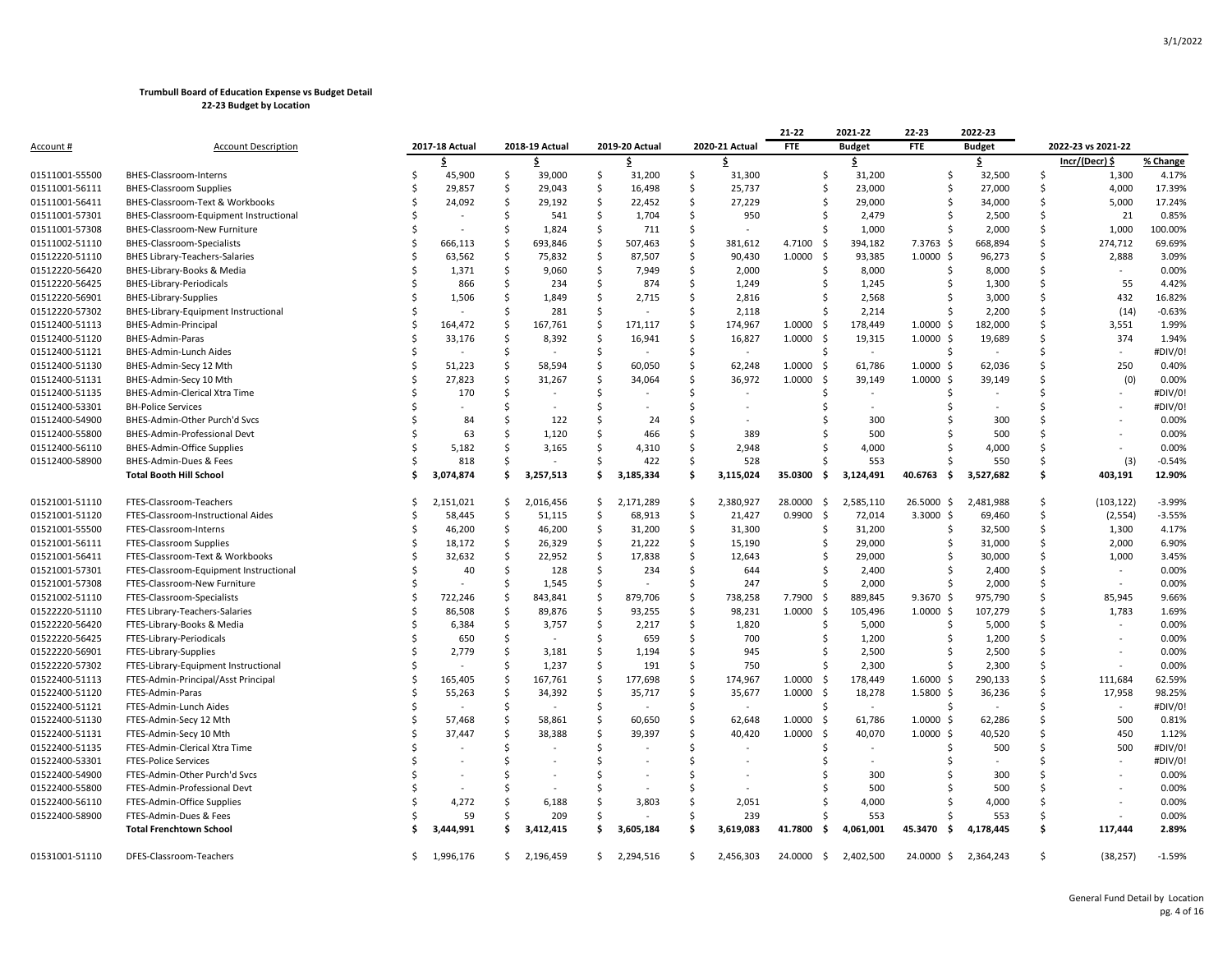|                  |                                        |    |                |                    |                |                     |                |                     |                          | 21-22           | 2021-22       | 22-23                | 2022-23       |    |                    |           |
|------------------|----------------------------------------|----|----------------|--------------------|----------------|---------------------|----------------|---------------------|--------------------------|-----------------|---------------|----------------------|---------------|----|--------------------|-----------|
| <u>Account #</u> | <b>Account Description</b>             |    | 2017-18 Actual |                    | 2018-19 Actual |                     | 2019-20 Actual |                     | 2020-21 Actual           | <b>FTE</b>      | <b>Budget</b> | <b>FTE</b>           | <b>Budget</b> |    | 2022-23 vs 2021-22 |           |
|                  |                                        |    | Ś.             |                    | Ŝ.             |                     | Ŝ              |                     | Ŝ                        |                 | \$            |                      | \$            |    | Incr/(Decr) \$     | % Change  |
| 01531001-51120   | DFES-Classroom-Instructional Aides     | Ś  | 54,851         | -\$                | 46,143         | -\$                 | 52,190         | -\$                 | 29,034                   | 1.3200<br>- \$  | 54,539        | 2.6700 \$            | 51,867        | \$ | (2,672)            | $-4.90%$  |
| 01531001-55500   | DFES-Classroom-Interns                 | Ŝ  | 39,900         | -\$                | 36,400         | $\ddot{\mathsf{S}}$ | 24,800         | $\ddot{\mathsf{S}}$ | 55,650                   | \$              | 31,200        | \$                   | 32,500        | \$ | 1,300              | 4.17%     |
| 01531001-56111   | DFES-Classroom Supplies                | Ś  | 21,699         | $\mathsf{\hat{S}}$ | 29,026         | $\ddot{\mathsf{S}}$ | 27,873         | $\mathsf{\$}$       | 27,319                   | Ś               | 30,000        | Ś                    | 29,000        | Ś  | (1,000)            | $-3.33%$  |
| 01531001-56411   | DFES-Classroom-Text & Workbooks        | Ś  | 31,866         | Ŝ.                 | 32,898         | -\$                 | 30,296         | Ŝ.                  | 35,828                   | Ś               | 29,000        | Ŝ                    | 28,664        | Ś  | (336)              | $-1.16%$  |
| 01531001-57301   | DFES-Classroom-Equipment Instructional | Ś  | 649            | Ŝ.                 | 3,253          | $\ddot{\mathsf{S}}$ | 681            | Ŝ.                  | 3,681                    | Ŝ.              | 400           | Ŝ.                   | 2,500         | Ś  | 2,100              | 525.00%   |
| 01531001-57308   | DFES-Classroom-New Furniture           | Ś  | 501            | <sub>S</sub>       | 7,989          | <sub>S</sub>        | 455            | <b>S</b>            | 834                      | Ś               | 2,000         | Ś                    | 2,000         | Ś  |                    | 0.00%     |
| 01531002-51110   | DFES-Classroom-Specialists             | Ŝ  | 700,981        | Ś                  | 696,086        | -Ś                  | 679,520        | . Ś                 | 537,858                  | 6.3100<br>-\$   | 551,263       | 6.3067 \$            | 618,171       | Ś  | 66,908             | 12.14%    |
| 01532220-51110   | DFES Library-Teachers-Salaries         | Ŝ  | 74,550         | $\mathsf{\hat{S}}$ | 72,434         | $\ddot{\mathsf{S}}$ | 75,157         | $\mathsf{\hat{S}}$  | 77,782                   | - \$<br>1.0000  | 80,442        | $1.0000 \,$ \$       | 83,051        | \$ | 2,609              | 3.24%     |
| 01532220-56420   | DFES-Library-Books & Media             | Ś  | 1,380          | Ś                  | 4,038          | S.                  | 4,834          | Ŝ.                  | 6,828                    | Ś               | 5,000         | Ŝ                    | 5,000         | Ś  |                    | 0.00%     |
| 01532220-56425   | DFES-Library-Periodicals               | Ś  |                | Ś                  | 185            | -\$                 |                | . Ś                 | $\sim$                   | Ŝ               | 1,250         | Ŝ                    | 1,200         | Ś  | (50)               | $-4.00%$  |
| 01532220-56901   | DFES-Library-Supplies                  | Ś  |                | Ś                  | 2,421          | S.                  | 815            | Ŝ.                  | 417                      | Ś               | 2,500         | Ŝ                    | 2,500         | Ś  |                    | 0.00%     |
| 01532220-57302   | DFES-Library-Equipment Instructional   | Ś  |                | Ś                  | 4,846          | -Ś                  |                | <b>S</b>            | 1,032                    | Ś               | 2,400         | S                    | 2,400         | Ś  | $\sim$             | 0.00%     |
| 01532400-51113   | DFES-Admin-Princiapl                   | Ŝ  | 164,472        | Ś                  | 167,761        | $\ddot{\varsigma}$  | 171,117        | . Ś                 | 174,967                  | 1.0000<br>-\$   | 178,449       | $1.0000 \;$ \$       | 182,000       | Ś  | 3,551              | 1.99%     |
| 01532400-51120   | DFES-Admin-Paras                       | Ś  | 27,475         | -S                 | 19,157         | $\mathsf{S}$        | 20,707         | $\mathsf{\hat{S}}$  | 21,003                   | 0.5000<br>- \$  | 9,443         | $1.0000 \; \text{S}$ | 21,812        | \$ | 12,369             | 130.99%   |
| 01532400-51121   | DFES-Admin-Lunch Aides                 | Ś  |                | <sub>S</sub>       |                | \$                  |                | Ŝ.                  | $\overline{\phantom{a}}$ | Ŝ.              | $\sim$        | Ś.                   |               | Ś  | $\sim$             | #DIV/0!   |
| 01532400-51130   | DFES-Admin-Secy 12 Mth                 | Ŝ  | 57,658         | $\mathsf{\hat{S}}$ | 59,144         | $\ddot{\mathsf{S}}$ | 60,050         | $\mathsf{\hat{S}}$  | 62,848                   | 1.0000<br>\$    | 61,786        | $1.0000 \,$ \$       | 62,286        | Ś  | 500                | 0.81%     |
| 01532400-51131   | DFES-Admin-Secy 10 Mth                 | Ś  | 37,709         | Ŝ                  | 38,640         | $\mathsf{S}$        | 39,599         | Ŝ.                  | 40,572                   | 1.0000<br>-\$   | 40,072        | $1.0000$ \$          | 39,334        | Ś  | (738)              | $-1.84%$  |
| 01532400-51135   | DFES-Admin-Clerical Xtra Time          | Ś  |                | Ś                  | 528            | Ŝ.                  |                | <b>S</b>            |                          | Ŝ.              | $\sim$        | Ŝ.                   | 500           | Ś  | 500                | #DIV/0!   |
| 01532400-53301   | <b>DFES-Police Services</b>            |    |                | Ś                  |                | Ś                   |                | Ś                   |                          |                 |               |                      |               | Ś  | $\sim$             | #DIV/0!   |
| 01532400-54900   | DFES-Admin-Other Purch'd Svcs          | Ś  | 267            | Ś                  | 183            | Ś                   | 225            | Ś                   |                          |                 | 500           |                      | 300           | \$ | (200)              | $-40.00%$ |
| 01532400-55800   | DFES-Admin-Professional Devt           | Ś  | 496            | Ś                  | 427            | -Ś                  | 506            | Ś                   |                          | S               | 500           |                      | 500           | Ś  |                    | 0.00%     |
| 01532400-56110   | DFES-Admin-Office Supplies             | Ś  | 12,087         | Ś                  | 9,165          | Ś                   | 2,268          | Ŝ.                  | 3,851                    | Ś               | 4,000         |                      | 4,000         | Ś. | $\sim$             | 0.00%     |
| 01532400-58900   | DFES-Admin-Dues & Fees                 | Ś, |                | Ś                  | 577            | S.                  | 59             | Ŝ.                  | 208                      |                 | 248           |                      | 500           | Ś  | 252                | 101.61%   |
|                  | <b>Total Daniels Farm School</b>       |    | 3,222,717      | Ŝ                  | 3,427,760      | Ś.                  | 3,485,668      | -Ś                  | 3,536,015                | 36.1300<br>- \$ | 3,487,492     | 37.9767<br>- Ś       | 3,534,328     | Ś  | 46,836             | 1.34%     |
| 01541001-51110   | MBES-Classroom-Teachers                | \$ | 2,169,413      | \$                 | 2,261,038      | -Ś                  | 2,348,207      | -\$                 | 2,366,843                | 25.0000<br>-\$  | 2,402,936     | 24.0000 \$           | 2,383,050     | \$ | (19, 886)          | $-0.83%$  |
| 01541001-51120   | MBES-Classroom-Instructional Aides     | Ś  | 56,110         | $\mathsf{\hat{S}}$ | 58,825         | $\ddot{\mathsf{S}}$ | 63,568         | \$                  | 23,146                   | \$<br>1.3200    | 66,429        | $3.3000$ \$          | 64,834        | \$ | (1, 595)           | $-2.40%$  |
| 01541001-55500   | MBES-Classroom-Interns                 | Ś  | 45,600         | $\mathsf{\hat{S}}$ | 46,800         | $\ddot{\varsigma}$  | 23,400         | \$                  | 15,650                   | \$              | 31,200        | Ś.                   | 32,500        | Ś  | 1,300              | 4.17%     |
| 01541001-56111   | <b>MBES-Classroom Supplies</b>         | Ś  | 21,990         | Ŝ.                 | 26,442         | $\ddot{\mathsf{S}}$ | 20,864         | $\ddot{\mathsf{S}}$ | 17,594                   | Ś               | 28,000        | Š.                   | 30,000        | Ś  | 2,000              | 7.14%     |
| 01541001-56411   | MBES-Classroom-Text & Workbooks        | Ś  | 33,181         | Ŝ.                 | 29,512         | \$                  | 30,088         | Ŝ.                  | 33,007                   | Ŝ               | 29,000        | Ŝ                    | 29,000        | Ś  | $\sim$             | 0.00%     |
| 01541001-57301   | MBES-Classroom-Equipment Instructional | Ś  | 384            | Ś                  | 1,127          | $\mathsf{S}$        |                | Ŝ.                  | 256                      | Ś               | 1,000         | Ŝ                    | 4,000         | Ś  | 3,000              | 300.00%   |
| 01541001-57308   | MBES-Classroom-New Furniture           | Ś  |                | Ś                  | 6,132          | $\ddot{\mathsf{S}}$ | 15,245         | Ŝ.                  | 247                      | Ś               | 2,000         | Ŝ.                   | 2,000         | Ś  |                    | 0.00%     |
| 01541002-51110   | MBES-Classroom-Specialists             | Ś  | 732,901        | .S                 | 783,053        | $\mathsf{S}$        | 701,066        | $\mathsf{\hat{S}}$  | 641,627                  | - \$<br>8.3200  | 812,223       | $9.3150 \;$ \$       | 909,472       | Ś  | 97,249             | 11.97%    |
| 01542220-51110   | MBES Library-Teachers-Salaries         |    | 94,287         | \$                 | 97,815         | $\ddot{\varsigma}$  | 103,522        | \$                  | 112,786                  | 1.0000<br>-\$   | 114,478       | $1.0000 \,$ \$       | 116,413       | Ś  | 1,935              | 1.69%     |
| 01542220-56420   | MBES-Library-Books & Media             | Ś  | 6,687          | Ś                  | 5,317          | \$                  | 2,075          | \$                  | 1,998                    | Ś               | 5,000         | Ŝ                    | 5,000         | Ś  | $\sim$             | 0.00%     |
| 01542220-56425   | MBES-Library-Periodicals               |    | 1,090          | Ŝ.                 | 1,396          | -\$                 | 955            | . Ś                 | 1,047                    | Ŝ.              | 1,200         | Ŝ.                   | 1,200         | Ś  | $\sim$             | 0.00%     |
| 01542220-56901   | MBES-Library-Supplies                  | Ś  | 576            | Ś                  | 3,299          | <sub>S</sub>        | 1,075          | Ś                   | 1,534                    | Ś               | 2,500         | Ś                    | 2,500         | Ś  |                    | 0.00%     |
| 01542220-57302   | MBES-Library-Equipment Instructional   |    |                | Ś                  | 2,135          | -\$                 | 650            | -Ś                  | 2,693                    | Ś               | 2,200         | Ŝ.                   | 2,200         | Ś  |                    | 0.00%     |
| 01542400-51113   | MBES-Admin-Principal                   | Ś  | 164,472        | Ŝ                  | 167,761        | $\ddot{\mathsf{S}}$ | 171,117        | $\mathsf{\hat{S}}$  | 178,332                  | 1.0000<br>-\$   | 178,449       | 1.4000S              | 240,755       | Ś  | 62,306             | 34.92%    |
| 01542400-51120   | MBES-Admin-Paras                       | Ś  | 31,792         | Ś                  | 8,813          | S.                  | 9,119          | Ŝ.                  | 10,543                   | - \$<br>0.5000  | 9,655         | $0.5000$ \$          | 11,961        | Ś  | 2,306              | 23.88%    |
| 01542400-51121   | MBES-Admin-Lunch Aides                 | Ś  |                | Ś                  |                | -\$                 |                | -Ś                  | $\sim$                   | Ś               | $\sim$        | Š.                   |               | Ś  | $\sim$             | #DIV/0!   |
| 01542400-51130   | MBES-Admin-Secy 12 Mth                 | Ś  | 51,623         | Ś                  | 59,144         | S.                  | 60,650         | Ŝ.                  | 62,848                   | 1.0000<br>- \$  | 61,786        | $1.0000 \;$ \$       | 61,786        | Ś  | (0)                | 0.00%     |
| 01542400-51131   | MBES-Admin-Secy 10 Mth                 |    | 27,823         | Ś                  | 31,267         | Ś                   | 34,064         | Ŝ.                  | 36,972                   | 1.0000<br>-\$   | 39,149        | $1.0000$ \$          | 31,767        | Ś  | (7, 382)           | $-18.86%$ |
| 01542400-51135   | MBES-Admin-Clerical Xtra Time          |    |                | Ś                  |                | <sup>\$</sup>       |                | <b>S</b>            |                          | Ŝ.              | $\sim$        | Ŝ.                   | 500           | Ś  | 500                | #DIV/0!   |
| 01542400-53301   | <b>MBES-Police Services</b>            |    |                | Ś                  |                | Ŝ.                  |                | -Ś                  |                          |                 |               |                      |               | Ś  | $\sim$             | #DIV/0!   |
| 01542400-54900   | MBES-Admin-Other Purch'd Svcs          |    |                |                    |                | Ś                   |                | <sup>5</sup>        |                          |                 | 300           |                      | 300           | Ś  | $\sim$             | 0.00%     |
| 01542400-55800   | MBES-Admin-Professional Devt           |    | 30             |                    | 715            | Ŝ.                  |                | $\varsigma$         |                          |                 | 500           | Ś                    | 250           | Ś  | (250)              | -50.00%   |
| 01542400-56110   | MBES-Admin-Office Supplies             |    | 8,071          |                    | 5,967          | Ŝ.                  | 6,558          | .S                  | 7,928                    |                 | 4,000         |                      | 4,000         | ς  |                    | 0.00%     |
| 01542400-58900   | MBES-Admin-Dues & Fees                 |    | 527            |                    |                | Ś                   | 89             | <sup>\$</sup>       |                          |                 | 250           |                      | 100           | Ś  | (150)              | $-60.00%$ |
|                  | <b>Total Middlebrook School</b>        | ¢  | 3.446.557      | \$.                | 3,596,557      | ¢                   | 3.592.312      |                     | 3.515.051                | 39.1400<br>- \$ | 3,792,255     | 41.5150<br>s.        | 3,933,588     |    | 141,333            | 3.73%     |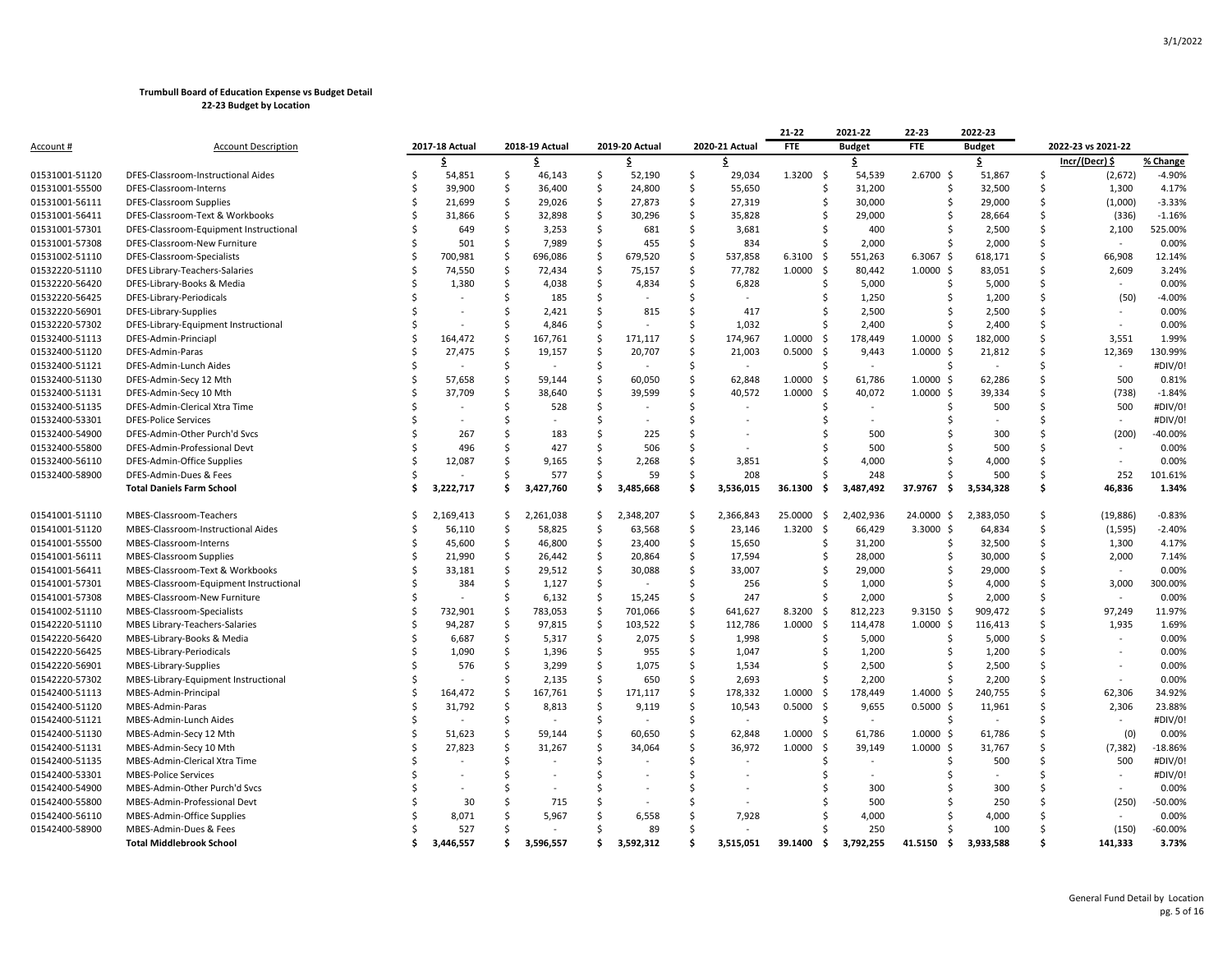|                  |                                        |    |                |                     |                |                     |                |                    |                | 21-22          | 2021-22                  | 22-23                | 2022-23       |    |                          |          |
|------------------|----------------------------------------|----|----------------|---------------------|----------------|---------------------|----------------|--------------------|----------------|----------------|--------------------------|----------------------|---------------|----|--------------------------|----------|
| <u>Account #</u> | <b>Account Description</b>             |    | 2017-18 Actual |                     | 2018-19 Actual |                     | 2019-20 Actual |                    | 2020-21 Actual | <b>FTE</b>     | <b>Budget</b>            | <b>FTE</b>           | <b>Budget</b> |    | 2022-23 vs 2021-22       |          |
|                  |                                        |    | \$.            |                     | \$             |                     | \$             |                    | \$             |                | \$                       |                      | \$            |    | Incr/(Decr) \$           | % Change |
| 01551001-51110   | JRES-Classroom-Teachers                | Ś  | 1,558,902      | \$                  | 1,769,333      | \$                  | 1,864,579      | \$                 | 1,951,478      | 21.0000<br>-\$ | 1,957,727                | 21.0000 \$           | 1,975,733     | S. | 18,006                   | 0.92%    |
| 01551001-51120   | JRES-Classroom-Instructional Aides     | Ś  | 33,931         | Ŝ                   | 52,143         | \$                  | 44,961         | Ś                  | 23,372         | 1.3200<br>-\$  | 46,984                   | $2.6700 \text{ }$    | 55,806        | Ś  | 8,822                    | 18.78%   |
| 01551001-55500   | JRES-Classroom-Interns                 | Ś  | 46,500         | Ŝ                   | 46,800         | Ŝ.                  | 31,200         | Ŝ.                 | 31,125         | Ŝ.             | 31,200                   | -Ś                   | 32,500        | Ś  | 1,300                    | 4.17%    |
| 01551001-56111   | JRES-Classroom Supplies                | Ś  | 22,903         | $\zeta$             | 23,790         | \$                  | 11,963         | $\zeta$            | 12,252         | Ŝ              | 25,000                   | Ŝ                    | 27,000        | Ś  | 2,000                    | 8.00%    |
| 01551001-56411   | JRES-Classroom-Text & Workbooks        | Ś  | 23,107         | \$                  | 23,826         | -\$                 | 15,404         | \$                 | 11,724         |                | 26,000                   | Ś                    | 29,000        | \$ | 3,000                    | 11.54%   |
| 01551001-57301   | JRES-Classroom-Equipment Instructional | Ś  | 989            | $\mathsf{S}$        | 1,832          | $\dot{\mathsf{s}}$  | 375            | Ś                  |                |                | 2,500                    | ς                    | 2,500         | Ś  |                          | 0.00%    |
| 01551001-57308   | JRES-Classroom-New Furniture           | Ś  | 1,058          | S.                  | 1,495          | Ś.                  | 1,896          | Ś                  | 247            |                | 2,000                    | Ŝ.                   | 2,000         | Ś  | ٠                        | 0.00%    |
| 01551002-51110   | JRES-Classroom-Specialists             | Ś  | 684,465        | Ś                   | 705,766        | Ś                   | 676,078        | Ŝ                  | 467,235        | 4.4700<br>-Ŝ   | 477,992                  | 5.6670 \$            | 609,591       | Ś  | 131,599                  | 27.53%   |
| 01552220-51110   | JRES Library-Teachers-Salaries         | Ś  | 100,506        | <sub>\$</sub>       | 101,397        | $\mathsf{S}$        | 111,251        | $\mathsf{\hat{S}}$ | 112,786        | 1.0000<br>-\$  | 114,478                  | $1.0000 \; \text{S}$ | 116,413       | Ś  | 1,935                    | 1.69%    |
| 01552220-56420   | JRES-Library-Books & Media             | Ś  | 1,249          | \$                  | 4,682          | \$                  | 3,820          | \$                 | 1,997          |                | 5,000                    | Ś                    | 5,000         | Ś  |                          | 0.00%    |
| 01552220-56425   | JRES-Library-Periodicals               | Ś  |                | Ś                   | 1,253          | $\ddot{\mathsf{S}}$ |                | Ś                  | 1,234          | Ŝ.             | 1,250                    | Ś                    | 1,250         | Ś  | $\overline{\phantom{a}}$ | 0.00%    |
| 01552220-56901   | JRES-Library-Supplies                  | Ś  | 2,904          | Ś                   | 2,341          | Ś                   | 1,736          | Ś                  | 2,366          |                | 2,500                    | Ś                    | 2,500         | Ś  |                          | 0.00%    |
| 01552220-57302   | JRES-Library-Equipment Instructional   | Ś  | 1,115          | .S                  | 2,399          | Ś                   | 1,565          | Ś                  | 2,052          |                | 2,200                    |                      | 2,200         | Ś  | $\overline{\phantom{a}}$ | 0.00%    |
| 01552400-51113   | JRES-Admin-Principal                   | \$ | 164,541        | <sub>\$</sub>       | 167,761        | $\zeta$             | 235,179        | $\mathsf{\hat{S}}$ | 191,585        | 1.0000<br>-\$  | 162,865                  | 1.0000<br>-\$        | 171,244       | \$ | 8,379                    | 5.14%    |
| 01552400-51120   | JRES-Admin-Paras                       | Ś  | 41,346         | $\mathsf{S}$        | 18,067         | $\mathsf{\hat{S}}$  | 18,679         | Ś                  | 16,750         | 0.5000<br>-\$  | 10,094                   | $1.0000 \,$ \$       | 21,237        | Ś  | 11,143                   | 110.39%  |
| 01552400-51121   | JRES-Admin-Lunch Aides                 | Ś  |                | Ś                   |                | Ś                   |                | Ś                  | $\sim$         | Ŝ.             | $\bar{a}$                | Ś                    |               | Ś  | ÷,                       | #DIV/0!  |
| 01552400-51130   | JRES-Admin-Secy 12 Mth                 | Ś  | 57,708         | \$                  | 59,194         | \$                  | 60,650         | \$                 | 62,848         | 1.0000<br>-\$  | 61,786                   | $1.0000 \,$ \$       | 62,386        | Ś  | 600                      | 0.97%    |
| 01552400-51131   | JRES-Admin-Secy 10 Mth                 | Ś  | 34,290         | Ś                   | 36,065         | Ś                   | 38,586         | Ś                  | 39,220         | 1.0000<br>-Ŝ   | 39,703                   | $1.0000 \,$ \$       | 39,703        | Ś  | $\mathbf{0}$             | 0.00%    |
| 01552400-51135   | JRES-Admin-Clerical Xtra Time          |    |                | \$                  |                | \$                  |                | Ś                  |                |                | $\sim$                   | S                    | 500           | Ś  | 500                      | #DIV/0!  |
| 01552400-53301   | <b>JRES-Police Services</b>            | Ś  |                | Ś                   |                | Ś                   |                | Ś                  |                |                |                          | Ś                    |               | Ś  |                          | #DIV/0!  |
| 01552400-54900   | JRES-Admin-Other Purch'd Svcs          | Ś  |                | Ś                   |                | Ś                   |                | Ś                  |                |                | 500                      |                      | 500           | Ś  |                          | 0.00%    |
| 01552400-55800   | JRES-Admin-Professional Devt           | Ś  | 935            | Ś                   | 765            | Ŝ                   |                | Ŝ                  |                |                | 500                      | Ś                    | 500           | Ś  |                          | 0.00%    |
| 01552400-56110   | JRES-Admin-Office Supplies             | Ś  | 6,222          | Ś                   | 3,960          | Ś                   | 3,002          | Ś                  | 1,226          |                | 4,000                    | ς                    | 4,000         | Ś  |                          | 0.00%    |
| 01552400-58900   | JRES-Admin-Dues & Fees                 | Ŝ  | 600            | Ś                   | 158            | Ś.                  | 168            | Ś                  | 89             |                | 250                      |                      | 550           | Ś  | 300                      | 120.00%  |
|                  | <b>Total Jane Ryan School</b>          | Ś  | 2,783,271      | \$                  | 3,023,028      | \$                  | 3,121,091      | Ś.                 | 2,929,586      | 31.2900<br>\$. | 2,974,529                | 34.3370<br>\$.       | 3,162,112     | \$ | 187,583                  | 6.31%    |
|                  |                                        |    |                |                     |                |                     |                |                    |                |                |                          |                      |               |    |                          |          |
| 01581001-51110   | TES-Classroom-Teachers                 | Ŝ  | 1,655,218      | -S                  | 1,728,453      | \$.                 | 1,824,323      | $\mathsf{S}$       | 1,755,619      | 20.0000<br>-\$ | 1,798,582                | 20.0000 \$           | 1,804,357     | \$ | 5,775                    | 0.32%    |
| 01581001-51120   | TES-Classroom-Instructional Aides      | Ś  | 33,594         | Ŝ                   | 49,635         | -\$                 | 54,831         | Ŝ.                 | 21,230         | 0.9900<br>-Ś   | 57,299                   | 2.0000 \$            | 45,952        | Ś  | (11, 347)                | -19.80%  |
| 01581001-55500   | TES-Classroom-Interns                  | Ś  | 46,800         | \$                  | 46,800         | \$                  | 39,000         | \$                 | 31,125         | Ŝ              | 31,200                   | -\$                  | 32,500        | \$ | 1,300                    | 4.17%    |
| 01581001-56111   | <b>TES-Classroom Supplies</b>          | Ś  | 20,255         | $\zeta$             | 20,912         | \$                  | 13,507         | $\zeta$            | 15,629         | Ŝ              | 25,000                   | Ŝ                    | 25,000        | Ś  |                          | 0.00%    |
| 01581001-56411   | TES-Classroom-Text & Workbooks         | Ś  | 21,724         | Ś                   | 31,373         | Ś                   | 14,875         | Ś                  | 13,797         |                | 29,000                   | Ś                    | 29,000        | Ś  | $\sim$                   | 0.00%    |
| 01581001-57301   | TES-Classroom-Equipment Instructional  | Ŝ  | 1,924          | \$                  | 497            | $\dot{\mathsf{s}}$  | 51             | Ś                  | 1,734          | -S             | 2,500                    | ς                    | 2,500         | Ś  |                          | 0.00%    |
| 01581001-57308   | TES-Classroom-New Furniture            | Ś  | 1,400          | -Ś                  | 9,269          | -Ś                  |                | Ś                  | 247            | Ŝ.             | 2,000                    | Ŝ.                   | 2,000         | Ś  | ٠                        | 0.00%    |
| 01581002-51110   | TES-Classroom-Specialists              | Ś  | 622,596        | \$                  | 642,000        | Ś                   | 576,881        | Ś                  | 410,083        | 5.1700<br>-\$  | 420,582                  | $6.1650$ \$          | 568,020       | Ś  | 147,438                  | 35.06%   |
| 01582220-51110   | TES Library-Teachers-Salaries          | Ś  | 94,287         | $\ddot{\mathsf{S}}$ | 97,815         | $\ddot{\mathsf{S}}$ | 86,825         | Ś                  | 85,274         | 1.0000<br>-\$  | 88,060                   | $1.0000 \,$ \$       | 90,783        | Ś  | 2,723                    | 3.09%    |
| 01582220-56420   | TES-Library-Books & Media              | Ś  | 3,701          | Ś                   | 4,156          | Ś                   | 732            | Ś                  | 1,965          | Ŝ.             | 5,000                    | Ŝ.                   | 5,000         | Ś  |                          | 0.00%    |
| 01582220-56425   | TES-Library-Periodicals                | Ś  | 1,076          | Ŝ                   | 1,223          | Ś                   |                | Ś                  | 1,028          |                | 1,250                    | Ś                    | 1,250         | Ś  |                          | 0.00%    |
| 01582220-56901   | TES-Library-Supplies                   | Ś  | 1,755          | Ŝ                   | 1,911          | Ś                   |                | Ś                  | 2,281          | -S             | 2,500                    | Ś                    | 2,500         | Ś  |                          | 0.00%    |
| 01582220-57302   | TES-Library-Equipment Instructional    | Ŝ  | 1,550          | \$                  | 2,198          | Ś                   |                | Ś                  | 1,618          | -S             | 2,200                    |                      | 2,200         | Ś  |                          | 0.00%    |
| 01582400-51113   | TES-Admin-Principal                    | \$ | 164,472        | <sub>\$</sub>       | 167,761        | $\mathsf{S}$        | 171,117        | \$                 | 174,967        | 1.0000<br>\$   | 178,449                  | 1.0000<br>-\$        | 182,000       | \$ | 3,551                    | 1.99%    |
| 01582400-51120   | TES-Admin-Paras                        | Ś  | 37,442         | $\mathsf{S}$        | 17,489         | $\mathsf{\hat{S}}$  | 16,591         | Ś                  | 17,187         | 0.5000<br>-\$  | 9,443                    | $1.0000 \,$ \$       | 21,237        | Ś  | 11,794                   | 124.89%  |
| 01582400-51121   | TES-Admin-Lunch Aides                  | Ś  |                | Ś                   |                | Ś                   |                | Ś                  | $\sim$         | $\zeta$        | $\overline{\phantom{a}}$ | Ŝ.                   |               | Ś  | $\tilde{\phantom{a}}$    | #DIV/0!  |
| 01582400-51130   | TES-Admin-Secy 12 Mth                  | Ś  | 57,158         | \$                  | 58,594         | \$                  | 60,050         | Ś                  | 62,248         | 1.0000<br>-Ŝ   | 61,786                   | 1.0000S              | 62,056        | Ś  | 270                      | 0.44%    |
| 01582400-51131   | TES-Admin-Secy 10 Mth                  | Ŝ  | 15,009         | \$                  | 27,125         | \$                  | 32,052         | \$                 | 34,919         | 1.0000<br>-\$  | 36,972                   | $1.0000 \; \text{S}$ | 39,149        | Ś  | 2,177                    | 5.89%    |
| 01582400-51135   | TES-Admin-Clerical Xtra Time           | Ś  |                | Ś                   | 417            | $\mathsf{\hat{S}}$  |                | Ś                  |                |                |                          | Ś                    | 500           | Ś  | 500                      | #DIV/0!  |
| 01582400-53301   | <b>TES-Police Services</b>             | Ś  |                | Ś                   |                | Ś                   |                | Ś                  |                |                |                          | Ś                    |               | Ś  | $\sim$                   | #DIV/0!  |
| 01582400-54900   | TES-Admin-Other Purch'd Svcs           |    |                | .S                  |                | Ŝ.                  |                | Ŝ.                 |                |                | 300                      |                      | 300           | Ś  |                          | 0.00%    |
| 01582400-55800   | TES-Admin-Professional Devt            |    | 435            | Ś                   | 1,401          | Ś                   | 79             | Ś                  | 274            |                | 500                      |                      | 500           | Ś  |                          | 0.00%    |
| 01582400-56110   | TES-Admin-Office Supplies              |    | 4,369          | Ś                   | 2,216          | \$                  | 4,051          | Ŝ                  | 3,232          |                | 4,000                    | Ś                    | 4,000         | Ś  |                          | 0.00%    |
| 01582400-58900   | TES-Admin-Dues & Fees                  |    | 240            | Š.                  | 578            | Ś.                  | 268            | Ś                  | 189            |                | 550                      |                      | 550           | Ś  |                          | 0.00%    |
|                  | <b>Total Tashua School</b>             | Ś. | 2,785,005      | \$                  | 2,911,823      | \$.                 | 2,895,233      | Ś                  | 2,634,645      | 30.6600<br>-\$ | 2,757,173                | 33.1650<br>\$        | 2,921,353     | Ś  | 164,180                  | 5.95%    |
|                  |                                        |    |                |                     |                |                     |                |                    |                |                |                          |                      |               |    |                          |          |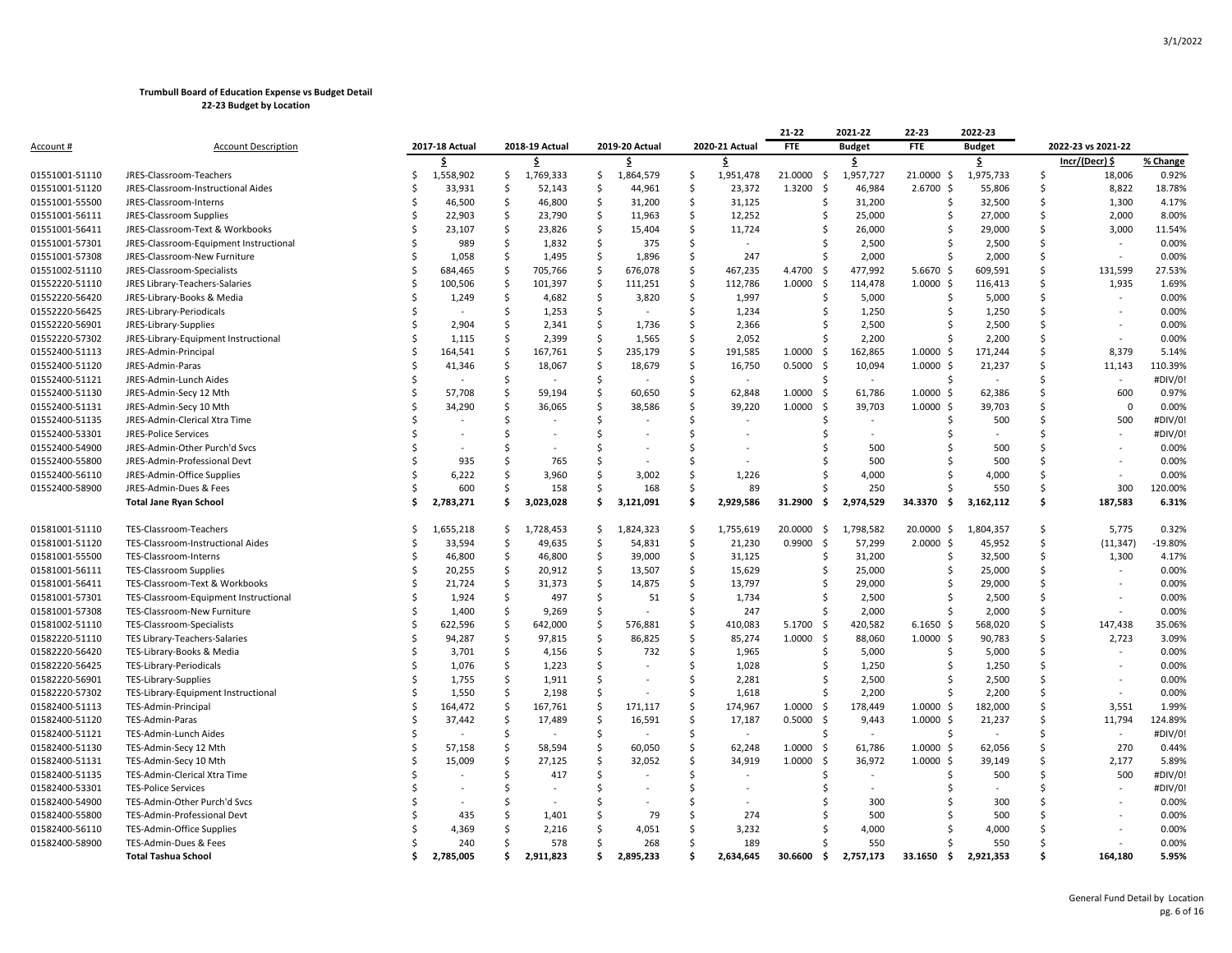|                  |                                       |    |                |              |                |                    |                |                     |                | 21-22                          | 2021-22       | 22-23                | 2022-23       |    |                    |           |
|------------------|---------------------------------------|----|----------------|--------------|----------------|--------------------|----------------|---------------------|----------------|--------------------------------|---------------|----------------------|---------------|----|--------------------|-----------|
| <u>Account #</u> | <b>Account Description</b>            |    | 2017-18 Actual |              | 2018-19 Actual |                    | 2019-20 Actual |                     | 2020-21 Actual | <b>FTE</b>                     | <b>Budget</b> | <b>FTE</b>           | <b>Budget</b> |    | 2022-23 vs 2021-22 |           |
|                  |                                       |    | \$             |              | \$             |                    | \$             |                     | Ś.             |                                | \$            |                      | \$            |    | Incr/(Decr) \$     | % Change  |
| 01611001-51110   | HMS-Classroom-Teacher Salaries        | Ŝ. | 3,742,806      | Ś.           | 3,717,561      | -Ś                 | 3,713,795      | \$                  | 3,629,947      | 42.9000<br>$\ddot{\mathsf{S}}$ | 3,969,616     | 42.1000 \$           | 3,883,900     | Ś  | (85, 716)          | $-2.16%$  |
| 01611001-55500   | HMS-Classroom-Interns                 | Ś  | 31,200         | \$           | 31,200         | Ŝ.                 | 20,020         | $\ddot{\mathsf{S}}$ | 19,475         | \$                             | 31,200        | Ŝ                    | 48,750        | \$ | 17,550             | 56.25%    |
| 01611001-56111   | HMS-Classroom-Classroom Supplies      | Ś  | 20,459         | $\zeta$      | 20,983         | $\mathsf{\hat{S}}$ | 18,591         | \$                  | 15,931         | Ś                              | 32,059        | Ś                    | 35,000        | Ś. | 2,941              | 9.17%     |
| 01611001-56411   | HMS-Classroom-Text & Workbooks        | Ś  | 14,445         | Ś            | 13,638         | -Ś                 | 11,799         | . Ś                 | 6,146          | Ś                              | 13,000        | S                    | 15,000        | Ś  | 2,000              | 15.38%    |
| 01611001-57301   | HMS-Classroom-Equipment Instructional | Ś  | 1,827          | \$           | 3,908          | $\mathsf{\hat{S}}$ | 3,383          | $\ddot{\mathsf{S}}$ | 723            | Ś                              | 3,400         |                      | 3,400         | Ś  |                    | 0.00%     |
| 01611001-57308   | HMS-Classroom-New Furniture           | Ś  | 1,038          | \$           | 795            | Ŝ.                 |                | Ŝ.                  |                | Ś                              | 500           | Ŝ                    | 500           | Ś  |                    | 0.00%     |
| 01611016-51110   | HMS-Music-Teacher Salaries            | Ś  | 305,927        | Ś            | 313,862        | .\$                | 327,137        | Ŝ.                  | 331,648        | 3.0000<br>-\$                  | 337,268       | 3.0000 \$            | 333,180       | Ś  | (4,088)            | $-1.21%$  |
| 01611016-54900   | HMS-Music-Other Purch'd Property Svcs | Ś  | 734            | Ś            | 900            | -\$                |                | . Ś                 | 283            | Ś                              | 1,200         | Ŝ                    | 1,200         | Ś  |                    | 0.00%     |
| 01611016-56111   | HMS-Music-Classroom Supplies          | Ś  | 2,474          | Ś            | 2,200          | Ś                  | 1,733          | $\ddot{\mathsf{S}}$ | 1,149          | Ś                              | 2,500         | Ŝ                    | 2,500         | Ś  | $\sim$             | 0.00%     |
| 01611016-57301   | HMS-Music-Equipment Instructional     | Ś  | 1,964          | Ś            | 3,589          | -\$                | 36             | -\$                 | 1,350          | Ś                              | 3,300         | Ŝ.                   | 3,300         | Ś  | $\sim$             | 0.00%     |
| 01611019-51110   | HMS-PE/Health-Teacher Salaries        | Ś  | 344,397        | Ś            | 355,456        | Ś                  | 372,782        | Ś                   | 381,249        | 4.0000<br>-\$                  | 390,096       | 4.0000 \$            | 399,827       | Ś  | 9,731              | 2.49%     |
| 01611019-56111   | HMS-PE/Health-Classroom Supplies      | Ŝ  | 1,718          | $\varsigma$  | 785            | .\$                | 1,669          | \$                  | 1,077          | Ś                              | 2,000         | Ŝ                    | 3,800         | Ś  | 1,800              | 90.00%    |
| 01612120-51110   | HMS-Guidance-Teacher Salaries         | Ś  | 279,574        | $\mathsf{S}$ | 293,185        | \$                 | 272,452        | $\ddot{\mathsf{S}}$ | 279,214        | 3.0000<br>-\$                  | 286,244       | $3.0000$ \$          | 293,419       | Ś  | 7,175              | 2.51%     |
| 01612120-51131   | HMS-Guidance-Secy 10 Mth              | Ś  | 39,906         | $\mathsf{S}$ | 43,315         | \$                 | 47,013         | $\ddot{\mathsf{S}}$ | 48,862         | 1.0000<br>-\$                  | 48,862        | $1.0000 \,$ \$       | 48,862        | Ś  | $\sim$             | 0.00%     |
| 01612220-51110   | HMS-Library-Teacher Salaries          |    | 86,338         | Ś            | 89,568         | .\$                | 92,799         | . Ś                 | 95,899         | 1.0000<br>- \$                 | 99,033        | $1.0000$ \$          | 104,290       | Ś  | 5,257              | 5.31%     |
| 01612220-51120   | HMS-Library-Paras                     | \$ | 25,672         | $\mathsf{S}$ | 26,388         | \$                 |                | $\ddot{\mathsf{S}}$ | $\sim$         | \$                             | $\sim$        | \$                   |               | \$ | $\sim$             | #DIV/0!   |
| 01612220-56111   | HMS-Library-Supplies                  | Ś  | 1,436          | \$           | 2,128          | Ś                  | 1,139          | Ś                   | 1,110          | Ś                              | 1,900         | Ŝ                    | 2,150         | Ś  | 250                | 13.16%    |
| 01612220-56420   | HMS-Library-Books & Media             | Ś  | 3,848          | Ś            | 5,226          | S.                 | 4,807          | Ŝ.                  | 2,995          | Ś                              | 2,000         | Ŝ.                   | 2,000         | Ś  |                    | 0.00%     |
| 01612220-56425   | HMS-Library-Periodicals               | Ś  | 631            | Ś            | 2,160          | Ŝ.                 | 1,426          | <sup>\$</sup>       | 1,221          | Ś                              | 2,000         | Ŝ.                   | 1,750         | Ś  | (250)              | $-12.50%$ |
| 01612220-57302   | HMS-Library-Equipment Instructional   | Ś  | 1,178          | \$           | 1,956          | -\$                | 1,708          | -\$                 | 972            | Ś                              | 1,700         | S                    | 1,700         | \$ |                    | 0.00%     |
| 01612400-51110   | HMS-Admin-Teacher Xtra days           |    | 5,147          | \$           | 2,228          | $\mathsf{\hat{S}}$ |                | Ś                   |                | S                              |               | S                    |               | Ś  |                    | #DIV/0!   |
| 01612400-51113   | HMS-Admin-Principal/Asst Principal    | Ś  | 318,440        | Ś            | 324,768        | \$                 | 303,806        | Ŝ.                  | 324,902        | 2.0000<br>\$                   | 335,544       | $2.0000$ \$          | 346,615       | Ś  | 11,071             | 3.30%     |
| 01612400-51120   | HMS-Admin-Admin Para                  | Ś  |                | Ś            | 12,057         | Ŝ.                 | 12,911         | -Ś                  | 12,914         | 0.5000<br>-\$                  | 11,961        | $0.5000$ \$          | 12,229        | Ś  | 268                | 2.24%     |
| 01612400-51130   | HMS-Admin-Secy 12 Mth                 | Ś  | 57,508         | \$           | 58,994         | S.                 | 60,500         | $\ddot{\mathsf{S}}$ | 62,958         | 1.0000<br>-\$                  | 61,786        | $1.0000 \; \text{S}$ | 62,056        | \$ | 270                | 0.44%     |
| 01612400-51131   | HMS-Admin-Secy 10 Mth                 | Ś  | 45,371         | \$           | 46,506         | \$                 | 47,676         | $\mathsf{\hat{S}}$  | 36,672         | 1.0000<br>- \$                 | 39,100        | $1.0000$ \$          | 42,976        | Ś  | 3,876              | 9.91%     |
| 01612400-51135   | HMS-Admin-Clerical Xtra Time          | Ś  |                | Ś            |                | Ŝ.                 |                | Ŝ.                  | $\sim$         | Ś                              | $\sim$        | Ŝ                    | $\sim$        | Ś  |                    | #DIV/0!   |
| 01612400-54900   | HMS-Classroom-Other Purch'd Svcs      | Ś  | 255            | \$           | 1,537          | Ś                  | 262            | -Ś                  | 684            | Ś                              | 1,700         | Ŝ.                   | 1,700         | Ś  | $\sim$             | 0.00%     |
| 01612400-55800   | HMS-Admin-Professional Devt           | Ś  | 570            | Ś            | 1,064          | Ś                  | 675            | Ŝ.                  | 830            | Ś                              | 1,000         | Ś                    | 1,500         | Ś  | 500                | 50.00%    |
| 01612400-55906   | HMS-Classroom-Printing                | Ś  |                | Ś            |                | Ś                  |                | Ŝ.                  |                | Ś                              |               | Ŝ.                   |               | Ś  | $\sim$             | #DIV/0!   |
| 01612400-56110   | HMS-Admin-Office Supplies             | Ś  | 7,984          | Ś            | 8,310          | Ś                  | 648            | Ŝ.                  | 2,550          | Ś                              | 7,000         |                      | 7,500         | Ś  | 500                | 7.14%     |
| 01612400-57301   | HMS-Admin-Equipment                   | ς  | 468            | Ś            | 530            | Ś                  | 682            | . Ś                 |                | \$                             | 500           | S                    | 500           | Ś  |                    | 0.00%     |
| 01612400-58900   | HMS-Admin-Dues & Fees                 | Ś  | 1,655          | Ś            | 1,049          | .\$                | 845            | Ŝ.                  | 344            | Ś                              | 900           | Ś                    | 900           | Ś  |                    | 0.00%     |
| 01613202-51116   | HMS-Activities-Advisors               | Ś  | 36,890         | Ś            | 38,974         | Ś                  | 36,544         | Ŝ.                  | 18,578         | Ś                              | 35,000        | S                    | 40,000        | Ś  | 5,000              | 14.29%    |
| 01613202-53301   | HMS-Activities-Police                 | Ś  | 544            | Ś            | 272            | \$                 |                | <b>S</b>            | 576            | Ś                              | 700           |                      | 700           | Ś  |                    | 0.00%     |
| 01613202-56119   | HMS-Activities-Supplies               | Ś  |                | Ś            | 1,419          | Ŝ.                 |                | -\$                 | 576            | Ś                              | 2,500         | Ŝ                    | 3,000         | \$ | 500                | 20.00%    |
|                  | <b>Total Hillcrest Middle School</b>  | Ś  | 5,382,404      | Ś            | 5,426,509      | \$                 | 5,356,834      | Ś                   | 5,280,833      | 59.4000<br>- Ś                 | 5,725,569     | 58.6000<br>Ś.        | 5,704,204     | Ś  | (21, 365)          | $-0.37%$  |
|                  |                                       |    |                |              |                |                    |                |                     |                |                                |               |                      |               |    |                    |           |
| 01621001-51110   | MMS-Classroom-Teacher Salaries        | Ś  | 4,301,972      | \$           | 4,350,148      | Ŝ.                 | 4,341,454      | \$                  | 4,098,731      | 43.3000<br>$\ddot{\mathsf{S}}$ | 4,239,485     | 43.7000 \$           | 4,250,701     | \$ | 11,216             | 0.26%     |
| 01621001-55500   | MMS-Classroom-Interns                 | Ś  | 31,200         | \$           | 31,200         | S.                 | 31,200         | $\ddot{\mathsf{S}}$ | 35,825         | \$                             | 31,200        | Ŝ                    | 48,750        | \$ | 17,550             | 56.25%    |
| 01621001-56111   | MMS-Classroom-Classroom Supplies      | Ś  | 25,710         | \$           | 27,510         | S.                 | 23,361         | $\mathsf{S}$        | 22,981         | Ś                              | 35,000        | Ŝ                    | 35,000        | Ś  |                    | 0.00%     |
| 01621001-56411   | MMS-Classroom-Text & Workbooks        |    | 11,340         | .S           | 13,083         | Ŝ.                 | 12,186         | -\$                 | 2,933          | Ś                              | 13,000        | S                    | 15,000        | Ś  | 2,000              | 15.38%    |
| 01621001-57301   | MMS-Classroom-Equipment Instructional | Ś  | 3,160          | $\varsigma$  | 3,712          | $\mathsf{\hat{S}}$ | 2,677          | $\mathsf{S}$        | 1,447          | Ś                              | 3,400         | S                    | 3,400         | Ś  |                    | 0.00%     |
| 01621001-57308   | MMS-Classroom-New Furniture           | Ś  | 27             | \$           | 823            | -\$                |                | Ŝ.                  |                | Ś                              |               | Ŝ.                   |               | Ś  |                    | #DIV/0!   |
| 01621016-51110   | MMS-Music-Teacher Salaries            | Ś  | 276,939        | Ś            | 285,542        | Ś                  | 300,412        | Ŝ.                  | 308,244        | 3.0000<br>-\$                  | 318,661       | $3.0000$ \$          | 302,714       | Ś  | (15, 947)          | $-5.00%$  |
| 01621016-54900   | MMS-Music-Other Purch'd Property Svcs | Ś  | 843            | Ś            | 1,293          | Ŝ.                 | 570            | \$                  | 220            | Ś                              | 1,200         | S                    | 1,000         | Ś  | (200)              | $-16.67%$ |
| 01621016-56111   | MMS-Music-Classroom Supplies          |    | 1,966          | \$           | 2,813          | -\$                | 629            | -Ś                  | 935            | Ś                              | 2,500         | S                    | 2,750         | Ś  | 250                | 10.00%    |
| 01621016-56411   | MMS-Music-Text & Workbooks            | Ś  |                | Ś            | 400            | Ŝ.                 |                | Ŝ.                  |                | Ś                              |               |                      |               | Ś  | $\sim$             | #DIV/0!   |
| 01621016-57301   | MMS-Music-Equipment Instructional     | Ś  | 2,820          | Ś            | 3,900          | Ŝ.                 | 221            | Ŝ.                  | 1,916          | Ś                              | 3,300         | \$                   | 3,500         | Ś  | 200                | 6.06%     |
| 01621019-51110   | MMS-PE/Health-Teacher Salaries        | Ś  | 380,131        | Ś            | 395,785        | Ś                  | 380,718        | Ŝ.                  | 391,912        | 4.0000<br>-\$                  | 399,307       | 4.0000<br>Ŝ.         | 413,343       | Ś  | 14,036             | 3.52%     |
| 01621019-56111   | MMS-PE/Health-Classroom Supplies      | Ś  | 1,758          | Ś            | 2,182          | Ś                  | 2,059          | Ŝ.                  | 1,196          | Ś                              | 2,000         | Ŝ.                   | 2,500         | Ś  | 500                | 25.00%    |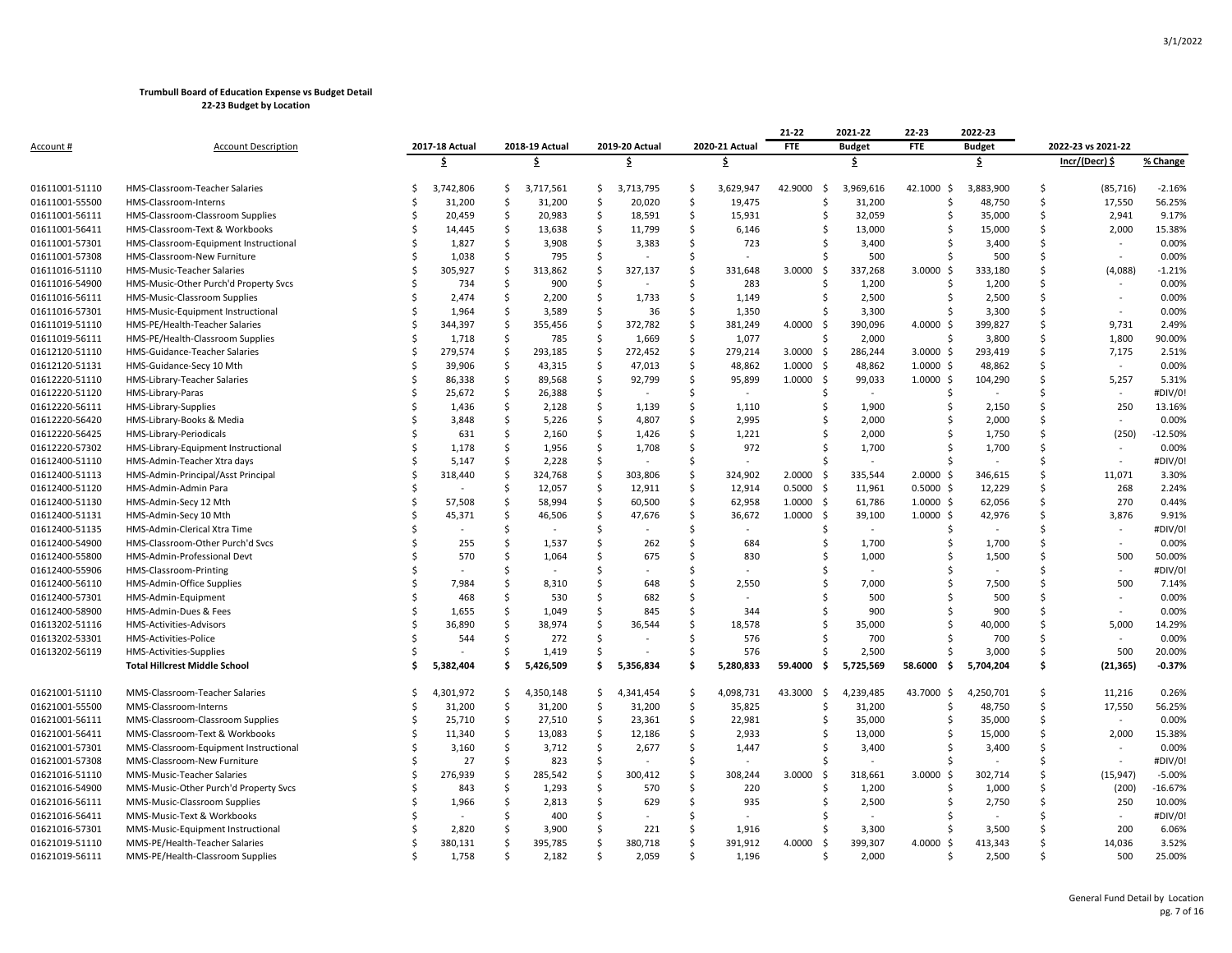|                  |                                           |     |                |    |                |                    |                |              |                | 21-22          | 2021-22        | 22-23             | 2022-23        |    |                          |            |
|------------------|-------------------------------------------|-----|----------------|----|----------------|--------------------|----------------|--------------|----------------|----------------|----------------|-------------------|----------------|----|--------------------------|------------|
| <u>Account #</u> | <b>Account Description</b>                |     | 2017-18 Actual |    | 2018-19 Actual |                    | 2019-20 Actual |              | 2020-21 Actual | FTE            | <b>Budget</b>  | FTE               | <b>Budget</b>  |    | 2022-23 vs 2021-22       |            |
|                  |                                           |     | Ś              |    | Ś.             |                    | Ś              |              |                |                | \$             |                   | \$             |    | Incr/(Decr) \$           | % Change   |
| 01622120-51110   | MMS-Guidance-Teacher Salaries             | Ś   | 261,018        | \$ | 270,638        | \$                 | 280,254        | \$           | 293,825        | 3.0000<br>-\$  | 317,719        | $3.0000$ \$       | 324,258        | \$ | 6,539                    | 2.06%      |
| 01622120-51131   | MMS-Guidance-Secy 10 Mth                  | Ŝ   | 46,216         | Ś  | 47,442         | \$                 | 48,622         | Ś            | 49,820         | 1.0000<br>-\$  | 49,320         | $1.0000$ \$       | 49,820         | Ś  | 500                      | 1.01%      |
| 01622220-51110   | MMS-Library-Teacher Salaries              | Ŝ   | 88,910         | Ś  | 92,236         | Ś                  | 95,564         | Ś            | 98,757         | 1.0000<br>S.   | 104,176        | $1.0000$ \$       | 116,413        | Ś  | 12,237                   | 11.75%     |
| 01622220-51120   | MMS-Library-Paras                         | Ŝ   | 25,672         | Ŝ  | 26,388         | Ś                  |                | Ś            |                | Ŝ.             |                | Ŝ.                |                |    |                          | #DIV/0!    |
| 01622220-56420   | MMS-Library-Books & Media                 |     | 3,473          | \$ | 4,731          | \$                 | 2,508          | \$           | 2,857          |                | 2,000          | Ś                 | 2,250          | Ś  | 250                      | 12.50%     |
| 01622220-56425   | MMS-Library-Periodicals                   | Ś   | 1,383          | \$ | 1,547          | \$                 | 1,242          | \$           | 1,345          |                | 1,500          | Ś                 | 1,250          | Ś  | (250)                    | $-16.67%$  |
| 01622220-56901   | MMS-Library-Supplies                      |     | 1,299          | Ś  | 1,681          | Ś                  | 1,801          | Ś            | 857            |                | 2,000          |                   | 2,000          | Ś  |                          | 0.00%      |
| 01622220-57302   | MMS-Library-Equipment Instructional       | Ŝ   | 1,229          | Ś  | 1,091          | Ŝ.                 | 715            | Ś            | 818            |                | 1,700          |                   | 1,700          | Ś  |                          | 0.00%      |
| 01622400-51110   | MMS-Admin-Teacher Xtra days               | Ŝ   | 4,161          | Ś  | 6,490          | Ś                  | 2,264          | Ś            | 2,292          | Ŝ.             | 2,366          |                   |                | \$ | (2, 366)                 | $-100.00%$ |
| 01622400-51113   | MMS-Admin-Principal/Asst Principal        | Ŝ   | 299,542        | Ś  | 314,507        | Ś                  | 324,947        | Ś            | 336,632        | 2.0000<br>Ŝ.   | 343,331        | $2.0000$ \$       | 350,163        | Ś  | 6,832                    | 1.99%      |
| 01622400-51120   | MMS-Admin-Admin Para                      |     | 23,290         | \$ | 40,820         | \$                 | 45,205         | \$           | 46,513         | 0.5000<br>-\$  | 12,504         | $1.5000 \text{ }$ | 47,459         | Ś  | 34,955                   | 279.55%    |
| 01622400-51130   | MMS-Admin-Secy 12 Mth                     | Ś   | 57,488         | Ś  | 58,944         | $\mathsf{\hat{S}}$ | 60,450         | Ś            | 62,698         | 1.0000<br>- \$ | 61,786         | $1.0000$ \$       | 62,336         | Ś  | 550                      | 0.89%      |
| 01622400-51131   | MMS-Admin-Secy 10 Mth                     | Ŝ   | 45,371         | Ś  | 46,506         | Ś                  | 47,676         | Ś            | 48,862         | 1.0000<br>Ŝ.   | 48,862         | $1.0000 \,$ \$    | 49,062         | \$ | 200                      | 0.41%      |
| 01622400-51135   | MMS-Admin-Clerical Xtra Time              | Ś   |                | Ś  |                | Ś                  |                | Ś            |                | -S             | $\blacksquare$ | Ś                 |                | ς  |                          | #DIV/0!    |
| 01622400-54900   | MMS-Classroom-Other Purch'd Svcs          | S   | 843            | Ś  | 655            | Ś                  | 650            | Ś            | 505            |                | 1,700          | Ś                 | 1,700          | Ś  |                          | 0.00%      |
| 01622400-55800   | MMS-Admin-Professional Devt               |     |                | Ś  |                | Ś                  |                | Ś            |                |                | 1,000          |                   | 1,500          | ς  | 500                      | 50.00%     |
| 01622400-55906   | MMS-Classroom-Printing                    | Š.  |                | Ś  |                | Ś                  |                | \$           |                |                |                | ς                 |                | ¢  | ÷.                       | #DIV/0!    |
| 01622400-56110   | MMS-Admin-Office Supplies                 |     | 6,716          | Ś  | 7,495          | Ś                  | 5,545          | Ś            | 5,913          |                | 8,000          |                   | 8,500          | Ś  | 500                      | 6.25%      |
| 01622400-57301   | MMS-Admin-Equipment                       | Ŝ   |                | Ś  |                | \$                 |                | \$           |                |                |                |                   |                | ς  |                          | #DIV/0!    |
| 01622400-58900   | MMS-Admin-Dues & Fees                     | Ś   | 979            | Ś  | 820            | Ś                  | 933            | Ś            | 839            | Ŝ.             | 900            | Ś                 | 900            | Ś  |                          | 0.00%      |
| 01623202-51116   | MMS-Activities-Advisors                   |     | 39,862         | Ś  | 38,753         | Ś                  | 38,743         | Ś            | 24,897         |                | 35,000         | Ś                 | 40,000         | Ś  | 5,000                    | 14.29%     |
| 01623202-53301   | MMS-Activities-Police                     | Š.  | 816            | Ś  | 1,242          | Ś                  | 276            | Ś            | 1,152          |                | 700            |                   | 700            | ς. |                          | 0.00%      |
| 01623202-56119   | MMS-Activities-Supplies                   |     |                | Ś  | 2,270          | Ś                  | 1,098          | Ś            | 1,272          |                | 2,500          |                   | 2,000          | Ś  | (500)                    | $-20.00%$  |
|                  | <b>Total Madison Middle School</b>        | \$. | 5,946,134      | Ś  | 6,082,648      | Ś                  | 6,053,981      | \$           | 5,846,195      | 59.8000<br>s.  | 6,046,117      | 61.2000<br>- Ś    | 6,140,670      | Ś  | 94,553                   | 1.56%      |
| 01711001-51110   | THS-Classroom-Teacher Salaries            | Ŝ   | 9,982,632      | \$ | 10,467,418     | \$                 | 10,709,930     | $\mathsf{S}$ | 10,743,315     | 114.4000<br>S. | 11,004,604     | 117.1960 \$       | 11,399,689     | Ś  | 395,085                  | 3.59%      |
| 01711001-54900   | THS-Classroom-Other Purch'd Property Svcs |     |                | Ś  |                | Ś                  |                | Ś            |                |                |                | Ś                 |                | Ś  |                          | #DIV/0!    |
| 01711001-55800   | THS-Classroom-Professional Devt           |     |                | Ŝ  |                | Ś                  |                | Ś            |                |                |                |                   |                | Ś  | ÷.                       | #DIV/0!    |
| 01711001-56111   | THS-Classroom-Classroom Supplies          | Ś   | 39,885         | \$ | 30,504         | \$                 | 36,102         | \$           | 6,054          | S              | 35,000         | Ś                 | 35,000         | Ś  |                          | 0.00%      |
| 01711001-57301   | THS-Classroom-Equipment                   | Ś   | 396            | Ś  | 104            | \$                 |                | \$           |                | Ŝ              |                | Ś                 |                | Ś  |                          | #DIV/0!    |
| 01711002-56112   | THS-Art-Supplies                          | Ŝ   | 11,391         | Ś  | 13,249         | Ś                  | 10,477         | Ś            | 10,562         | Ŝ              | 18,000         | Ś                 | 18,600         | Ś  | 600                      | 3.33%      |
| 01711002-57301   | THS-Art-Equipment Instructional           | Ś   | 2,515          | Ś  | 1,483          | Ŝ.                 | 500            | Ś            | 500            |                | 2,000          | Ś                 | 8,500          | Ś  | 6,500                    | 325.00%    |
| 01711003-51110   | THS-Admin-Detention Duty                  |     | 3,696          | Ś  | 5,015          | Ś                  | 2,866          | Ś            |                | -S             | 3,000          | Ś                 | 3,000          | Ś  | $\overline{\phantom{a}}$ | 0.00%      |
| 01711003-56112   | <b>THS-Business Ed-Supplies</b>           |     | 889            | Ś  | 1,955          | Ś                  | 1,311          | Ś            | 2,532          |                | 1,100          |                   | 1,700          | Ś  | 600                      | 54.55%     |
| 01711003-56411   | THS-Business Ed-Text & Workbooks          | Š.  | 11,331         | Ś  | 6,305          | Ś                  | 7,911          | Ś            | 4,267          |                | 8,000          |                   | 9,225          | \$ | 1,225                    | 15.31%     |
| 01711003-57301   | THS-Business Ed-Equipment Instructional   |     |                | Ś  | 176            | Ś                  |                | Ś            |                |                |                |                   |                |    | $\overline{\phantom{a}}$ | #DIV/0!    |
| 01711006-51110   | THS-Ag Science-Teachers Salaries          | Ś   | 643,716        | \$ | 663,218        | \$                 | 688,008        | \$           | 576,636        | 6.0000<br>S.   | 590,970        | 6.0000<br>-\$     | 613,002        | Ś  | 22,032                   | 3.73%      |
| 01711006-51114   | THS-Ag Science-Director                   |     | 12,980         | Ś  | 25,100         | \$                 | 44,825         | Ś            | 74,998         | 0.4500<br>S.   | 77,124         | $0.4500$ \$       | 80,651         | Ś  | 3,527                    | 4.57%      |
| 01711006-51129   | THS-Ag Science-Misc Salaries              | Ŝ   | 5,306          | Ŝ  | 4,575          | Ś                  | 4,512          | Ŝ.           | 4,028          | Ŝ.             | 8,500          | Ŝ.                | 6,000          | Ś  | (2,500)                  | $-29.41%$  |
| 01711006-51131   | THS-Ag Science-Secy 10 Mths               | Ś   | 34,559         | Ś  | 35,428         | Ŝ.                 | 36,324         | Ś            | 37,232         | 1.0000<br>S.   | 36,992         | 1.0000<br>- Ś     | 37,292         | \$ | 300                      | 0.81%      |
| 01711006-51135   | THS-Ag Science-Secy Xtra Time             | Ŝ   | 422            | \$ | 514            | \$                 | 471            | \$           | 597            |                | 492            | Ś                 | $\blacksquare$ | ς  | (492)                    | $-100.00%$ |
| 01711006-54300   | THS-Ag Science-Repairs & Svc Fees         | Ŝ   | 1,481          | \$ | 1,480          | \$                 | 895            | \$           | 395            | Ŝ.             | 3,000          | Ś                 | 3,000          | Ś  |                          | 0.00%      |
| 01711006-54900   | THS-Ag Science-Other Purch'd Prop Svcs    | Ś   | 2,342          | Ś  | 2,935          | Ś                  | 738            | Ś            | 3,184          | Ŝ.             | 3,000          | Ś                 | 3,000          | Ś  |                          | 0.00%      |
| 01711006-55809   | THS-Ag Science-Transportation             |     | 1,924          | Ś  |                | Ś                  | 160            | Ś            | 250            | -S             | 2,629          | Ś                 | 2,629          | Ś  |                          | 0.00%      |
| 01711006-55906   | THS-Ag Science-Printing                   |     | 219            | Ś  |                | Ś                  | 283            | Ś            |                |                | 1,500          | Ś                 | 1,500          | Ś  |                          | 0.00%      |
| 01711006-56112   | THS-Ag Science-Supplies                   | S   | 31,859         | Ś  | 27,522         | Ś                  | 29,580         | Ś            | 27,152         | Ŝ              | 31,000         | Ŝ                 | 31,000         | Ś  |                          | 0.00%      |
| 01711006-56411   | THS-Ag Science-Text & Workbooks           |     | 2,867          | Ś  | 55             | Ś                  | 322            | Ś            | 254            |                | 4,000          | ς                 | 4,000          | ς  |                          | 0.00%      |
| 01711006-57301   | THS-Ag Science-Equipment Instructional    |     | 1,200          | Ś  |                | Ś                  |                | Ś            | 7,451          |                | 969            | Ś                 | 969            | \$ |                          | 0.00%      |
| 01711006-58900   | THS-Ag Science-Dues & Fees                |     | 358            | Ś  | 166            | Ś                  | 65             | Ś            | 645            |                | 899            |                   | 899            |    |                          | 0.00%      |
| 01711010-56112   | THS-Language Arts-Supplies                |     | 212            | Ś  | 292            | Ś                  | 752            | Ś            | 2,013          |                | 2,005          |                   | 1,000          | ς  | (1,005)                  | $-50.12%$  |
| 01711010-56411   | THS-Language Arts-Text & Workbooks        |     | 6.997          |    | 12.693         | $\varsigma$        | 6.005          | ς            | 18,736         |                | 18.000         |                   | 18.000         |    |                          | 0.00%      |
|                  |                                           |     |                |    |                |                    |                |              |                |                |                |                   |                |    |                          |            |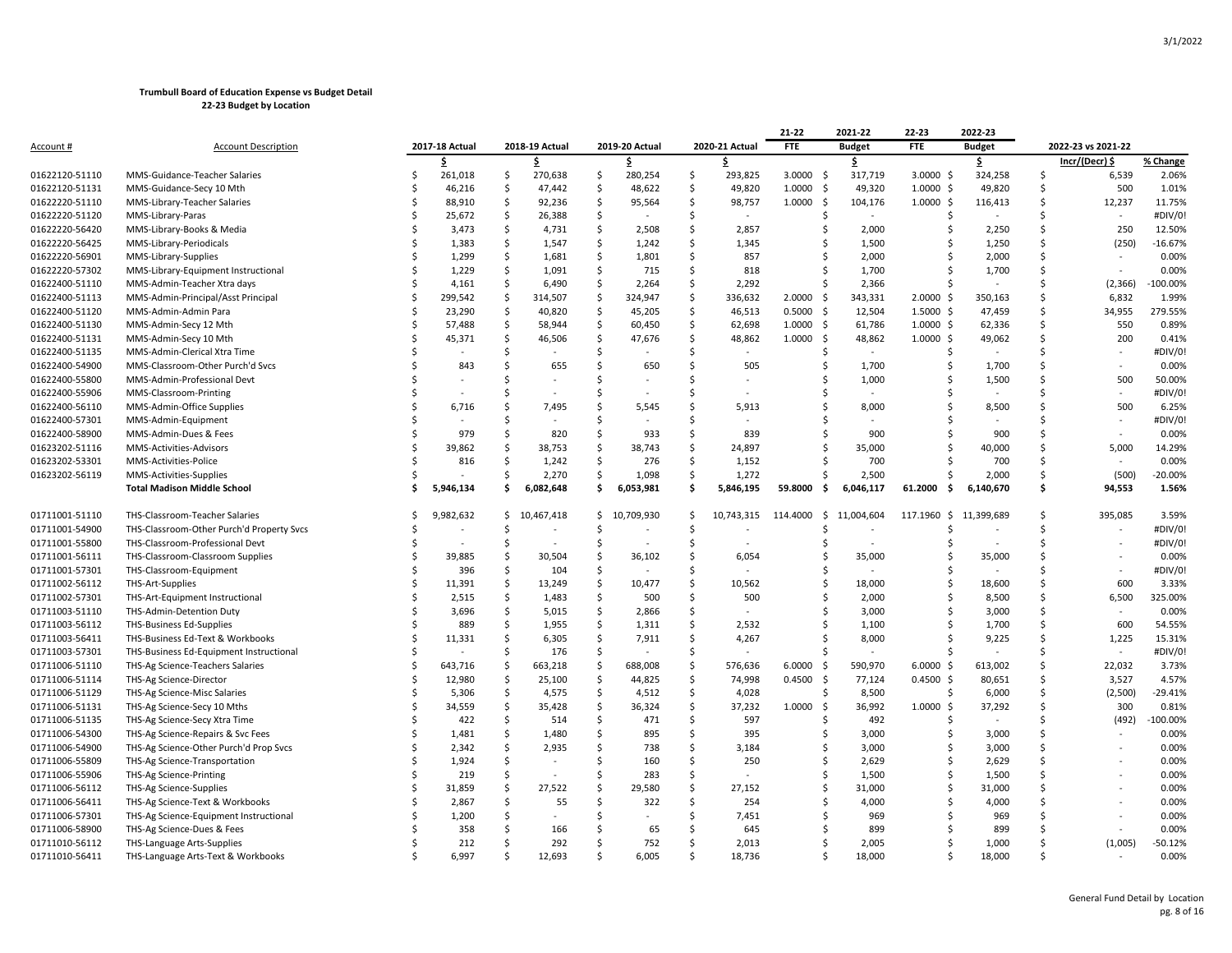|                  |                                              |   |                |    |                |                    |                |                    |                | 21-22          | 2021-22       | 22-23             | 2022-23       |    |                          |            |
|------------------|----------------------------------------------|---|----------------|----|----------------|--------------------|----------------|--------------------|----------------|----------------|---------------|-------------------|---------------|----|--------------------------|------------|
| <u>Account #</u> | <b>Account Description</b>                   |   | 2017-18 Actual |    | 2018-19 Actual |                    | 2019-20 Actual |                    | 2020-21 Actual | <b>FTE</b>     | <b>Budget</b> | FTE               | <b>Budget</b> |    | 2022-23 vs 2021-22       |            |
|                  |                                              |   | Ś              |    | Ś.             |                    | Ŝ              |                    | S              |                | \$            |                   | \$            |    | Incr/(Decr) \$           | % Change   |
| 01711011-55800   | THS-Foreign Lang-Professional Devt           | Ś |                | \$ |                | \$                 |                | \$                 |                |                | Ŝ.            | Ś                 |               | \$ |                          | #DIV/0!    |
| 01711011-56112   | THS-Foreign Language-Supplies                |   | 1,495          | \$ | 1,692          | \$                 | 649            | Ś                  | 2,319          |                | Ŝ.<br>1,750   | Ś                 | 1,500         | Ś  | (250)                    | $-14.29%$  |
| 01711011-56411   | THS-Foreign Language-Text & Workbooks        |   | 8,333          | Ś  | 14,208         | Ś                  | 1,540          | Ś                  | 8,811          |                | 11,516<br>Ŝ.  | Ś                 | 12,500        | Ś  | 984                      | 8.54%      |
| 01711011-57301   | THS-Foreign Language-Equipment Instructional |   | 5,389          | Ś  | 5,389          | Ś                  | 5,599          | Ś.                 | 5,599          |                | 6,200<br>-S   | Ś                 | 5,600         | Ś  | (600)                    | $-9.68%$   |
| 01711013-56112   | THS-Home Economics-Supplies                  |   | 15,572         | Ś  | 17,335         | Ś                  | 11,226         | Ś                  | 13,167         |                | 13,500<br>Ŝ.  | Ś                 | 14,600        | Ś  | 1,100                    | 8.15%      |
| 01711013-56411   | THS-Home Economics-Text & Workbooks          |   |                | Ś  |                | \$                 |                |                    |                |                | 3,800         | Ś                 |               | Ś  | (3,800)                  | 100.00%    |
| 01711013-57301   | THS-Home Economics-Equipment Instructional   |   | 8,124          | Ś  | 1,503          | Ś                  | 2,532          | Ś                  | 2,419          |                | 2,500         | Ś                 | 3,000         | Ś  | 500                      | 20.00%     |
| 01711014-54900   | THS-Industrial Arts-Other Purch'd Prop Svcs  |   | 809            | Ś  |                | Ś                  |                | Ś                  |                |                |               |                   |               | Ś  | ÷,                       | #DIV/0!    |
| 01711014-56112   | THS-Industrial Arts-Supplies                 |   | 10,281         | Ś  | 10,686         | Ś                  | 7,440          | Ś                  | 16,879         |                | 14,000        | Ś                 | 21,000        | Ś  | 7,000                    | 50.00%     |
| 01711014-57301   | THS-Industrial Arts-Equipment Instructional  |   |                | Ś  | 794            | Ś                  | 697            | Ŝ                  | 882            |                | 800           |                   | 2,000         | Ś  | 1,200                    | 150.00%    |
| 01711015-56112   | THS-Mathematics-Supplies                     |   | 2,064          | Ś  | 5,233          | Ś                  | 694            | Ś                  | 299            |                | 2,015         |                   | 1,550         | Ś  | (465)                    | $-23.08%$  |
| 01711015-56411   | THS-Mathematics-Text & Workbooks             |   | 2,989          | Ś  | 3,246          | Ś                  | 5,165          | Ś                  | 8,373          |                | Ŝ.<br>9,000   | Ś                 | 15,100        | Ś  | 6,100                    | 67.78%     |
| 01711016-51110   | THS-Music-Teacher Salaries                   |   | 261,683        | Ś  | 238,395        | \$                 | 327,472        | Ś                  | 300,099        | 6.0000<br>-\$  | 458,728       | $3.0000$ \$       | 242,048       | Ś  | (216, 680)               | $-47.23%$  |
| 01711016-51116   | THS-Music-Directors                          |   | 21,312         | \$ | 21,684         | \$                 | 17,626         | \$                 |                |                | 18,419<br>Ŝ.  | Ś                 |               | Ś  | (18, 419)                | $-100.00%$ |
| 01711016-53300   | THS-Music-Other Professional Svcs            |   | 44,900         | Ŝ  | 45,250         | \$                 | 39,050         | Ś                  | 40,349         |                | 43,500<br>Ŝ   | Ś                 | 47,575        | Ś  | 4,075                    | 9.37%      |
| 01711016-54201   | THS-Music-Uniform Cleaning                   |   | 2,000          | \$ | 1,686          | $\mathsf{\hat{S}}$ | 1,865          | Ś                  |                |                | 1,500         | Ś                 | 1,500         | Ś  |                          | 0.00%      |
| 01711016-55809   | THS-Music-Transportation                     | Ś | 15,931         | Ś  | 20,396         | \$                 | 13,419         | Ś                  |                |                | Ŝ.<br>15,000  | Ś                 | 17,500        | Ś  | 2,500                    | 16.67%     |
| 01711016-56112   | <b>THS-Music-Supplies</b>                    |   | 4,414          | Ś  | 5,432          | Ś                  | 2,990          | Ś                  | 3,590          |                | 5,900         |                   | 6,000         | Ś  | 100                      | 1.69%      |
| 01711016-57301   | THS-Music-Equipment Instructional            |   | 18,180         | Ś  | 802            | \$                 |                | Ś                  | 4,885          |                | 1,794<br>S.   | ς                 | 2,500         | Ś  | 706                      | 39.35%     |
| 01711019-51110   | THS-PE/Health-Teacher Salaries               |   | 665,570        | \$ | 785,442        | \$                 | 720,999        | \$                 | 771,232        | 9.2300<br>-\$  | 854,514       | -\$<br>8.7250     | 870,251       | Ś  | 15,737                   | 1.84%      |
| 01711019-56112   | THS-PE/Health-Supplies                       |   | 829            | Ś  | 3,631          | Ś                  | 2,360          | Ś                  | 829            |                | 3,000         | Ś                 | 3,000         | Ś  | $\overline{\phantom{a}}$ | 0.00%      |
| 01711019-56411   | THS-PE/Health-Text & Workbooks               |   |                | Ś  |                | Ś                  |                | Ś                  |                |                | 500           |                   | 500           | Ś  | ÷,                       | 0.00%      |
| 01711019-57301   | THS-PE/Health-Equipment Instructional        |   | 2,453          | Ś  | 1,870          | Ś                  | 4,327          | Ś                  | 1,932          |                | 2,500         | Ś                 | 3,500         | Ś  | 1,000                    | 40.00%     |
| 01711019-58900   | THS-PE/Health-Dues & Fees                    |   |                | Ś  |                | Ś                  |                | Ś                  |                |                |               |                   |               | Ś  | $\sim$                   | #DIV/0!    |
| 01711022-51110   | THS-Alternate School-Teachers Salaries       | Ś | 414,501        | Ś  | 344,544        | Ś                  | 369,672        | Ś                  | 386,375        | 4.2600<br>Ŝ.   | 398,956       | $4.1620 \text{ }$ | 405,751       | Ś  | 6,795                    | 1.70%      |
| 01711022-51131   | THS-Alternate School-Secy 10 Mths            |   |                | Ś  |                | Ś                  |                | Ś                  |                |                |               |                   |               | ς  |                          | #DIV/0!    |
| 01711022-55809   | THS-Alternate School-Field Trips             |   | 539            | Ś  | 643            | Ś                  |                | Ś                  |                |                | 1,000         |                   | $\sim$        | Ś  | (1,000)                  | 100.00%    |
| 01711022-56112   | THS-Alternate School-Supplies                |   | 1,262          | Ś  | 630            | \$                 | 268            | \$                 |                |                | 500           |                   | 500           | Ś  |                          | 0.00%      |
| 01711022-56411   | THS-Alternate School-Text & Workbooks        |   |                | Ś  |                | Ś                  | 2,963          | \$                 |                |                |               |                   |               | Ś  | $\overline{\phantom{a}}$ | #DIV/0!    |
| 01711027-56112   | THS-Science-Supplies                         |   | 11,596         | Ś  | 10,631         | Ś                  | 5,104          | Ś                  | 1,959          |                | Ŝ.<br>12,000  | Ś                 | 12,360        | Ś  | 360                      | 3.00%      |
| 01711027-56411   | THS-Science-Text & Workbooks                 |   | 4,552          | Ś  | 8,703          | Ś                  |                | \$                 | 9,773          |                | 9,800         |                   | 9,800         | Ś  |                          | 0.00%      |
| 01711027-57301   | THS-Science-Equipment Instructional          |   | 2,484          | Ś  | 7,926          | Ś                  | 404            | Ś                  |                |                | 8,500         | Ś                 | 8,755         | Ś  | 255                      | 3.00%      |
| 01711028-51110   | THS-Admin-Teacher Xtra Tme                   |   |                | Ś  |                | Ś                  |                | Ś                  |                |                |               | ς                 |               | Ś  | ÷,                       | #DIV/0!    |
| 01711028-56112   | THS-Social Studies-Supplies                  |   | 3,902          | Ś  | 340            | Ś                  | 19             | Ś                  |                |                | 830           | Ś                 | 880           | Ś  | 50                       | 6.02%      |
| 01711028-56411   | THS-Social Studies-Text & Workbooks          | Ś | 8,699          | \$ | 14,173         | \$                 | 16,134         | $\mathsf{\hat{S}}$ | 15,633         |                | 10,350<br>Ŝ.  | Ś                 | 12,774        | Ś  | 2,424                    | 23.42%     |
| 01712120-51110   | THS-Guidance-Teacher Salaries                | Ś | 1,085,655      | Ś  | 1,181,445      | Ś                  | 1,228,048      | Ś                  | 1,286,779      | 13.0000<br>-\$ | 1,318,017     | 13.0000 \$        | 1,350,082     | Ś  | 32,065                   | 2.43%      |
| 01712120-51130   | THS-Guidance-Secy 12 Mths                    |   | 164,611        | \$ | 168,730        | \$                 | 173,223        | $\mathsf{\hat{S}}$ | 179,112        | 3.0000<br>-\$  | 177,966       | 3.0000<br>-\$     | 178,276       | Ś  | 310                      | 0.17%      |
| 01712120-53220   | THS-Guidance-Career Guidance                 |   | 3,016          | Ś  | 3,098          | Ś                  | 808            | Ś                  | 1,502          |                | 1,000         | Ś                 | 920           | Ś  | (80)                     | $-8.00%$   |
| 01712120-56112   | THS-Guidance-Supplies                        |   |                | Ś  |                | Ś                  |                | Ś                  |                |                | 600           |                   |               | Ś  | (600)                    | $-100.00%$ |
| 01712120-56118   | THS-Guidance-Software                        |   |                | Ś  | 13,625         | Ś                  |                | Ś                  |                |                |               |                   |               | Ś  |                          | #DIV/0!    |
| 01712120-56903   | <b>THS-Guidance-Testing Materials</b>        |   |                | Ŝ  | 575            | \$                 | 537            | \$                 | 33             |                | 600           |                   | 400           | Ś  | (200)                    | -33.33%    |
| 01712120-58900   | THS-Guidance-Dues & Fees                     |   |                | Ś  | 60             | \$                 | 20             | \$                 |                |                |               | Ś                 |               | Ś  |                          | #DIV/0!    |
| 01712220-51110   | THS-Library-Teacher Salaries                 | Ś | 146,452        | Ś  | 152,042        | Ś                  | 162,647        | Ś                  | 82,806         | 1.0000<br>-\$  | 85,513        | $1.0000 \,$ \$    | 90,927        | Ś  | 5,414                    | 6.33%      |
| 01712220-51131   | THS-Library-Secy 10 Mths                     | S | 21,608         | Ŝ  | 22,268         | Ś                  | 24,427         | Ś                  | 26,182         | 1.0000<br>-Ŝ   | 25,682        | $1.0000 \;$ \$    | 26,182        | Ś  | 500                      | 1.95%      |
| 01712220-56420   | THS-Library-Books & Media                    |   | 9,825          | Ś  | 10,661         | Ŝ.                 | 7,120          | Ś                  | 4,803          |                | 7,040<br>Ŝ.   | Ś                 | 7,040         | Ś  | $\overline{a}$           | 0.00%      |
| 01712220-56425   | THS-Library-Periodicals                      |   | 4,799          | Ś  | 6,706          | Ś                  | 6,353          | Ś                  | 2,068          |                | 2,100<br>S    | Ś                 | 2,200         | Ś  | 100                      | 4.76%      |
| 01712220-56901   | THS-Library-Supplies                         |   | 4,552          | Ś  | 2,454          | Ś                  | 950            | Ś                  | 2,820          |                | 3,000         |                   | 3,045         | Ś  | 45                       | 1.50%      |
| 01712220-57302   | THS-Library-Equipment Instructional          |   | 649            | Ś  | 775            | Ś                  |                | Ś                  | 530            |                | 775           |                   | 775           |    |                          | 0.00%      |
| 01712220-58900   | THS-Library-Dues & Fees                      |   | 268            |    | 195            | Ś                  | 198            |                    |                |                |               |                   |               |    |                          | #DIV/0!    |
| 01712221-56112   | THS-Audio Visual-Supplies                    |   | 244            | Ś  | 949            | Ś                  | 6              | Ś                  |                |                |               |                   |               |    |                          | #DIV/0!    |
| 01712221-56900   | THS-Audio Visual-Parts & Maintenance         |   | 2.118          |    | 6.079          | $\varsigma$        | 850            | \$                 | 500            |                | 2.500<br>Š.   | ς                 | 1.500         |    | (1.000)                  | $-40.00%$  |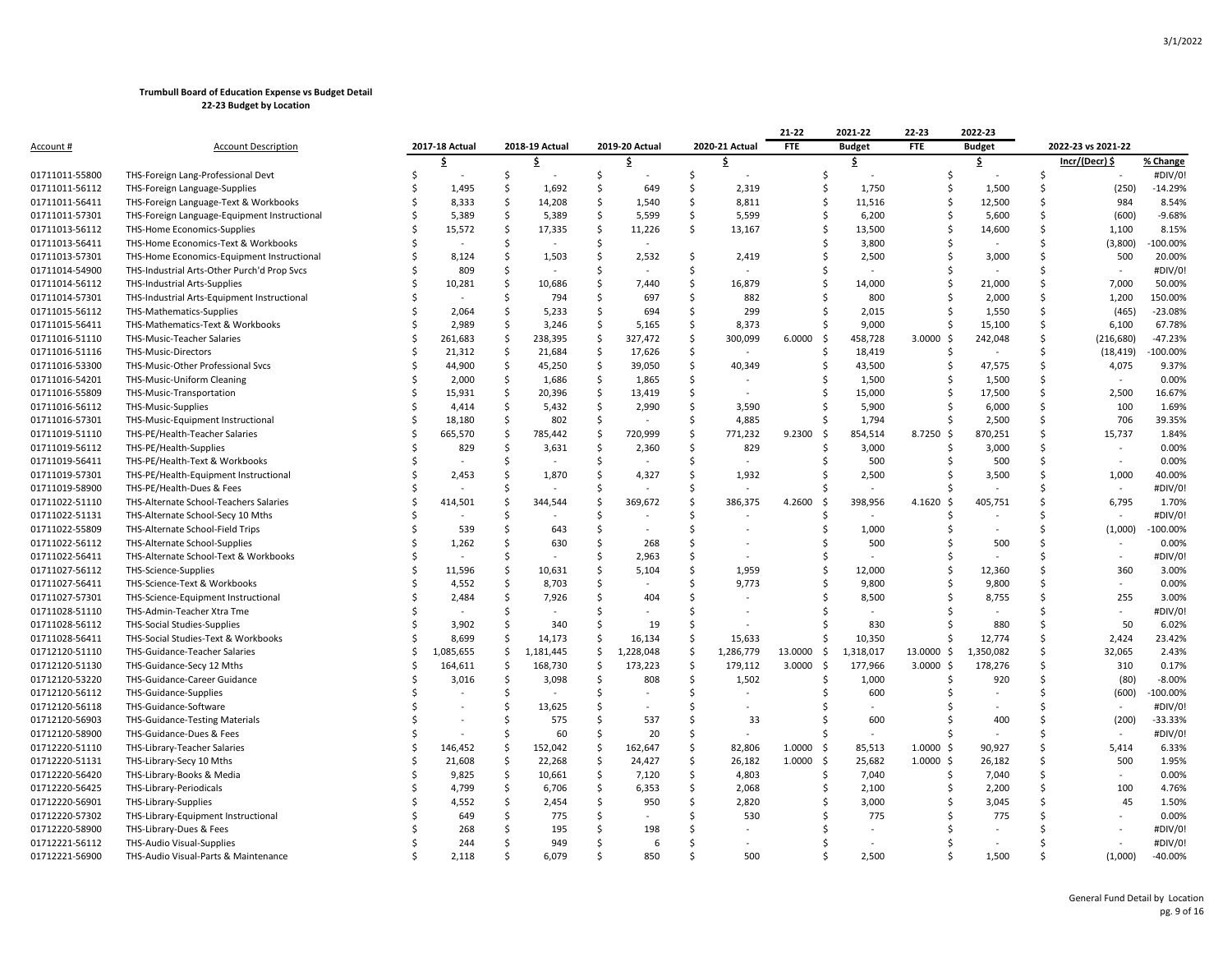|                  |                                               |     |                |     |                |     |                |     |                | 21-22          | 2021-22       | 22-23          | 2022-23       |    |                       |           |
|------------------|-----------------------------------------------|-----|----------------|-----|----------------|-----|----------------|-----|----------------|----------------|---------------|----------------|---------------|----|-----------------------|-----------|
| <u>Account #</u> | <b>Account Description</b>                    |     | 2017-18 Actual |     | 2018-19 Actual |     | 2019-20 Actual |     | 2020-21 Actual | FTE            | <b>Budget</b> | <b>FTE</b>     | <b>Budget</b> |    | 2022-23 vs 2021-22    |           |
|                  |                                               |     | \$             |     | .\$            |     | \$.            |     | -S             |                | \$            |                | \$            |    | Incr/(Decr) \$        | % Change  |
| 01712221-57301   | THS-Audio Visual-Equipment Instructional      |     | 967            | \$  | 4,975          | \$  | 2,000          | \$  |                | Ŝ.             | 4,000         | Ŝ.             | 4,000         | Ŝ. |                       | 0.00%     |
| 01712400-51113   | THS-Admin-Principals                          |     | 771,998        | \$  | 804,601        | \$  | 824,191        | \$  | 827,468        | 5.0000<br>- \$ | 842,283       | $5.0000$ \$    | 868,490       | Ś  | 26,207                | 3.11%     |
| 01712400-51120   | THS-L/W-Paras                                 |     | 192,221        | -\$ | 116,058        | \$  | 120,649        | S,  | 73,057         | 3.0000<br>-\$  | 126,078       | $3.0000$ \$    | 80,911        | Ś  | (45, 167)             | -35.83%   |
| 01712400-51130   | THS-Admin-Secy 12 Mth                         |     | 112,919        | -\$ | 115,747        | \$  | 118,637        | \$  | 122,963        | 2.0000<br>-\$  | 121,107       | $2.0000$ \$    | 112,165       | Ś  | (8, 942)              | $-7.38%$  |
| 01712400-51131   | THS-Admin-Secy 10 Mth                         |     | 120,631        | -S  | 128,959        | -Ś  | 137,290        | .s  | 143,926        | 3.0000<br>- S  | 146,365       | $3.0000 \,$ \$ | 146,665       | Ś  | 300                   | 0.21%     |
| 01712400-51135   | THS-Admin-Clerical Xtra Time                  |     | 335            | Ŝ.  | 191            | Ŝ.  | 229            | Ś.  |                | -S             | 239           | Ŝ              | 250           | Ś  | 11                    | 4.60%     |
| 01712400-53301   | <b>THS-Admin-Police Services</b>              | S   | 104,975        | -\$ | 108,141        | -Ś  | 75,590         | -Ś  | 89,712         | S              | 65,000        | Ś              | 65,000        | Ś  |                       | 0.00%     |
| 01712400-55800   | THS-Admin-Professional Devt                   |     | 10,287         | -\$ | 417            | \$. | 6,110          | \$. | 1,275          | .S             | 2,000         | Ś              | 3,500         | \$ | 1,500                 | 75.00%    |
| 01712400-55901   | THS-Admin-Other Purch'd Svcs                  |     | 1,871          | \$  | 2,404          | \$  | 1,638          | Ś   |                | .s             | 2,000         | Ś              | 1,750         | \$ | (250)                 | $-12.50%$ |
| 01712400-55906   | THS-Admin-Printing                            |     | 10,805         | S   | 11,583         | .S  | 13,855         | Ś   | 6,927          |                | 9,000         |                | 9,000         | Ś  |                       | 0.00%     |
| 01712400-56110   | THS-Admin-Office Supplies                     |     | (8, 345)       | -\$ | 3,823          | \$  | 3,721          | \$  | 2,628          |                | 4,000         | Ś              | 3,500         | \$ | (500)                 | $-12.50%$ |
| 01712400-56116   | THS-Admin-Supplies                            |     | 501            |     | 919            | Ś   |                |     | 4,495          |                | 1,000         | Ś              | 7,750         | Ś  | 6,750                 | 675.00%   |
| 01712400-56270   | THS-Admin-Security Supplies                   |     | 1,075          | S   | 559            | .S  | 1,005          | S   | 1,306          |                | 1,250         | Ś              | 1,500         | Ś  | 250                   | 20.00%    |
| 01712400-56425   | THS-Admin-Periodicals                         |     | 20             |     | 437            | -Ś  |                | Ś   |                | -S             |               |                | 750           | Ś  | 750                   | #DIV/0!   |
| 01712400-56907   | THS-Admin-Graduation                          |     | 12,299         |     | 13,278         | .S  | 19,942         | S   | 16,683         | -S             | 15,000        | Ś              | 16,800        | Ś  | 1,800                 | 12.00%    |
| 01712400-57301   | THS-Admin-Equipment                           |     |                | S   |                | -S  |                | S   | 616            |                |               |                |               |    |                       | #DIV/0!   |
| 01712400-57308   | THS-Admin-Office Furniture                    |     | 2,043          | Ŝ   | 6,156          | \$. |                | Ś   | 700            |                |               |                |               | Ś  | $\tilde{\phantom{a}}$ | #DIV/0!   |
| 01712400-58900   | THS-Admin-Dues & Fees                         |     | 9,494          |     | 9,853          | Ś   | 10,063         |     | 10,844         |                | 11,225        |                | 11,225        | Ś  |                       | 0.00%     |
| 01401000-55502   | THS-Classroom-Interns                         |     | 61,500         | Ŝ   | 22,800         | Ŝ.  | 46,800         | Ś   |                |                | 46,800        |                | 48,750        | Ś  | 1,950                 | 4.17%     |
|                  | <b>Total Trumbull High School</b>             | \$. | 15,188,433     |     | \$15,793,012   |     | \$16,129,158   | Ś   | 16,005,940     | 172.3400<br>\$ | 16,787,296    | 171.5330<br>S. | 17,044,053    | \$ | 256,757               | 1.53%     |
| 01711019-51114   | THS-Sports-Sports General-Director            |     | 151,968        | -S  | 155,007        | -S  | 158,108        | -S  | 161,665        | 1.0000<br>-\$  | 164,882       | $1.0000 \,$ \$ | 168,163       | Ŝ. | 3,281                 | 1.99%     |
| 01713201-51116   | Sports-Sports General-Coaches                 |     | 14,449         | \$  | 14,736         | -\$ | 13,976         | -\$ | 13,129         | S              | 491,626       | Ś              | 637,583       | Ś  | 145,957               | 29.69%    |
| 01713201-51131   | Sports-Sports General-Secy 10 Mths            |     | 46,196         | -\$ | 47,392         | \$  | 48,622         | Ś.  | 49,820         | 1.0000<br>-S   | 49,320        | 1.0000<br>-\$  | 49,820        | Ś  | 500                   | 1.01%     |
| 01713201-51135   | Sports-Sports Gen-Clerical Xtra Time          |     | 3,000          | -Ś  | 4,500          | -\$ | 3,000          | -Ś  | 4,500          |                | 3,135         | .S             | 4,500         | Ś  | 1,365                 | 43.54%    |
| 01713201-53300   | Sports-Sports GeneraL-Purch'd Svcs            |     | 247,883        | S.  | 211,744        | \$  | 217,258        | \$. | 150,410        |                | 189,000       | Ŝ              | 282,000       | Ś  | 93,000                | 49.21%    |
| 01713201-53301   | Athletics - Police Services                   |     |                | Ś   |                | Ŝ   |                | Ś   |                |                |               | S              | 15,000        | \$ | 15,000                | #DIV/0!   |
| 01713201-54200   | Sports-Sports General-Cleaning Svcs           |     | 12,056         | Ś   | 9,947          | Ś   | 11,424         | Ŝ.  | 11,924         | S              | 15,000        |                | 15,000        | Ś  | ÷,                    | 0.00%     |
| 01713201-55809   | THS-Activities-Sports                         |     |                | \$  |                | \$  | 61,974         | \$  | 26,247         | -S             | 127,000       | Ŝ              | 130,810       | Ś  | 3,810                 | 3.00%     |
| 01713201-56112   | Sports-Sports General-Supplies                |     | 31,137         | \$  | 49,698         | \$. | 29,983         | \$  | 89,780         | S              | 65,000        | Ŝ              | 140,000       | Ś  | 75,000                | 115.38%   |
| 01713201-57301   | Sports-Sports General-Equipment Instructional |     | 16,954         | .s  | 37,342         | \$. | 16,831         | -Ś  | 44,118         |                | 40,000        | Ŝ.             | 30,000        | Ś  | (10,000)              | $-25.00%$ |
| 01713201-58900   | Sports-Sports General-Dues & Fees             |     | 36,381         | -Ś  | 33,471         | -\$ | 35,317         | Ŝ.  | 23,680         | .S             | 35,000        | .S             | 40,000        | Ś  | 5,000                 | 14.29%    |
| 01713202-51116   | THS-Activities-Advisors                       |     | 96,666         | -Ś  | 118,353        | -Ś  | 111,261        | .s  | 109,298        | S              | 115,000       | Ŝ              | 128,578       | Ś  | 13,578                | 11.81%    |
| 01713202-55807   | THS-Activities-Competitions                   |     | 46,110         | -\$ | 36,527         | -Ś  | 875            | -Ś  | 1,066          |                | 45,000        | Ŝ.             | 45,000        | Ś  | $\sim$                | 0.00%     |
| 01713202-55906   | THS-Activities-Printing                       |     |                | Ś   |                |     |                | Ś   |                |                | 750           |                | 500           | Ś  | (250)                 | $-33.33%$ |
| 01713203-56906   | THS-Activities-Fees, Awards & Supplies        |     | 1,407          | S   | 1,130          | Ś   | 523            | Ŝ.  |                |                | 2,700         |                | 1,500         | Ś  | (1, 200)              | -44.44%   |
| 01723301-51116   | Sports-Baseball-Coaches                       |     | 17,405         | .s  | 17,709         | Ś   |                | Ś   | 18,218         |                |               |                |               |    |                       | #DIV/0!   |
| 01723301-53300   | Sports-Baseball-Purch'd Svcs                  |     |                |     |                |     |                | Ś   |                |                |               |                |               | Ś  |                       | #DIV/0!   |
| 01723301-55809   | Sports-Baseball-Buses                         |     | 3,614          | Ŝ   | 4,903          |     |                | Ś   |                |                |               |                |               |    |                       | #DIV/0!   |
| 01723301-56112   | Sports-Baseball-Supplies                      |     |                |     |                |     |                |     |                |                |               |                |               | Ś  |                       | #DIV/0!   |
| 01723302-51116   | Sports-Basketball-Coaches                     |     | 30,122         |     | 43,270         |     | 38,190         | S   | 38,666         |                |               |                |               |    |                       | #DIV/0!   |
| 01723302-53300   | Sports-Basketball-Purch'd Svcs                |     |                | S   |                |     |                | Ś   |                |                |               |                |               |    |                       | #DIV/0!   |
| 01723302-55809   | Sports-Basketball-Buses                       |     | 15,798         | S   | 12,054         |     |                | S   |                |                |               |                |               | Ś  |                       | #DIV/0!   |
| 01723302-56112   | Sports-Basketball-Supplies                    |     |                | Ś   |                |     |                |     |                |                |               |                |               | Ś  |                       | #DIV/0!   |
| 01723303-51116   | Sports-Field Hockey-Coaches                   |     | 16,482         |     | 17,239         | Ś   | 17,993         | Ś   | 17,029         |                |               |                |               | ς  |                       | #DIV/0!   |
| 01723303-55809   | Sports-Field Hockey-Buses                     |     | 3,335          | .s  | 2,771          | Ŝ.  | 1,707          | Ś   |                |                |               |                |               |    |                       | #DIV/0!   |
| 01723303-56112   | Sports-Field Hockey-Supplies                  |     |                | Ś   |                | Ŝ   |                | Ś   |                |                |               |                |               |    |                       | #DIV/0!   |
| 01723304-51116   | Sports-Football-Coaches                       |     | 48,308         |     | 54,935         |     | 45,166         |     | 45,730         |                |               |                |               |    |                       | #DIV/0!   |
| 01723304-53300   | Sports-Field Hockey-Purch'd Svcs              |     |                |     |                |     |                |     |                |                |               |                |               |    |                       | #DIV/0!   |
| 01723304-53300   | Sports-Football-Purch'd Svcs                  |     |                |     |                |     |                |     |                |                |               |                |               |    |                       | #DIV/0!   |
| 01723304-55809   | Sports-Football-Buses                         |     | 4.690          |     | 3,762          |     | 1.865          |     |                |                |               |                |               |    |                       | #DIV/0!   |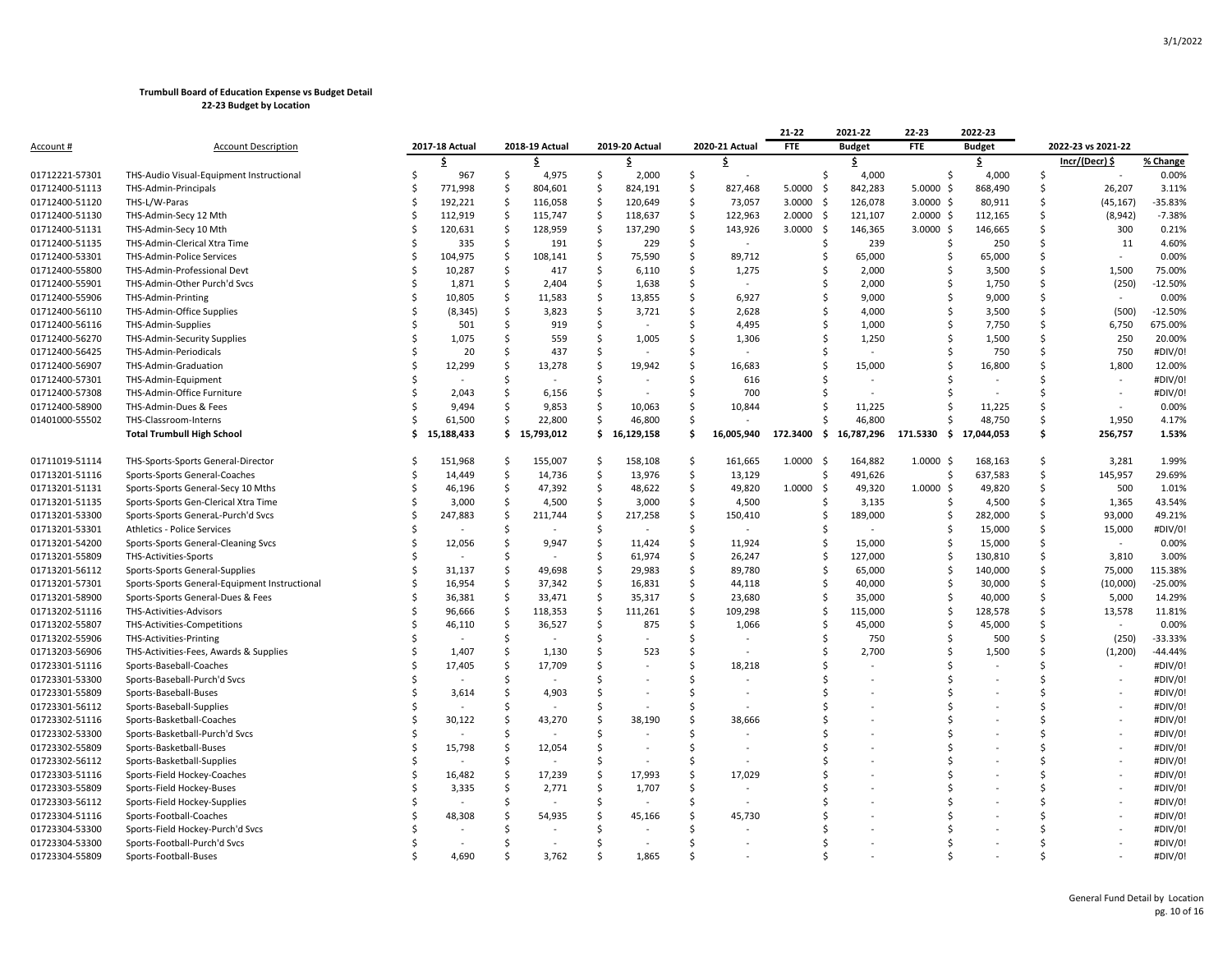|                  |                                   |                |              |                |                    |                |                                | 21-22      | 2021-22       | 22-23      | 2022-23       |    |                    |          |
|------------------|-----------------------------------|----------------|--------------|----------------|--------------------|----------------|--------------------------------|------------|---------------|------------|---------------|----|--------------------|----------|
| <u>Account #</u> | <b>Account Description</b>        | 2017-18 Actual |              | 2018-19 Actual |                    | 2019-20 Actual | 2020-21 Actual                 | <b>FTE</b> | <b>Budget</b> | <b>FTE</b> | <b>Budget</b> |    | 2022-23 vs 2021-22 |          |
|                  |                                   | \$             |              | \$.            |                    | \$             | \$                             |            | \$            |            | \$            |    | Incr/(Decr) \$     | % Change |
| 01723304-56112   | Sports-Football-Supplies          |                | \$           |                | S.                 |                | S.                             | Ś          |               |            | Ś             | \$ |                    | #DIV/0!  |
| 01723305-51116   | Sports-Ice Hockey-Coaches         | 25,574         | \$           | 26,020         | $\mathsf{\hat{S}}$ | 20,562         | $\mathsf{\hat{S}}$<br>32,717   |            |               |            |               |    |                    | #DIV/0!  |
| 01723305-53300   | Sports-Ice Hockey-Purch'd Svcs    |                | Ś            |                | Ŝ.                 |                | Ŝ.                             |            |               |            |               |    |                    | #DIV/0!  |
| 01723305-55809   | Sports-Ice Hockey-Buses           | 5,185          | Ś            | 4,072          | -Ś                 |                | Ŝ.                             |            |               |            |               | S  |                    | #DIV/0!  |
| 01723305-56112   | Sports-Ice Hockey-Supplies        |                | .S           |                |                    |                | -Ś                             |            |               |            |               |    |                    | #DIV/0!  |
| 01723306-51116   | Sports-Lacrosse-Coaches           | 34,349         | .S           | 35,418         |                    |                | Ŝ.<br>35,479                   |            |               |            |               |    |                    | #DIV/0!  |
| 01723306-53300   | Sports-Lacrosse-Purch'd Svcs      |                | Ś            |                |                    |                | \$                             |            |               |            |               |    |                    | #DIV/0!  |
| 01723306-55809   | Sports-Lacrosse-Buses             | 6,207          | S            | 8,297          |                    |                | -Ś<br>$\overline{\phantom{a}}$ |            |               |            |               |    |                    | #DIV/0!  |
| 01723306-56112   | Sports-Lacrosse-Supplies          |                | Ś            |                | Ŝ.                 |                | Ś                              |            |               |            |               |    |                    | #DIV/0!  |
| 01723307-51116   | Sports-Soccer-Coaches             | 34,810         | \$.          | 29,635         | S.                 | 35,986         | S.<br>36,436                   |            |               |            |               |    |                    | #DIV/0!  |
| 01723307-53300   | Sports-Soccer-Purch'd Svcs        |                | Ś            |                | Ŝ.                 |                | Ŝ.                             |            |               |            |               |    |                    | #DIV/0!  |
| 01723307-55809   | Sports-Soccer-Buses               | 6,960          | Ś            | 8,024          | Ŝ.                 | 4,743          | \$                             |            |               |            |               |    |                    | #DIV/0!  |
| 01723307-56112   | Sports-Soccer-Supplies            |                | -Ś           |                | -Ś                 |                |                                |            |               |            |               |    |                    | #DIV/0!  |
| 01723307-57301   | Sports-Soccer-Equipment           |                | <sup>5</sup> |                | -Ś                 |                | -Ś                             |            |               |            |               |    |                    | #DIV/0!  |
| 01723308-51116   | Sports-Swimming-Coaches           | 25,574         | S            | 24,863         | .s                 | 25,263         | -Ś<br>19,630                   |            |               |            |               |    |                    | #DIV/0!  |
| 01723308-53300   | Sports-Swimming-Purch'd Svcs      |                | Ś            |                | Ŝ.                 |                | Ŝ.                             |            |               |            |               |    |                    | #DIV/0!  |
| 01723308-55809   | Sports-Swimming-Buses             | 13,168         | \$           | 9,554          | -Ś                 | 1,266          | -Ś                             |            |               |            |               |    |                    | #DIV/0!  |
| 01723308-57301   | Sports-Swimming-Equipment         |                | .S           |                | .s                 |                | -Ś                             |            |               |            |               |    |                    | #DIV/0!  |
| 01723309-51116   | Sports-Tennis-Coaches             | 15,525         | \$           | 20,025         | Ŝ.                 |                | Ŝ.<br>21,566                   |            |               |            |               |    |                    | #DIV/0!  |
| 01723309-55809   | Sports-Tennis-Buses               | 6,369          | \$           | 4,775          | .s                 |                | Ŝ.                             |            |               |            |               |    |                    | #DIV/0!  |
| 01723309-56112   | Sports-Tennis-Supplies            |                | Ś            |                | -Ś                 |                | -Ś<br>$\ddot{\phantom{1}}$     |            |               |            |               | Ś  |                    | #DIV/0!  |
| 01723309-57301   | Sports-Tennis-Equipment           |                | Ś            |                | Ŝ.                 |                | Ŝ.                             |            |               |            |               | S  |                    | #DIV/0!  |
| 01723310-51116   | Sports-Indoor Track-Coaches       | 22,730         | -Ś           | 22,692         | -Ś                 | 23,498         | 23,792<br>-Ś                   |            |               |            |               |    |                    | #DIV/0!  |
| 01723310-55809   | Sports-Indoor Track-Buses         | 6,734          | -\$          | 3,980          | S.                 |                | -Ś                             |            |               |            |               | S  |                    | #DIV/0!  |
| 01723311-51116   | Sports-Volleyball-Coaches         | 25,574         | Ś            | 26,020         | S.                 | 13,219         | Ŝ.<br>26,768                   |            |               |            |               |    |                    | #DIV/0!  |
| 01723311-55809   | Sports-Volleyball-Buses           | 7,014          | \$           | 6,709          | -\$                | 2,515          | S.                             |            |               |            |               |    |                    | #DIV/0!  |
| 01723311-56112   | Sports-Volleyball-Supplies        |                | <sup>5</sup> |                | -Ś                 |                | -Ś                             |            |               |            |               |    |                    | #DIV/0!  |
| 01723311-57301   | Sports-Volleyball-Equipment       |                |              |                |                    |                |                                |            |               |            |               |    |                    | #DIV/0!  |
| 01723312-51116   | Sports-Wrestling-Coaches          | 17,903         | Ś            | 18,845         | S.                 | 19,095         | S.<br>19,333                   |            |               |            |               |    |                    | #DIV/0!  |
| 01723312-53300   | Sports-Wrestling-Purch'd Svcs     |                | <sup>5</sup> |                | Ŝ.                 |                | -Ś                             |            |               |            |               |    |                    | #DIV/0!  |
| 01723312-55809   | Sports-Wrestling-Buses            | 4,910          | S            | 5,217          |                    |                | Ŝ.<br>$\overline{\phantom{a}}$ |            |               |            |               |    |                    | #DIV/0!  |
| 01723312-56112   | Sports-Wrestling-Supplies         |                | -Ś           |                |                    |                | -Ś                             |            |               |            |               |    |                    | #DIV/0!  |
| 01723313-51116   | Sports-Outdoor Track-Coaches      | 36,942         | .S           | 31,803         |                    |                | Ŝ.<br>38,666                   |            |               |            |               |    |                    | #DIV/0!  |
| 01723313-55809   | Sports-Outdoor Track-Buses        | 7,487          | Ś            | 4,625          |                    |                | -Ś                             |            |               |            |               |    |                    | #DIV/0!  |
| 01723313-56112   | Sports-Outdoor Track-Supplies     |                | <sup>5</sup> |                | Š.                 |                | \$                             |            |               |            |               |    |                    | #DIV/0!  |
| 01723313-57301   | Sports-Outdoor Track-Equipment    |                | .S           |                |                    |                | -Ś                             |            |               |            |               |    |                    | #DIV/0!  |
| 01723314-51116   | Sports-Softball-Coaches           | 17,405         | Ś            | 17,709         |                    |                | Ŝ.<br>17,029                   |            |               |            |               |    |                    | #DIV/0!  |
| 01723314-55809   | Sports-Softball-Buses             | 4,279          | \$           | 3,597          | .s                 |                | Ŝ.                             |            |               |            |               |    |                    | #DIV/0!  |
| 01723314-56112   | Sports-Softball-Supplies          |                | Ś            |                | Ŝ.                 |                | Ŝ.                             |            |               |            |               |    |                    | #DIV/0!  |
| 01723315-51116   | Sports-Gymnastics-Coaches         | 10,657         | Ś            | 10,843         | Ŝ.                 | 11,017         | Ŝ.<br>11,154                   |            |               |            |               |    |                    | #DIV/0!  |
| 01723315-53300   | Sports-Gymnastics-Purch'd Svcs    |                |              |                |                    |                | -Ś                             |            |               |            |               |    |                    | #DIV/0!  |
| 01723315-55809   | Sports-Gymnastics-Buses           | 2,496          | .S           | 1,859          | Ŝ.                 |                | -Ś                             |            |               |            |               |    |                    | #DIV/0!  |
| 01723315-57301   | Sports-Gymnastics-Equipment       |                | -Ś           |                |                    |                | -Ś                             |            |               |            |               |    |                    | #DIV/0!  |
| 01723316-51116   | Sports-Golf-Coaches               | 10,800         | -Ś           | 11,566         | S.                 |                | -Ś<br>11,898                   |            |               |            |               |    |                    | #DIV/0!  |
| 01723316-55809   | Sports-Golf-Buses                 | 839            | Ś            | 1,162          | -Ś                 |                | \$                             |            |               |            |               |    |                    | #DIV/0!  |
| 01723316-56112   | Sports-Golf-Supplies              |                |              |                |                    |                |                                |            |               |            |               |    |                    | #DIV/0!  |
| 01723317-51116   | Sports-Cross Country-Coaches      | 25,006         | .S           | 25,442         | .s                 | 26,438         | 26,768<br>-Ś                   |            |               |            |               |    |                    | #DIV/0!  |
| 01723317-53300   | Sports-Cross Country-Purch'd Svcs |                |              |                | Ŝ.                 |                | $\zeta$                        |            |               |            |               |    |                    | #DIV/0!  |
| 01723317-55809   | Sports-Cross Country-Buses        | 11,389         |              | 6,295          |                    | 4,635          |                                |            |               |            |               |    |                    | #DIV/0!  |
| 01723317-56112   | Sports-Cross Country-Supplies     |                |              |                |                    |                |                                |            |               |            |               |    |                    | #DIV/0!  |
| 01723318-51116   | Sports-Cheerleading-Coaches       | 27,062         | Ŝ            | 23,852         | Ś.                 | 24,234         | 19.704                         |            |               |            |               |    |                    | #DIV/0!  |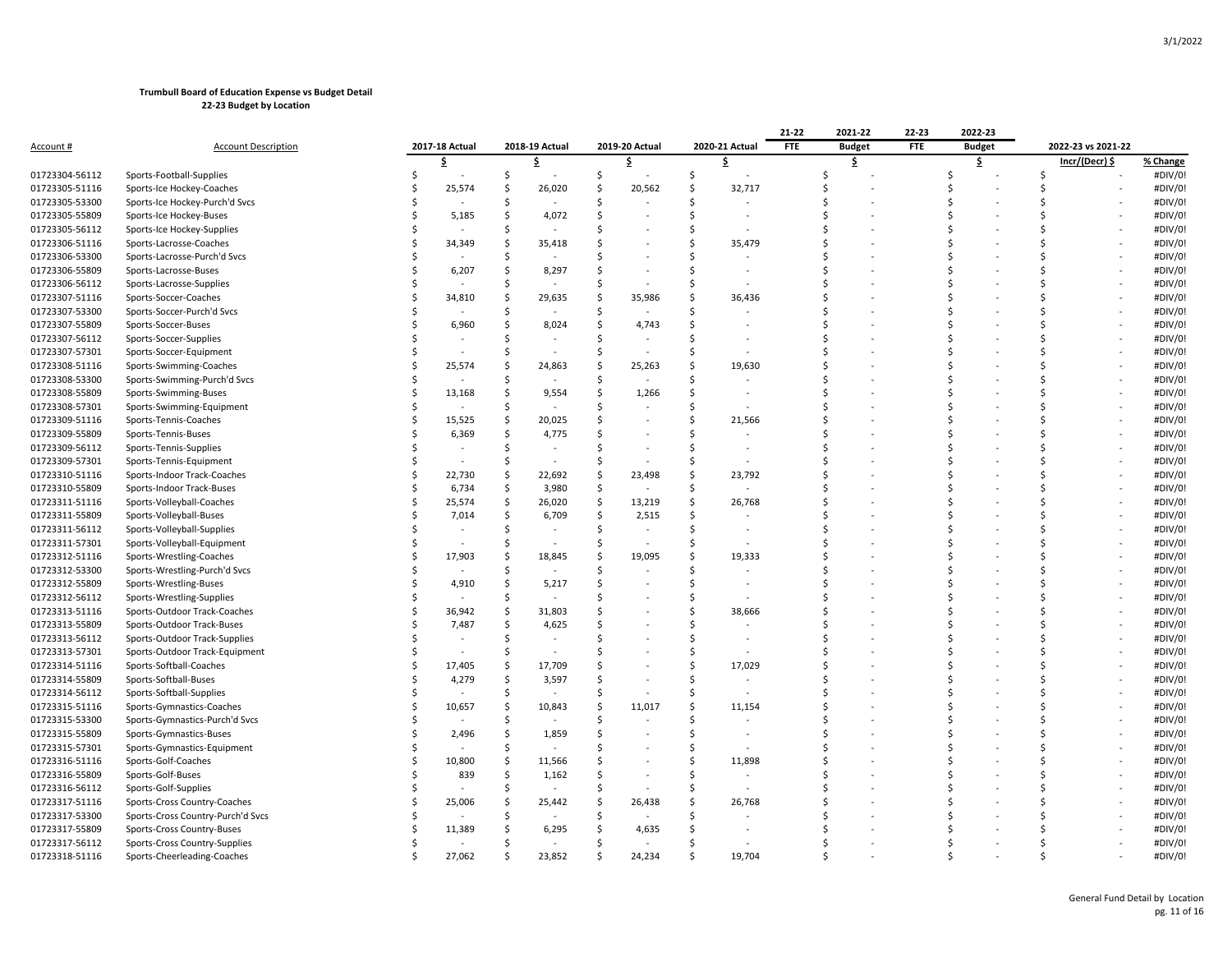|                |                                              |        |                |              |                |              |                |                    |                | 21-22          | 2021-22         | 22-23                      | 2022-23       |               |                          |           |
|----------------|----------------------------------------------|--------|----------------|--------------|----------------|--------------|----------------|--------------------|----------------|----------------|-----------------|----------------------------|---------------|---------------|--------------------------|-----------|
| Account #      | <b>Account Description</b>                   |        | 2017-18 Actual |              | 2018-19 Actual |              | 2019-20 Actual |                    | 2020-21 Actual | <b>FTE</b>     | <b>Budget</b>   | <b>FTE</b>                 | <b>Budget</b> |               | 2022-23 vs 2021-22       |           |
|                |                                              |        | Ś              |              | \$             |              | \$             |                    | \$             |                | \$              |                            | \$            |               | Incr/(Decr) \$           | % Change  |
| 01723318-53300 | Sports-Cheerleading-Purch'd Svcs             |        |                | Ś            |                | Ś            |                | Ś                  |                | S              |                 |                            |               |               |                          | #DIV/0!   |
| 01723318-55809 | Sports-Cheerleading-Buses                    |        | 3,453          | Ś            | 4,794          | Ś            | 894            | Ś                  |                |                |                 |                            |               |               |                          | #DIV/0!   |
| 01723318-56112 | Sports-Cheerleading-Supplies                 | S      |                | \$           |                | Ś            |                | Ś                  |                |                |                 |                            |               | S             |                          | #DIV/0!   |
| 01723319-51116 | Sports-Weight Training-Coaches               | Ś      | 13,331         | Ś            | 19,048         | Ŝ.           | 13,781         | Ś                  | 19,597         |                |                 |                            |               | <sup>\$</sup> |                          | #DIV/0!   |
|                | <b>Total Athletics Department</b>            | Ś      | 1,273,693      | Ś            | 1,293,230      | Ś            | 1,041,219      | Ś                  | 1,165,818      | 2.0000         | 1,343,413<br>Ŝ. | 2.0000<br>. Ś              | 1,688,454     | Ś             | 345,041                  | 25.68%    |
|                |                                              |        |                |              |                |              |                |                    |                |                |                 |                            |               |               |                          |           |
| 01741200-51110 | Continiung Ed-Classroom Instructors          |        |                | \$           |                | \$           |                | \$                 |                |                |                 | Ś                          |               | \$            |                          | #DIV/0!   |
| 01741200-51113 | Continuing Ed-Admin-Administrator            |        |                | Ś            |                | Ś            |                | Ś                  |                |                |                 |                            |               | <sup>\$</sup> |                          | #DIV/0!   |
| 01741200-51130 | Continuing Ed-Admin-Secy                     |        |                |              |                | Ś            |                | Ś                  |                |                |                 |                            |               | ς             |                          | #DIV/0!   |
| 01741200-53300 | Continuing Ed-Admin-In Service               |        |                |              |                | S            |                | S                  |                |                |                 |                            |               |               |                          | #DIV/0!   |
| 01741200-55800 | Continuing Ed-Admin-Professional Devt        |        |                | S            |                | S            |                | Ś                  |                |                |                 |                            |               | ς             |                          | #DIV/0!   |
| 01741200-55900 | Continuing Ed-Other Purch'd Svcs             |        | 1,000          |              | 10,000         | Ś            | 25,000         | Ś                  | 40,000         |                | 40,000          |                            | 61,050        | Ś             | 21,050                   | 52.63%    |
| 01741200-56110 | Continuing Ed-Teaching Supplies              |        |                | Ś            |                | Ś            |                | Ś                  |                |                |                 |                            |               |               |                          | #DIV/0!   |
| 01741200-56117 | Continuing Ed-Office Supplies                |        | 1,940          | Ś            |                | Ś            |                | Ś                  |                |                |                 |                            |               | ς             |                          | #DIV/0!   |
| 01741200-56411 | Continuing Ed-Textbooks                      |        |                | Ś            |                | Ś            |                | Ś                  |                |                |                 |                            |               | ς             |                          | #DIV/0!   |
| 01741200-58900 | Cont Ed-Admin-Dues & Fees                    |        |                | Ś            |                | Ś            |                | Ś                  |                |                |                 |                            |               | ς             |                          | #DIV/0!   |
|                | <b>Total Continuing Education Department</b> | Ś      | 2,940          | Ś            | 10,000         | Ś            | 25,000         | Ś.                 | 40,000         | Ś.             | 40,000          | . Ś                        | 61,050        | \$            | 21,050                   | 52.63%    |
| 01402320-51114 | Human Resources Director                     | S      | 182,788        | Ś            | 186,403        | Ś            | 95,129         | Ś                  | 3,966          | 1.0000<br>-S   | 130,000         | $1.0000$ \$                | 130,000       | <sup>\$</sup> | $\sim$                   | 0.00%     |
| 01802130-55800 | HR-Personnel-Professional Devt               |        |                | Ś            |                | Ś            |                | Ś                  |                |                |                 | Ŝ.                         | 16,550        | Ŝ.            | 16,550                   | #DIV/0!   |
| 01802130-55900 | HR-Personnel-Other Purch'd Svcs              | Ś      | 38,808         | \$           | 80,810         | \$           | 57,606         | \$                 | 114,883        |                | 61,702          | Ŝ.                         | 115,800       | Ś             | 54,098                   | 87.68%    |
| 01802130-55903 | HR-Admin-Advertising                         | Ś      |                | Ś            |                | Ś            |                | Ś                  |                |                |                 |                            | 1,675         | Ś             | 1,675                    | #DIV/0!   |
| 01802130-56110 | <b>HR-Office Supplies</b>                    |        |                | Ś            |                | Ś            |                | Ś                  |                |                |                 |                            | 3,250         | Ś             | 3,250                    | #DIV/0!   |
| 01802130-58900 | HR-Admin-Dues & Fees                         | S      |                | Ś            |                | Ś            |                | Ś                  |                |                |                 |                            | 1,200         | Ŝ.            | 1,200                    | #DIV/0!   |
|                | <b>Total Human Resources Department</b>      | Ś      | 221,596        | Ś            | 267,214        | Ś            | 152,736        | Ś                  | 118,849        | 1.0000<br>-\$  | 191,702         | 1.0000<br>Ŝ.               | 268,475       | Ŝ.            | 76,773                   | 40.05%    |
| 01802320-51140 | Facilities-Admin-Substitutes                 |        | 52,636         | \$           | 77,123         | Ś            | 53,205         | $\mathsf{\hat{S}}$ | 48,533         | Ś              | 61,000          | -Ś                         | 55,000        | Ś             | (6,000)                  | $-9.84%$  |
|                |                                              | Ś      |                | Ś            |                | Ś            |                | Ŝ.                 |                | 2.0000         |                 | $2.0000$ \$                |               | Ś             |                          | 1.88%     |
| 01822230-51125 | Facilities-Admin-Director/Managers           |        | 315,529        |              | 346,126        |              | 203,875        |                    | 112,997        | -\$            | 242,997         |                            | 247,562       | Ś             | 4,565                    |           |
| 01822230-51127 | Facilities-D/W-Security Guards               | S<br>Ś | 547,347        | \$           | 633,869        | \$           | 661,357        | -\$                | 651,850        | 17.0000<br>-\$ | 691,118         | 17.0000 \$<br><sup>5</sup> | 723,946       | <sup>\$</sup> | 32,828                   | 4.75%     |
| 01822230-51128 | Facilities-D/W-Security Guards OT            |        | 128,927        | \$           | 119,566        | \$           | 93,965         | -\$                | 47,970         |                | 70,000<br>Ŝ.    |                            | 60,000        |               | (10,000)                 | $-14.29%$ |
| 01822230-51130 | Facilities-Admin-Secy 12 Mth                 |        | 93,052         | Ś            | 72,740         | .\$          | 122,796        | Ś                  | 127,354        | 2.0000<br>-Ś   | 125,367         | 2.0000<br>-\$              | 126,517       | Ś             | 1,150                    | 0.92%     |
| 01822230-51135 | Facilities-Admin-OT                          | Ŝ      |                | Ś            |                | Ś            |                | Ś                  |                | S              |                 | Ś                          | 500           | <sup>\$</sup> | 500                      | #DIV/0!   |
| 01822230-51141 | Facilities-Admin-Manager OT                  | S      |                | Ś            |                | Ś            |                | Ŝ                  |                | .S             |                 |                            |               |               | $\overline{\phantom{a}}$ | #DIV/0!   |
| 01822230-55800 | Facilities-Admin-Professional Devt           |        |                | Ś            |                | Ś            | 5,490          | Ś                  | 187            |                | 2,500           |                            | 2,000         | Ś             | (500)                    | $-20.00%$ |
| 01822230-55910 | Facilities-Admin-Other Purch'd Svcs          | Ś      | 15,640         | Ś            | 14,334         | Ś            | 14,160         | Ś                  | 12,965         | Ŝ              | 20,900          |                            | 21,000        | Ś             | 100                      | 0.48%     |
| 01822230-56110 | Facilities-Admin-Office Supplies             |        | 1,114          | Ś            | 8,446          | Ś            | 2,434          | Ś                  | 7,246          |                | 6,300           |                            | 6,000         | <sup>\$</sup> | (300)                    | $-4.76%$  |
| 01822230-56425 | Facilities-Admin-Periodicals                 |        | 216            | Ś            |                | Ś            | 277            | Ś                  | 134            |                | 350             |                            | 350           | Ś             |                          | 0.00%     |
| 01822230-57301 | Facilities-Admin-Equipment                   | Ś      | 8              | Ś            |                | Ś            |                | Ś                  |                |                | 350             |                            | 350           | \$            |                          | 0.00%     |
| 01822230-58900 | Facilities-Admin-Dues & Fees                 |        | 885            | Ś            | 1,193          | Ś            | 3,133          | \$                 | 610            | S.             | 1,500           |                            | 1,500         | $\varsigma$   |                          | 0.00%     |
| 01842610-51140 | Facilities-Custodial-Salaries                | Ŝ      | 2,417,190      | \$           | 2,515,500      | \$           | 2,602,591      | \$                 | 2,728,068      | 53.0000<br>\$  | 2,719,708       | -\$<br>53.0000             | 2,929,013     | Ś             | 209,305                  | 7.70%     |
| 01842610-51141 | Facilities-Custodial-Custodial OT            |        | 74,274         | \$           | 55,365         | \$           | 49,591         | \$                 | 82,224         | Ŝ              | 51,410          | -Ś                         | 55,000        | Ś             | 3,590                    | 6.98%     |
| 01842610-51142 | Facilities-Custodial-School OT               | Ś      | 97,154         | $\mathsf{S}$ | 101,054        | $\mathsf{S}$ | 72,382         | $\dot{\mathsf{s}}$ | 30,370         | Ŝ              | 74,545          | Ś                          | 68,000        | Ś             | (6, 545)                 | $-8.78%$  |
| 01842610-51143 | Facilities-Snow Removal-Salaries             | Ś      | 42,340         | Ś            | 25,191         | Ś            | 13,509         | Ś                  | 17,465         |                | 20,000<br>Ŝ.    | -Ś                         | 19,000        | $\varsigma$   | (1,000)                  | $-5.00%$  |
| 01842610-51145 | Facilities-Custodial- Custodial Support      |        | 6,143          | \$.          | 5,926          | \$           | 6,514          | -\$                | 6,802          | 0.2500<br>-Ś   | 6,698           | 0.2500<br>-\$              | 8,736         | \$            | 2,038                    | 30.43%    |
| 01842610-51149 | Facilities-Custodial-Custodial Night Diff    | Ś      | 9,427          | Ś            | 9,112          | $\mathsf{S}$ | 6,633          | Ŝ.                 | 6,917          | Ŝ              | 6,820           | Ś                          | 6,900         | <sup>\$</sup> | 80                       | 1.17%     |
| 01842610-54103 | Facilities-Custodial-Trash/Recycling         | Ś      | 48,814         | \$           | 48,097         | \$           | 46,109         | Ś                  | 46,385         | Ŝ              | 50,000          | Ś                          | 50,000        | Ś             |                          | 0.00%     |
| 01842610-54202 | Facilities-Custodial-Cleaning                | Ś      | 3,823          | .S           | 3,823          | Ŝ.           | 3,715          | . Ś                | 3,964          | S              | 3,900           |                            | 3,900         | Ś             |                          | 0.00%     |
| 01842610-54300 | Facilities-Custodial-Repairs                 |        | 4,296          | Ś            | 485            | <sup>5</sup> | 2,515          | .\$                | 4,091          | ς              | 8,000           |                            | 8,000         | \$            |                          | 0.00%     |
| 01842610-55803 | Facilities-Admin-Mileage                     |        | 1,775          | Ś            | 2,645          | Ś            | 2,170          | Ś                  | 2,156          |                | 2,600           |                            | 2,500         |               | (100)                    | $-3.85%$  |
| 01842610-56130 | Facilities-Custodial-Supplies                |        | 161,267        | \$           | 165,764        | \$           | 197,450        | Ś                  | 183,848        | S              | 175,000         | Ś                          | 175,000       |               |                          | 0.00%     |
| 01842610-57301 | Facilities-Custodial-Equipment               |        | 2,923          | ς            | 2,325          | Ś            |                |                    | 5,645          |                | 5,000           |                            | 5,000         |               |                          | 0.00%     |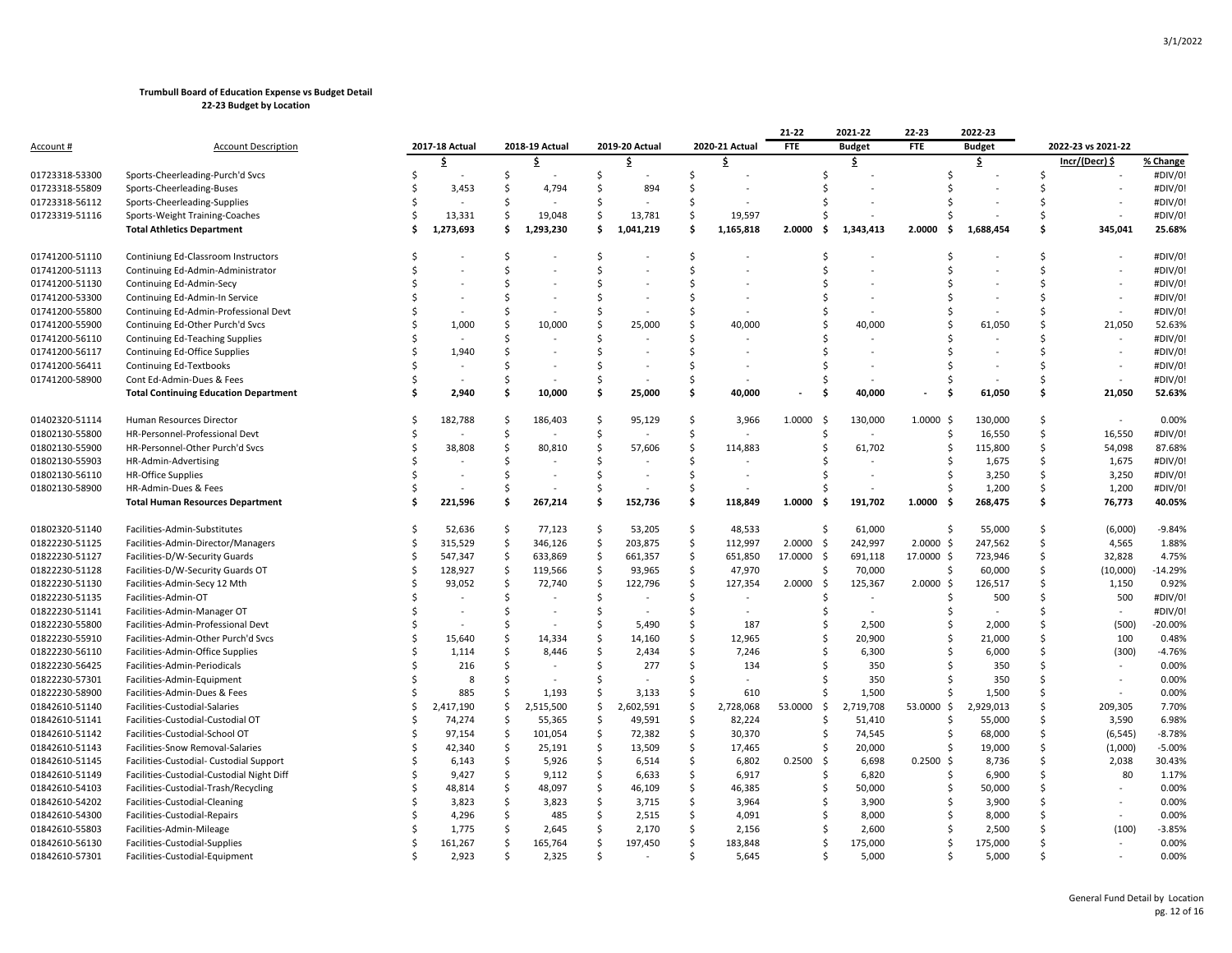|                  |                                              |   |                |                |                |                    |           |                    |                          | 21-22          | 2021-22                  | 22-23         | 2022-23   |                    |                |            |
|------------------|----------------------------------------------|---|----------------|----------------|----------------|--------------------|-----------|--------------------|--------------------------|----------------|--------------------------|---------------|-----------|--------------------|----------------|------------|
| <u>Account #</u> | <b>Account Description</b>                   |   | 2017-18 Actual | 2018-19 Actual | 2019-20 Actual |                    |           | 2020-21 Actual     | <b>FTE</b>               | <b>Budget</b>  | <b>FTE</b>               | <b>Budget</b> |           | 2022-23 vs 2021-22 |                |            |
|                  |                                              |   | \$             |                | \$             |                    | \$        |                    | \$                       |                | \$                       |               | \$        |                    | Incr/(Decr) \$ | % Change   |
| 01842611-54101   | Facilities-D/W-Electricity                   | Ś | 990,021        | Ŝ              | 1,161,533      | \$                 | 1,043,020 | $\mathsf{\hat{S}}$ | 1,051,729                | Ś              | 1,160,000                | Ś             | 1,034,705 | Ś                  | (125, 295)     | $-10.80%$  |
| 01842611-54105   | Facilities-D/W-Water                         | Ś | 121,729        | S.             | 126,749        | Ŝ.                 | 123,300   | S.                 | 115,890                  | Ś              | 129,000                  | S             | 125,000   | Ś                  | (4,000)        | $-3.10%$   |
| 01842611-56201   | Facilities-D/W-Heating Oil                   |   |                | -Ś             |                | -Ś                 |           | \$                 |                          | S              |                          |               |           | Ś                  |                | #DIV/0!    |
| 01842611-56202   | Facilities-D/W-Natural Gas                   | Ś | 409,798        | \$             | 431,262        | S.                 | 370,700   | \$                 | 432,533                  | Ś              | 435,000                  | Ś             | 485,000   | Ś                  | 50,000         | 11.49%     |
| 01842611-57202   | Facilities-Project Lease Pymts               |   | 742,399        | S.             | 697,063        | S.                 | 806,732   | $\mathsf{\hat{S}}$ | 310,724                  | Ś              | 128,489                  | Ś             |           | Ś                  | (128, 489)     | -100.00%   |
| 01852620-51140   | Facilities-Maintenance-Salaries              | Ś | 647,943        | $\mathsf{S}$   | 701,416        | $\mathsf{\hat{S}}$ | 735,940   | \$                 | 762,040                  | 11.0000<br>-\$ | 769,057                  | 11.0000 \$    | 801,924   | Ś                  | 32,867         | 4.27%      |
| 01852620-51141   | Facilities-Maintenance-Maint OT              |   | 11,194         | \$             | 41,320         | $\mathsf{\hat{S}}$ | 22,221    | $\mathsf{\hat{S}}$ | 15,229                   | Ś              | 22,848                   |               | 25,000    | Ś                  | 2,152          | 9.42%      |
| 01852620-51142   | Facilities-Maintenance-Security Checks       | Ś | 921            | \$             | 1,527          | \$                 | 550       | \$                 |                          | S              | 574                      | Ś             |           | \$                 | (574)          | $-100.00%$ |
| 01852620-51145   | Facilities-Maintenance-Summer Help           | Ś | 39,226         | Ś              | 41,006         | $\mathsf{\hat{S}}$ | 39,389    | $\mathsf{\hat{S}}$ | 13,605                   | Ś              | 41,000                   | Ś             | 32,000    | $\zeta$            | (9,000)        | $-21.95%$  |
| 01852622-54300   | Facilities-Snow Removal-Repairs & Svc Fees   |   | 670            | S.             |                | Ŝ.                 |           | Ŝ.                 | 6,940                    | Ś              | 20,000                   | Ś             | 10,000    | Ś                  | (10,000)       | $-50.00%$  |
| 01852622-56134   | Facilities-Snow Removal-Supplies             |   | 5,724          | Ś              | 1,945          | Ś.                 | 9,311     | Ŝ.                 | 12,938                   | Ś              | 9,000                    | Ś             | 9,000     | Ś                  |                | 0.00%      |
| 01852622-57307   | Facilities-Snow Removal-Equipment            |   | 4,751          | <sup>5</sup>   |                | -Ś                 |           | -Ś                 | 8,452                    | Ś              | 5,000                    | Ś             | 5,000     | Ś                  |                | 0.00%      |
| 01852623-54300   | Facilities-Vehicles-Repairs & Svc Fees       |   | 6,545          | -Ś             | 6,936          | -Ś                 | 520       | -Ś                 | 6,740                    | Ś              | 14,000                   | Ś             | 10,000    | Ś                  | (4,000)        | $-28.57%$  |
| 01852623-56133   | Facilities-Vehicles-Gas/Diesel               |   | 26,236         | Ś              | 42,487         | $\mathsf{\hat{S}}$ | 26,673    | Ŝ.                 | 22,505                   | Ś              | 32,000                   | Ś             | 30,000    | Ś                  | (2,000)        | $-6.25%$   |
| 01852623-56134   | Facilities-Vehicles-Supplies                 |   | 9,490          | S.             | 15,425         | \$                 | 11,003    | Ŝ.                 | 29,866                   | Ś              | 15,000                   | Ś             | 15,000    | Ś                  |                | 0.00%      |
| 01852623-57307   | Facilities-Vehicles-Equipment                |   | 77             | Ś              |                | Ŝ.                 | 1,150     | Ŝ.                 |                          |                | 1,000                    |               | 1,000     | Ś                  | $\sim$         | 0.00%      |
| 01852625-54300   | Facilities-Grounds-Repairs & Svc Fees        | Ś | 6,713          | S.             | 9,471          | Ŝ.                 | 6,482     | Ŝ.                 | 6,699                    | Ś              | 20,000                   | Ś             | 8,000     | Ś                  | (12,000)       | $-60.00%$  |
| 01852625-56134   | Facilities-Grounds-Supplies                  |   | 27,081         | <sup>5</sup>   | 14,419         | \$                 | 31,573    | S.                 | 12,835                   | Ś              | 35,000                   | Ś             | 10,000    | Ś                  | (25,000)       | $-71.43%$  |
| 01852625-57307   | Facilities-Grounds-Equipment                 |   | 12,780         | Ś              | 1,358          | $\mathsf{\hat{S}}$ | 7,918     | Ŝ.                 | 5,724                    | Ś              | 17,000                   | Ś             | 20,000    | \$                 | 3,000          | 17.65%     |
| 01852627-54300   | Facilities-Lawn-Repairs & Svc Fees           |   |                | Ś.             |                | Ś                  |           | <sup>\$</sup>      |                          |                |                          |               | 5,000     | Ś                  | 5,000          | #DIV/0!    |
| 01852627-56134   | Facilities-Grounds-Supplies                  |   |                | Ś.             |                | Ś.                 |           | <sup>\$</sup>      | $\overline{\phantom{a}}$ | S              | $\overline{\phantom{a}}$ | Ś             | 5,000     | Ś                  | 5,000          | #DIV/0!    |
| 01852627-57307   | Facilities-Lawn-Equipment                    |   |                | <sup>5</sup>   |                | -Ś                 |           | -Ś                 |                          | Ś              |                          | Ś             | 20,000    | Ŝ.                 | 20,000         | #DIV/0!    |
| 01852631-54300   | Facilities-Maintenance-Repairs & Svc Fees    |   | 32,207         | <sup>5</sup>   | 33,206         | -Ś                 | 51,575    | -Ś                 | 59,176                   | Ś              | 35,000                   | Ś             | 45,000    | Ś                  | 10,000         | 28.57%     |
| 01852631-54301   | Facilities-Maint-Elevator Services           |   | 24,681         | $\mathsf{S}$   | 17,284         | $\mathsf{\hat{S}}$ | 61,226    | $\mathsf{\hat{S}}$ | 29,430                   | Ś              | 30,000                   | Ś             | 30,000    | Ś                  |                | 0.00%      |
| 01852631-56134   | Facilities-Maintenance-Supplies              | Ś | 989            | \$             | 894            | \$                 | 1,073     | Ŝ.                 | 1,382                    | Ś              | 2,000                    | Ś             | 2,000     | Ś                  |                | 0.00%      |
| 01852632-54300   | Facilities-Inside Maint-Repairs & Svcs Fees  |   | 14,547         | Ś              | 13,370         | $\mathsf{\hat{S}}$ | 14,046    | Ŝ.                 | 2,905                    | Ś              | 15,000                   | Ś             | 10,000    | Ś                  | (5,000)        | -33.33%    |
| 01852632-55910   | Facilities-Inside Maint-Other Purch'd Svcs   |   |                | <sup>5</sup>   | 719            | Ŝ.                 | 250       | Ŝ.                 |                          | Ś              | 1,500                    |               |           | Ś                  | (1,500)        | -100.00%   |
| 01852632-56134   | Facilities-Inside Maintenance-Supplies       |   | 61,424         | <sup>5</sup>   | 31,126         | \$                 | 29,093    | S.                 | 34,523                   | \$             | 30,000                   | \$            | 30,000    | Ś                  |                | 0.00%      |
| 01852632-57307   | Facilities-Inside Maintenance-Equipment      |   |                | Ś              |                | Ŝ.                 | 405       | $\mathsf{\hat{S}}$ | 113                      | Ś              | 1,000                    | Ś             | 1,000     | Ś                  |                | 0.00%      |
| 01852633-54300   | Facilities-Electrical-Repairs & Svc Fees     | Ś | 52,158         | Ś              | 41,754         | Ŝ.                 | 48,435    | $\mathsf{\hat{S}}$ | 63,148                   | Ś              | 50,000                   | Ś             | 50,000    | Ś                  |                | 0.00%      |
| 01852633-54301   | Facilities-Security-Service Contracts        |   |                | <sup>5</sup>   |                | Ŝ.                 |           | Ŝ.                 |                          | Ś              |                          | Ś             | 1,000     | Ś                  | 1,000          | #DIV/0!    |
| 01852633-56134   | Facilities-Electrical-Supplies               | Ś | 55,922         | Ś              | 47,510         | Ś                  | 33,304    | Ŝ.                 | 19,931                   | Ś              | 55,000                   | Ś             | 33,500    | Ś                  | (21, 500)      | $-39.09%$  |
| 01852633-57307   | Facilities-Electrical-Equipment              |   | 1,726          | $\mathsf{S}$   | 5,823          | $\mathsf{\hat{S}}$ |           | <sup>\$</sup>      | 731                      | Ś              | 2,500                    | Ś             |           | Ś                  | (2,500)        | $-100.00%$ |
| 01852634-54300   | Facilities-Fire Protection-Service Contracts |   |                | Ś              |                | Ŝ.                 |           | <sup>\$</sup>      |                          |                |                          | Ś             | 20,000    | Ś                  | 20,000         | #DIV/0!    |
| 01852635-54300   | Facilities-Floor Repair-Service Contracts    |   |                | ς              |                | $\zeta$            |           | \$                 |                          |                |                          | Ś             | 50,000    | Ś                  | 50,000         | #DIV/0!    |
| 01852635-56134   | Facilities-Floor Repair-Supplies             |   |                | <sup>5</sup>   |                | Ŝ.                 |           | <sup>\$</sup>      |                          |                |                          | Ś             | 5,000     | Ś                  | 5,000          | #DIV/0!    |
| 01852637-54300   | Facilities-Glass&Putty-Service Contracts     |   |                | ς              |                | $\zeta$            |           | -Ś                 |                          |                |                          | Ś             | 5,000     | Ś                  | 5,000          | #DIV/0!    |
| 01852637-56134   | Facilities-Glass & Putty-Supplies            |   |                | <sup>5</sup>   |                | Ŝ.                 |           | -Ś                 |                          |                |                          |               | 1,000     | Ś                  | 1,000          | #DIV/0!    |
| 01852638-56134   | Facilities-Hardware-Supplies                 |   |                | <sup>5</sup>   |                | Ś                  |           | Ŝ.                 |                          |                |                          | Ś             | 5,000     | Ś                  | 5,000          | #DIV/0!    |
| 01852639-54300   | Facilities-HVAC-Repairs & Svc Fees           |   | 88,826         | Ś              | 191,063        | Ŝ.                 | 64,904    | Ŝ.                 | 56,522                   | Ś              | 100,000                  | Ś             | 100,000   | Ś                  |                | 0.00%      |
| 01852639-56134   | Facilities-HVAC-Supplies                     |   | 111,862        | $\mathsf{S}$   | 51,149         | \$                 | 40,939    | $\mathsf{\hat{S}}$ | 133,148                  | Ś              | 55,000                   | Ś             | 55,000    | Ś                  | $\sim$         | 0.00%      |
| 01852639-57307   | Facilities-HVAC-Equipment                    |   |                | Ś.             | 1,444          | $\mathsf{\hat{S}}$ | 61,140    | Ŝ.                 | 12,958                   | Ś              | 25,992                   | Ś             | 25,000    | Ś                  | (992)          | $-3.82%$   |
| 01852642-54300   | Facilities-Painting-Service Contracts        |   |                | <sup>5</sup>   |                | <sup>\$</sup>      |           | \$                 |                          |                |                          | Ś             | 10,000    | Ś                  | 10,000         | #DIV/0!    |
| 01852642-56134   | Facilities-Painting-Supplies                 |   |                | -Ś             |                | \$                 |           | Ŝ.                 |                          | Ś              |                          | Ś             | 5,000     | Ś                  | 5,000          | #DIV/0!    |
| 01852644-54300   | Facilities-Plumbing-Repairs & Svc Fees       | Ś | 8,158          | Ś              | 8,792          | Ŝ.                 | 1,829     | Ŝ.                 | 12,445                   | Ś              | 10,000                   | Ś             | 10,000    | Ś                  |                | 0.00%      |
| 01852644-56134   | Facilities-Plumbing-Supplies                 | Ś | 34,266         | $\mathsf{S}$   | 26,197         | \$                 | 31,153    | Ŝ.                 | 36,469                   | Ś              | 36,000                   | Ś             | 35,000    | Ś                  | (1,000)        | $-2.78%$   |
| 01852644-57307   | Facilities-Plumbing-Equipment                | Ś | 746            | \$.            | 33             | Ŝ.                 | 201       | Ŝ.                 | 1,802                    | Ś              | 1,000                    | Ś             | 1,000     | Ś                  |                | 0.00%      |
| 01852645-54300   | Facilities-Roofing-Repairs & Svc Fees        |   | 28,244         | <sup>5</sup>   | 40,931         | -Ś                 | 39,959    | Ŝ.                 | 35,411                   |                | 40,000                   | \$            | 40,000    | \$                 |                | 0.00%      |
| 01852645-56134   | Facilities-Roofing-Supplies                  |   | 152            | Ś              | 643            | Ś                  | 5,682     | Ŝ.                 | 1,576                    |                | 5,000                    |               |           |                    | (5,000)        | $-100.00%$ |
| 01852646-54300   | Facilities-Pest Control-Service Contracts    |   |                | ς              |                | <sup>\$</sup>      |           | \$                 |                          |                |                          | Ś             | 10,000    | Ś                  | 10,000         | #DIV/0!    |
| 01852646-56134   | Facilities-Pest Control-Supplies             |   |                |                |                |                    |           | ¢.                 |                          |                |                          |               | 1,000     | \$                 | 1,000          | #DIV/0!    |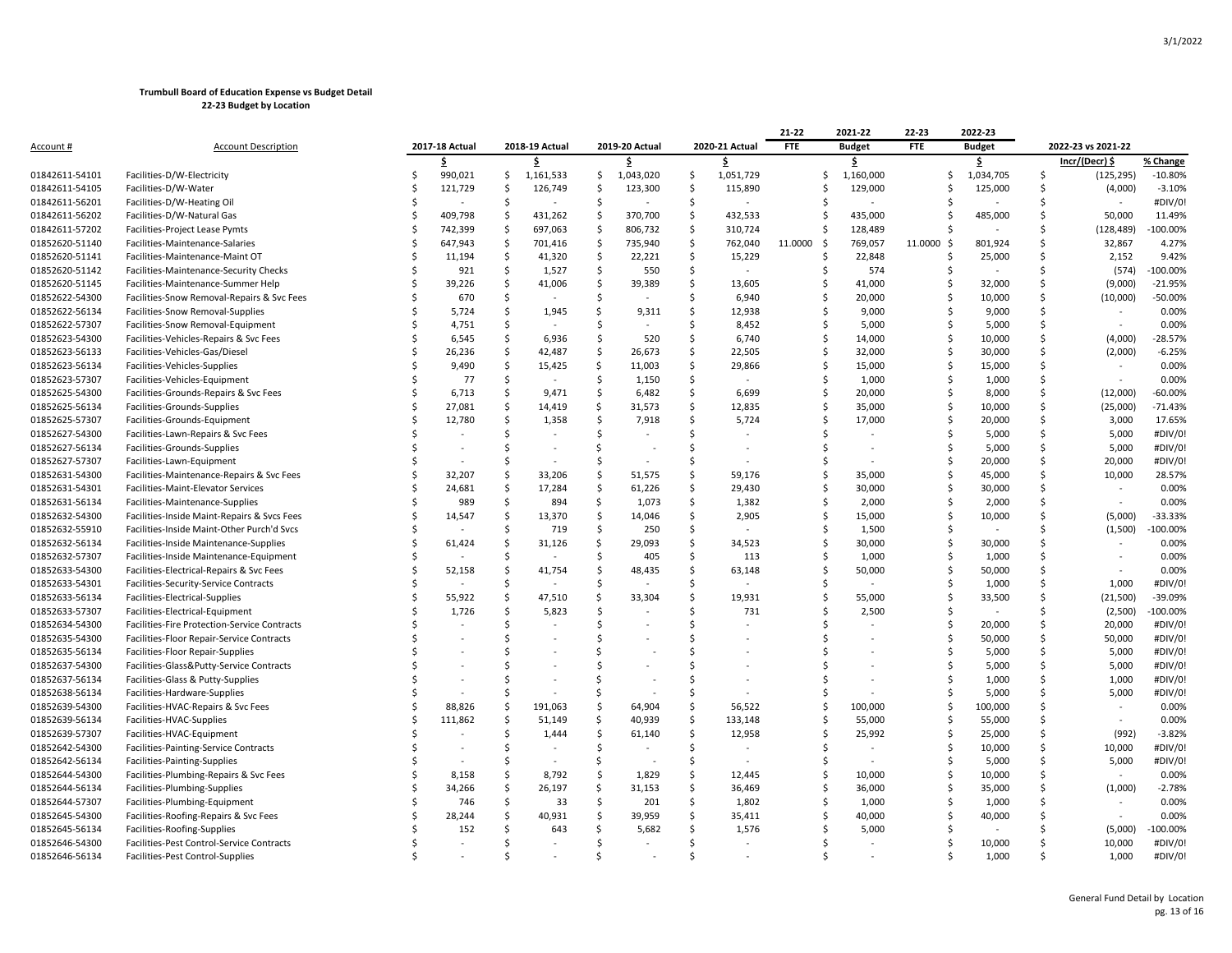|                  |                                                 |     |                |                     |                |                    |           |                     |                | 21-22          | 2021-22       | 22-23          | 2022-23                  |                    |                          |            |
|------------------|-------------------------------------------------|-----|----------------|---------------------|----------------|--------------------|-----------|---------------------|----------------|----------------|---------------|----------------|--------------------------|--------------------|--------------------------|------------|
| <u>Account #</u> | <b>Account Description</b>                      |     | 2017-18 Actual |                     | 2018-19 Actual | 2019-20 Actual     |           |                     | 2020-21 Actual | <b>FTE</b>     | <b>Budget</b> | FTE            | <b>Budget</b>            | 2022-23 vs 2021-22 |                          |            |
|                  |                                                 |     | \$.            |                     | Ś.             |                    | Ŝ         |                     | \$.            |                | \$            |                | \$                       |                    | Incr/(Decr) \$           | % Change   |
| 01852647-53300   | Facilities-Bldg Improvement-Oth Prof Svcs       | Ś   |                | Ś                   | 5,700          | Ŝ.                 |           | $\ddot{\mathsf{S}}$ |                | \$             | 7,000         | Ś              | 3,000                    | \$                 | (4,000)                  | $-57.14%$  |
| 01852647-54300   | Facilities-Bldg Improve-Repairs & Svc Fees      | S   | 51,595         | Ś                   | 3,809          | -Ś                 |           | $\mathsf{S}$        | 10,482         | \$             | 15,000        | Ŝ.             | 10,000                   | Ś                  | (5,000)                  | $-33.33%$  |
| 01852648-54300   | Facilities-IAQ-Repairs & Svc Fees               |     | 3,740          | Ś                   | 666            | Ś                  | 1,425     | Ŝ.                  | 975            | Ś              | 10,000        | \$             | 15,000                   | Ś                  | 5,000                    | 50.00%     |
| 01852648-56134   | Facilities-Indoor Air Quality-IAQ-Supplies      | ς   | 3,877          | \$                  | 13,696         | -Ś                 | 6,970     | -Ś                  | 9,627          | \$             | 10,000        | Ŝ.             | 10,000                   | Ś                  |                          | 0.00%      |
| 01852648-57307   | Facilities-IAQ-Equipment                        |     | 899            | Ś                   |                | .\$                |           | Ŝ.                  |                | Ś              | 10,000        | Ŝ              | 5,000                    | \$                 | (5,000)                  | $-50.00%$  |
| 01852650-57200   | Facilities-Site Improvements-FF&E/Space Recap   |     |                | Ś                   |                | Ś                  |           | Ŝ.                  |                | Ś              |               | Ŝ.             | 15,000                   | Ś                  | 15,000                   | #DIV/0!    |
| 01852650-57202   | Facilities-Site Improvements-Portable Classroom |     |                | Ś                   |                |                    |           | Ś                   |                | Ś              |               |                |                          |                    |                          | #DIV/0!    |
| 01852651-57202   | Facilities-Building Improvement-Projects        |     |                | Ś                   | 4,800          | \$                 | 21,697    | Ŝ                   | 62,800         | Ś              | 30,000        | Ŝ.             | 30,000                   | Ś                  | $\overline{\phantom{a}}$ | 0.00%      |
| 01852651-57301   | Facilities-Building Improvement-Furniture       |     |                | Ś                   |                | Ś                  |           | <sup>\$</sup>       |                | Ś              | 1,200         | S              |                          | Ś                  | (1,200)                  | $-100.00%$ |
| 01852654-57340   | Facilities-Maintenance-Vehicle                  | Ś   | 17,988         | \$                  | 7,436          | S.                 | 13,622    | -\$                 |                | Ś              | 80,000        | .S             |                          | \$                 | (80,000)                 | $-100.00%$ |
|                  | <b>Total Facilities Department</b>              |     | 7,682,085      | Ś                   | 8,050,642      | Ś.                 | 7,929,279 | Ś                   | 7,527,785      | 85.2500<br>-\$ | 7,858,223     | 85.2500<br>Ś   | 7,895,904                | Ś                  | 37,681                   | 0.48%      |
| 01882700-51125   | Trans-Admin-Manager                             | S   | 60,522         | .S                  | 62,035         | -Ś                 | 66,311    | Ŝ.                  | 69,401         | 0.7300<br>- \$ | 67,969        | $0.7700$ \$    | 74,589                   | Ś                  | 6,620                    | 9.74%      |
| 01882700-51130   | Trans-Admin-Secy 12 Mth                         | Ś   | 95,169         | Ś                   | 100,438        | Ŝ.                 | 94,646    | \$                  | 101,590        | 1.6000<br>-\$  | 96,886        | $1.7500$ \$    | 106,417                  | Ś                  | 9,531                    | 9.84%      |
| 01882700-51131   | Trans-Admin-Secy 10 Mth                         | Ś   |                | \$                  |                | -\$                |           | \$                  | $\sim$         | Ś              | $\sim$        | S.             |                          | Ś                  | $\sim$                   | #DIV/0!    |
| 01882700-51135   | Trans-Admin-Clerical Xtra Time                  | Ś   | 1,504          | \$                  | 5,305          | \$                 | 3,723     | $\mathsf{\hat{S}}$  | 2,215          | \$             | 3,890         | Ś              | 3,890                    | Ś                  |                          | 0.00%      |
| 01882700-51150   | <b>Bus Monitors</b>                             | Ś   |                | Ś                   |                | Ś                  |           | -Ś                  |                | Ś              |               |                |                          | \$                 |                          | #DIV/0!    |
| 01882700-53300   | <b>Transportation-Professional Svcs</b>         |     |                | Ś                   |                | Ś                  |           | -Ś                  |                | S              |               |                |                          | Ś                  |                          | #DIV/0!    |
| 01882700-53303   | Trans-Admin-Software Support                    | Ś   | 6,215          | Ś                   | 6,526          | Ś                  | 6,787     | Ŝ.                  | 7,126          | Ś              | 7,000         | .S             | 7,000                    | Ś                  |                          | 0.00%      |
| 01882700-54900   | Trans-Admin-Purch'd Property Svcs               |     |                | Ś                   | 663            | Ś                  |           | . Ś                 | 96             | Ś              | 500           | Ŝ.             | 500                      | Ś                  |                          | 0.00%      |
| 01882700-55101   | <b>Trans-Admin-Reg Buses</b>                    | Ś   | 2,848,239      | \$                  | 3,086,134      | \$                 | 3,096,519 | \$                  | 2,082,614      | Ś              | 3,354,190     | Ś              | 3,467,161                | Ś                  | 112,971                  | 3.37%      |
| 01882700-55102   | Trans-Admin-ACE Trips                           | Ś   | 10,909         | $\mathsf{S}$        | 6,721          | -\$                | 2,314     | Ŝ.                  |                | Ś              | 3,000         | Ŝ              | 3,000                    | Ś                  |                          | 0.00%      |
| 01882700-55105   | Trans-Admin-SPED-Summer Buses                   | Ś   | 153,500        | Ś                   | 159,376        | Ś                  | 160,000   | Ŝ.                  | 18,664         | Ś              | 163,200       | Ŝ              | 237,280                  | Ś                  | 74,080                   | 45.39%     |
| 01882700-55109   | Trans-Admin-Fuel                                | S   | 215,069        | $\mathsf{S}$        | 199,989        | \$                 | 192,428   | $\mathsf{S}$        | 182,542        | Ś              | 200,000       | .S             | 200,000                  | Ś                  |                          | 0.00%      |
| 01882700-55800   | Trans-Admin-Professional Devt                   | .\$ | 697            | Ś                   |                | .\$                |           | Ŝ.                  |                | Ś              |               | Ŝ.             |                          | Ś                  | $\sim$                   | #DIV/0!    |
| 01882700-55809   | Trans-Admin-Field Trips                         | Ś   | 11,599         | Ś                   | 5,196          | Ś                  | 9,000     | -\$                 | 134            | \$             |               | Ŝ              | 8,000                    | Ś                  | 8,000                    | #DIV/0!    |
| 01882700-56110   | <b>Transportation-Office Supplies</b>           | Ś   |                | Ś                   |                | Ś                  |           | Ś                   |                | S              |               |                | 4,000                    | Ś                  | 4,000                    | #DIV/0!    |
| 01882700-56425   | Trans-Admin-Periodicals                         | Ś   |                | Ś                   |                | Ś                  |           | Ŝ.                  |                | S              |               |                |                          | Ś                  | $\sim$                   | #DIV/0!    |
| 01882700-58900   | Trans-Admin-Dues & Fees                         | Ś   | 350            | Ś                   | 325            | Ś                  |           | Ś                   |                | S              | 375           | S              | 375                      | Ś                  | $\sim$                   | 0.00%      |
| 01882701-55101   | Trans-Admin-SPED In District                    | Ŝ   | 882,500        | Ś                   | 1,207,474      | -\$                | 950,000   | \$                  | 1,342,826      | Ŝ              | 1,265,675     | Ŝ.             | 1,389,649                | Ś                  | 123,974                  | 9.80%      |
| 01882701-55105   | Trans-Admin-SPED Out of District                | Ś   | 479,000        | Ś                   | 678,080        | .\$                | 648,169   | Ŝ.                  | 432,427        | Ś              | 721,900       | Ŝ.             | 770,100                  | Ś                  | 48,200                   | 6.68%      |
| 01882701-55108   | Trans-Admin-Monitors                            | Ś   | 158,400        | \$                  | 154,264        | \$                 | 251,014   | $\ddot{\mathsf{S}}$ | 228,984        | Ś              | 254,113       | S              | 263,000                  | \$                 | 8,887                    | 3.50%      |
|                  | <b>Total Transportation Department</b>          | Ś   | 4,923,673      | Ŝ                   | 5,672,526      | -\$                | 5,480,910 | \$.                 | 4,468,620      | 2.3300<br>-\$  | 6,138,698     | 2.5200<br>-\$  | 6,534,962                | Ś.                 | 396,264                  | 6.46%      |
| 01902310-51136   | Super-BOE-Secy-BOE Mtgs                         | S   | 4.000          | .S                  | 4,000          | -Ś                 | 3,275     | \$                  | 3,150          | Ś              | 4,500         | Ŝ.             | 4,000                    | Ś                  | (500)                    | $-11.11%$  |
| 01902310-53300   | Super-BOE-Professional Services                 | Ś   | 21,159         | Ś                   | 29,283         | Ŝ.                 | 52,144    | -\$                 | 25,351         | Ś              | 24,000        | Ŝ              | 24,000                   | Ś                  |                          | 0.00%      |
| 01902310-53308   | Super-BOE-Legal-Reg Ed                          | \$. | 131,809        | $\ddot{\mathsf{S}}$ | 112,654        | \$                 | 168,031   | \$                  | 113,263        | \$             | 120,000       | Ŝ              | 110,000                  | \$                 | (10,000)                 | $-8.33%$   |
| 01902310-55800   | Super-BOE-Professional Devt                     | Ś   | 1,360          | \$                  | 1,224          | S,                 | 801       | \$                  | 130            | Ś              | 1,400         | Ś              | 1,400                    | Ś                  |                          | 0.00%      |
| 01902310-56425   | Super-BOE-Periodicals                           | Ś   | 341            | \$                  |                | Ś.                 |           | . Ś                 |                | Ś              |               | Ŝ.             |                          | Ś                  | $\sim$                   | #DIV/0!    |
| 01902320-51115   | Super-Admin-Superintendent                      | Ś   | 218,811        | $\mathsf{S}$        | 223,147        | \$                 | 328,597   | Ŝ.                  | 250,959        | 1.0000<br>-\$  | 248,750       | 1.0000<br>-S   | 262,679                  | Ś                  | 13,929                   | 5.60%      |
| 01902320-51130   | Super-Admin-Support Staff                       | Ŝ   | 126,947        | \$                  | 130,065        | -\$                | 133,604   | \$                  | 150,014        | 2.0000<br>-\$  | 144,306       | $2.0000 \,$ \$ | 156,298                  | Ś                  | 11,992                   | 8.31%      |
| 01902320-51135   | Super-Admin-Clerical Xtra Time                  | Ś   | 1,744          | $\zeta$             | 3,141          | \$                 | 729       | \$                  | 646            | \$             |               | Ŝ.             |                          | Ś                  |                          | #DIV/0!    |
| 01902320-54409   | D/W-Admin-Copiers                               | Ś   | 310,110        | <sub>\$</sub>       | 303,378        | \$                 | 261,287   | $\ddot{\mathsf{S}}$ | 254,912        | Ś              | 265,000       | Ŝ              | $\overline{\phantom{a}}$ | Ś                  | (265,000)                | -100.00%   |
| 01902320-55800   | Super-Admin-Professional Devt                   | Ś   | 4,546          | \$                  | 9,961          | \$                 | 3,407     | $\ddot{\mathsf{S}}$ | 7,840          | Ś              | 4,500         | S              | 5,000                    | Ś                  | 500                      | 11.11%     |
| 01902320-55900   | Super-Admin-Postage                             | Ś   | 47,485         | Ś                   | 46,301         | -\$                | 44,192    | $\mathsf{\$}$       | 25,227         | Ś              | 40,000        | Ś              | 46,000                   | Ś                  | 6,000                    | 15.00%     |
| 01902320-55905   | Super-Admin-Printing                            | Ś   | 245            | Ś                   | 1,247          | -Ś                 |           | -Ś                  | 544            | Ś              | 1,500         | .S             | 550                      | Ś                  | (950)                    | $-63.33%$  |
| 01902320-56110   | Super-Admin-Office Supplies                     | Ś   | 7,240          | Ś                   | 4,948          | Ŝ.                 | 8,034     | Ŝ.                  | 3,201          | Ś              | 5,000         | Ŝ.             | 6,000                    | Ś                  | 1,000                    | 20.00%     |
| 01902320-56425   | Super- Admin-Periodicals                        | .\$ | 647            | Ś                   | 730            | $\mathsf{\hat{S}}$ | 685       | $\ddot{\mathsf{S}}$ | 676            | Ś              | 700           | Ŝ              | 700                      | Ś                  | $\sim$                   | 0.00%      |
| 01902320-58900   | Super-Admin-Dues & Fees                         |     | 28,128         | Ś                   | 24,515         | .\$                | 21,769    | Ŝ.                  | 16,501         | Ś              | 13,000        | Ś              | 21,700                   | Ś                  | 8,700                    | 66.92%     |
| 01802320-51115   | Super-Personnel-Support Staff                   | Ś   | 146,031        | \$                  | 155,448        | S.                 | 162,500   | $\ddot{\mathsf{S}}$ | 166,559        | 2.0000<br>-\$  | 165,629       | $2.0000 \,$ \$ | 173,320                  | Ś                  | 7,691                    | 4.64%      |
| 01802320-51117   | Super-Personnel-Substitute Teachers             | \$. | 1,005,492      | Ś                   | 861,264        | Ś                  | 677,712   | $\mathsf{\hat{S}}$  | 767,296        | Ś              | 708,209       | Ś              | 684,900                  | Ś                  | (23, 309)                | $-3.29%$   |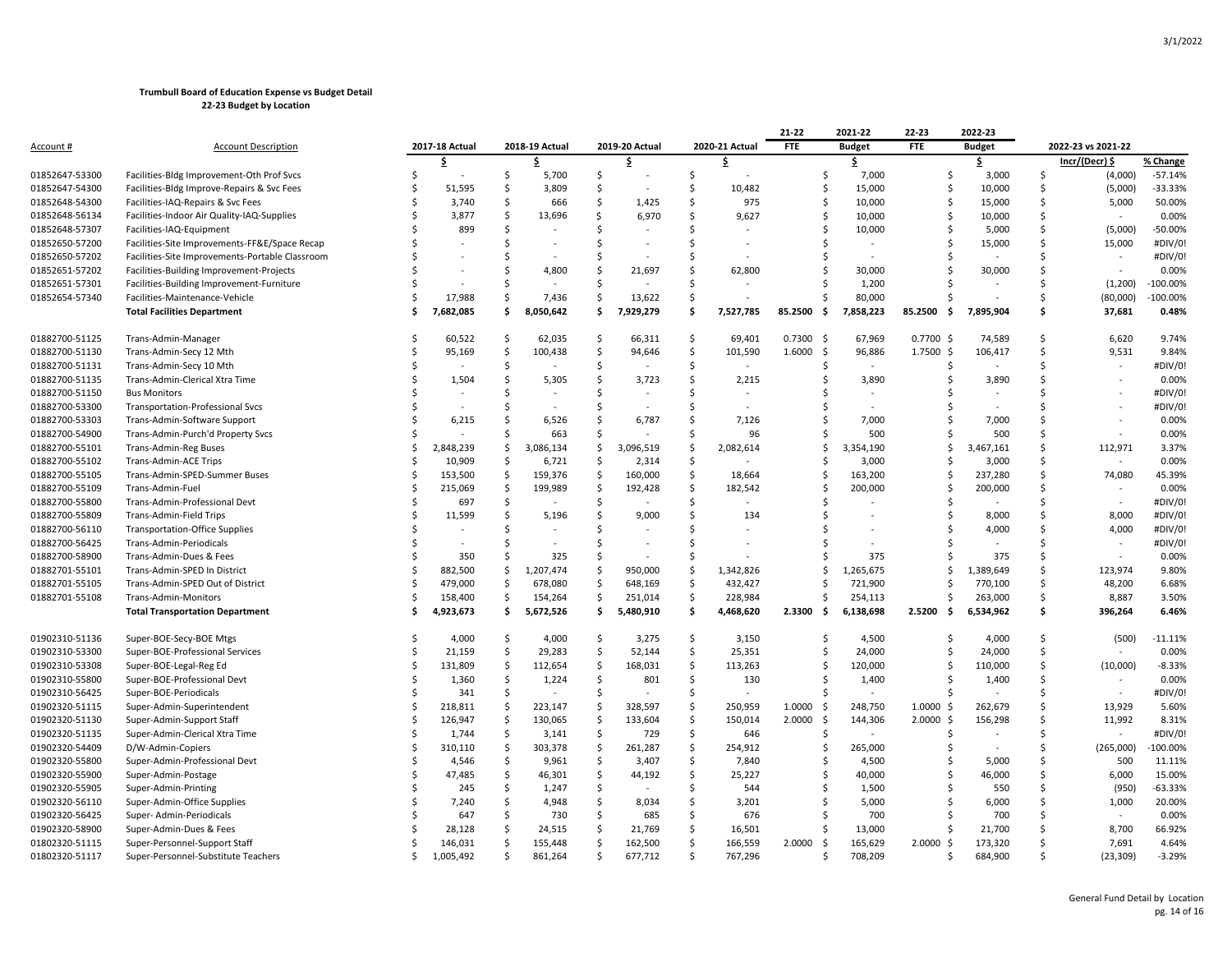|                  |                                          |                           |               |                |                    |                |                    |                |                    |                 | 21-22          | 2021-22                            | 22-23       | 2022-23           |     |                    |                    |
|------------------|------------------------------------------|---------------------------|---------------|----------------|--------------------|----------------|--------------------|----------------|--------------------|-----------------|----------------|------------------------------------|-------------|-------------------|-----|--------------------|--------------------|
| <u>Account #</u> | <b>Account Description</b>               |                           |               | 2017-18 Actual |                    | 2018-19 Actual |                    | 2019-20 Actual |                    | 2020-21 Actual  | <b>FTE</b>     | <b>Budget</b>                      | <b>FTE</b>  | <b>Budget</b>     |     | 2022-23 vs 2021-22 |                    |
|                  |                                          |                           |               | \$.            |                    | \$             |                    | \$.            |                    | S               |                | \$                                 |             | \$                |     | Incr/(Decr) \$     | % Change           |
| 01802320-51119   | Super-Personnel-Teacher Xtra Time        |                           | . Ś           | 7,351          | \$                 | 11,774         | \$                 | 11,481         | \$                 | 5,166           |                | \$<br>11,998                       |             | Ŝ                 | Ŝ   | (11,998)           | $-100.00%$         |
| 01802320-51129   | Super-Personnel-Substitute Paras         |                           | Ŝ.            | 225,677        | $\mathsf{\hat{S}}$ | 163,568        | Ŝ.                 | 84,800         | \$                 | 118,894         |                | Ś<br>88,616                        |             | 95,000<br>S       | Ŝ   | 6,384              | 7.20%              |
| 01802320-51131   | Super-Personnel-Support Staff-10 Mth     |                           | Ŝ             | 38,393         | \$.                | 41,806         | \$                 | 42,845         | \$                 | 44,529          | 1.0000<br>- \$ | 44,529                             | 1.0000      | 44,529<br>Ŝ.      | Ŝ   | $\Omega$           | 0.00%              |
| 01802320-51135   | Super-Personnel-Clerical Xtra Time       |                           | .S            | 3,950          | \$.                | 5,712          | S.                 | 1,782          | \$                 | 3,800           |                | 1,863<br>Ŝ                         |             | S                 | Ŝ   | (1,863)            | $-100.00%$         |
| 01802320-51139   | Super-Personnel-Substitute Secys         |                           | .S            | 32,763         | \$                 | 17,266         | \$                 | 13,981         | \$                 | 10,797          |                | 14,610<br>Ś                        |             | S                 | Ŝ   | (14, 610)          | $-100.00%$         |
|                  | <b>Total Superintendent Department</b>   |                           | Ś.            | 2,364,229      | \$                 | 2,151,432      | \$                 | 2,021,658      | \$                 | 1,969,454       | 6.0000         | - \$<br>1,908,110                  | 6.0000      | 1,636,077<br>-\$  | Ś   | (272, 033)         | $-14.26%$          |
| 01902520-57308   | Bus Off-Admin-Office Furniture           |                           | .S            | $\sim$         | -Ś                 | $\sim$         | -\$                | $\blacksquare$ | -S                 | $\sim$          |                | Ŝ<br>$\sim$                        |             | S                 | Ŝ   |                    | #DIV/0!            |
| 01912520-51113   | Bus Off-Admin-Business Administrator     |                           | Ś             | 158,722        | -\$                | 161,896        | S.                 | 171,712        | \$                 | 153,332         | 1.0000<br>- \$ | 169,500                            | 1.0000      | 172,890<br>-\$    | \$  | 3,390              | 2.00%              |
| 01912520-51129   | Bus Off-Admin-Assistant Business Manager |                           | Ŝ.            | 76,307         | -\$                | 78,216         | S.                 | 83,274         | \$                 | 85,182          | 0.8500<br>- \$ | 85,182                             | $0.8500$ \$ | 88,623            | Ś   | 3,441              | 4.04%              |
| 01912520-51130   | Bus Off-Admin-Support 12 Mth             |                           |               | 289,885        | $\mathsf{\hat{S}}$ | 304,105        | $\mathsf{\hat{S}}$ | 263,445        | \$                 | 272,108         | 4.0000         | -\$<br>286,467                     | $4.0000$ \$ | 288,532           | Ś   | 2,065              | 0.72%              |
| 01912520-51135   | Bus Off-Admin-Support-Clerical Xtra Time |                           | .S            | 4,806          | Ŝ.                 | 6,213          | S.                 | 4,725          | Ŝ.                 | 4,958           |                | Ŝ<br>1,500                         |             | 1,500<br>S        | Ś   |                    | 0.00%              |
| 01912520-51196   | D/W-Admin-Retirement/LOA Savings         |                           |               |                | Ŝ.                 |                | Ŝ.                 |                | Ŝ.                 |                 |                | Ś                                  |             | (300,000)<br>S    | Ŝ   | (300,000)          | #DIV/0!            |
| 01912520-51197   | D/W-Admin-Degree Changes                 |                           | Ŝ             |                | Ŝ.                 |                | Ŝ.                 |                | \$                 |                 |                | 70,000<br>\$                       |             | 70,000<br>S       | \$  | $\sim$             | 0.00%              |
| 01912520-51198   | D/W-Admin-Retiree Payments               |                           | <sup>\$</sup> | 905,802        | Ŝ.                 | 418,879        | Ŝ.                 | 477,194        | \$                 | 292,286         |                | Ś<br>283,668                       |             | 300,000<br>S      | Ś   | 16,332             | 5.76%              |
| 01912520-51199   | D/W-Admin-Reserve For Negotiations       |                           |               |                | -Ś                 |                | -Ś                 |                | \$                 | 1,250,000       |                | Ś<br>25,000                        |             | 98,000            | Ś   | 73,000             | 292.00%            |
| 01912520-52001   | Benefits-FICA                            |                           | .S            | 1,736,266      | \$                 | 1,776,371      | \$                 | 1,779,133      | \$                 | 1,735,472       |                | Ŝ.<br>1,882,323                    |             | Ŝ<br>1,932,381    | Ś   | 50,058             | 2.66%              |
| 01912520-52002   | Benefits-Health & Dental                 |                           | Ŝ.            | 16,007,105     | \$.                | 16,958,387     | \$                 | 18,293,582     | \$                 | 19,495,960      |                | 16,201,647<br>Ŝ.                   |             | 17,478,864<br>S   | Ŝ   | 1,277,217          | 7.88%              |
| 01912520-52003   | D/W-Admin-Medical Waiver                 |                           | Ŝ.            | 222,338        | $\zeta$            | 214,966        | \$                 | 201,227        | \$                 | 191,277         |                | \$<br>200,983                      |             | 200,000<br>S      | \$  | (983)              | $-0.49%$           |
| 01912520-52004   | Benefits-Disability Insurance            |                           | Ś             | 21,035         | $\mathsf{\hat{S}}$ | 21,453         | $\mathsf{\hat{S}}$ | 19,285         | \$                 | 18,810          |                | Ś<br>20,403                        |             | 22,000<br>Ŝ       | Ś.  | 1,597              | 7.83%              |
| 01912520-52005   | Benefits-Life Insurance                  |                           | Ŝ.            | 108,825        | -\$                | 110,086        | \$                 | 108,805        | \$                 | 103,962         |                | 115,115<br>Ŝ                       |             | 117,000<br>Ŝ      | Ś   | 1,885              | 1.64%              |
| 01912520-52006   | D/W-Admin-Unemployment                   |                           | Ŝ.            | 27,068         | \$                 | 9,829          | $\mathsf{\hat{S}}$ | 128,781        | Ŝ.                 | 72,128          |                | 130,000<br>Ŝ                       |             | 50,000<br>S       | Ŝ   | (80,000)           | $-61.54%$          |
| 01912520-52008   | Benefits-Administrative Fees             |                           | Ŝ.            | 13,481         | \$.                | 16,663         | S.                 | 17,790         | \$                 | 13,529          |                | Ŝ<br>18,821                        |             | 18,000<br>S       | Ŝ   | (821)              | $-4.36%$           |
| 01912520-52009   | Benefits-Health Premium Share            |                           | Ś             | ,586,808)      | \$                 | (3,689,426)    | \$                 | (0)            | S.                 | (4, 127, 934)   |                | Ŝ                                  |             |                   | Ś   |                    | #DIV/0!            |
| 01912520-52010   | Benefits-TBOE 401a Contribution          |                           | Ŝ             | 91,098         | -\$                | 122,702        | \$                 | 165,193        | S.                 | 172,982         |                | Ś<br>174,774                       |             | 180,000<br>Ŝ.     | Ś   | 5,226              | 2.99%              |
| 01912520-52011   | Benefits-Health Premium Share - Medical  |                           |               |                | <sub>S</sub>       |                | S.                 | (3,703,706)    | S.                 |                 |                |                                    |             |                   | Ś   |                    | #DIV/0!            |
| 01912520-52012   | Benefits-Health Premium Share - Dental   |                           | Ŝ.            |                | <sub>S</sub>       |                | Ŝ.                 | (225, 110)     | $\mathsf{\hat{S}}$ |                 |                | Ŝ                                  |             |                   | Ŝ   |                    | #DIV/0!            |
| 01912520-53300   | <b>Bus Off-Admin-Professional Sycs</b>   |                           | <sup>\$</sup> |                | -Ś                 |                | -Ś                 |                | Ŝ.                 |                 |                | Ŝ.<br>500                          |             | 500<br>S          | Ŝ   |                    | 0.00%              |
| 01912520-53310   | Bus Off-Admin-Athletic Insurance         |                           | Ś             | 55,737         | Ś                  | 60,592         | S.                 | 78,390         | \$                 | 88,192          |                | Ś<br>90,000                        |             | 92,000<br>Ŝ.      | Ŝ   | 2,000              | 2.22%              |
| 01912520-55800   | Bus Off-Admin-Professional Devt          |                           | Ś             |                | Ŝ.                 | 750            | $\mathsf{\hat{S}}$ |                | Ŝ.                 |                 |                | Ś                                  |             |                   | Ŝ   |                    | #DIV/0!            |
| 01912520-55903   | <b>Bus Off-Admin-Advertising</b>         |                           | Ś             | 1,205          | <sub>S</sub>       | 1,711          | Ŝ.                 | 1,282          | Ŝ.                 | 1,307           |                | 1,200<br>Ś                         |             | 1,300<br>Ŝ        | Ś   | 100                | 8.33%              |
| 01912520-56110   | <b>Bus Off-Admin-Office Supplies</b>     |                           | Ś             | 10,799         | $\mathsf{S}$       | 13,984         | $\mathsf{\hat{S}}$ | 9,159          | $\mathsf{\hat{S}}$ | 9,733           |                | Ŝ<br>9,000                         |             | 4,000<br>S        | Ŝ   | (5,000)            | $-55.56%$          |
| 01912520-58310   | Redemption of Principal on Loans         |                           | <sup>\$</sup> |                | Ŝ.                 |                | Ŝ.                 |                | Ŝ.                 | 1,049,289       |                | Ś<br>673,494                       |             | Ŝ<br>691,762      | Ŝ   | 18,268             | 2.71%              |
|                  |                                          |                           | Ŝ             |                |                    |                |                    |                |                    |                 |                | Ś                                  |             |                   | Ś   |                    |                    |
| 01912520-58320   | Interest on Loans                        |                           | <sup>\$</sup> |                | -Ś<br><sub>S</sub> |                | -\$<br>Ŝ.          |                | S.<br>Ŝ.           | 134,422         |                | 120,124<br>Ś                       |             | 101,856<br>Ŝ      | Ś   | (18, 268)          | $-15.21%$<br>0.00% |
| 01912520-58900   | Bus Off-Admin-Dues & Fees                |                           | <sup>\$</sup> | 5,491          | $\mathsf{S}$       | 7,027          | $\mathsf{\hat{S}}$ | 6,656          | $\mathsf{\hat{S}}$ | 96,209          |                | 7,000                              |             | 7,000             | Ś   |                    | 0.00%              |
| 01912520-58904   | D/W-Admin-Bad Debt Expense               |                           |               | 2,164          | -Ś                 | 1,723          | <sup>\$</sup>      | 894            |                    | 456             |                | 1,000<br>Ś                         |             | 1,000<br>S        |     |                    |                    |
| 01912520-59000   | Bus Office-Admin-Anticipated Surplus     |                           | Ŝ             |                |                    |                |                    |                | Ŝ.                 |                 |                | S                                  |             |                   | Ŝ   |                    | #DIV/0!            |
| 01912520-59001   | Bus Office-Excess Cost Reim              |                           |               |                | Ŝ                  | (1,517,861)    | -Ś                 |                | .s                 |                 |                | Ś                                  |             |                   | Ŝ   |                    | #DIV/0!            |
| 01922530-53301   | Bus off-Admin-Prof Purch'd Svcs          |                           |               | 75,862         | Ŝ.                 | 80,545         |                    | 78,078         | Ŝ.                 | 81,665          |                | 80,000                             |             | 82,000            | Ŝ   | 2,000              | 2.50%              |
|                  | <b>Total Business Department</b>         |                           | Ŝ             | 16,227,188     |                    | \$15,158,809   |                    | \$17,959,786   | \$                 | 21,195,324      | 5.8500         | \$<br>20,647,701                   | 5.8500      | 21,699,208<br>-\$ | \$. | 1,051,507          | 5.09%              |
|                  |                                          | <b>Calculated Total</b>   |               | \$100,422,371  |                    | \$103,536,727  |                    | \$106,118,332  |                    | $5$ 108.124.469 |                | 908.3200 \$ 112.296.658            | 944.6130    | \$117.530.398     | \$  | 5,233,740          | 4.66%              |
|                  |                                          |                           |               |                |                    |                |                    |                |                    |                 |                |                                    |             |                   |     |                    |                    |
|                  |                                          | <b>Munis Report Total</b> |               | \$100,422,371  |                    | \$103,536,727  |                    | \$106,118,332  |                    | \$108,124,469   |                | \$112,296,658                      |             | \$117,530,398     | \$  | 5,233,740          | 4.66%              |
|                  |                                          | <b>Difference</b>         | Ŝ.            |                | .s                 | (0)            | . Ś                | $\Omega$       | . Ś                | (0)             |                | Ś                                  |             |                   |     |                    | 0.00%              |
|                  |                                          |                           |               |                |                    |                |                    |                |                    |                 | Adjustments:   |                                    |             |                   |     |                    |                    |
|                  |                                          |                           |               |                |                    |                |                    |                |                    |                 |                | <b>Athletics Special Revenue</b>   |             | (300,000)<br>S    |     |                    | $-0.27%$           |
|                  |                                          |                           |               |                |                    |                |                    |                |                    |                 |                | <b>Elementary Strings Salaries</b> |             | 200,000<br>Ś.     |     |                    | 0.18%              |